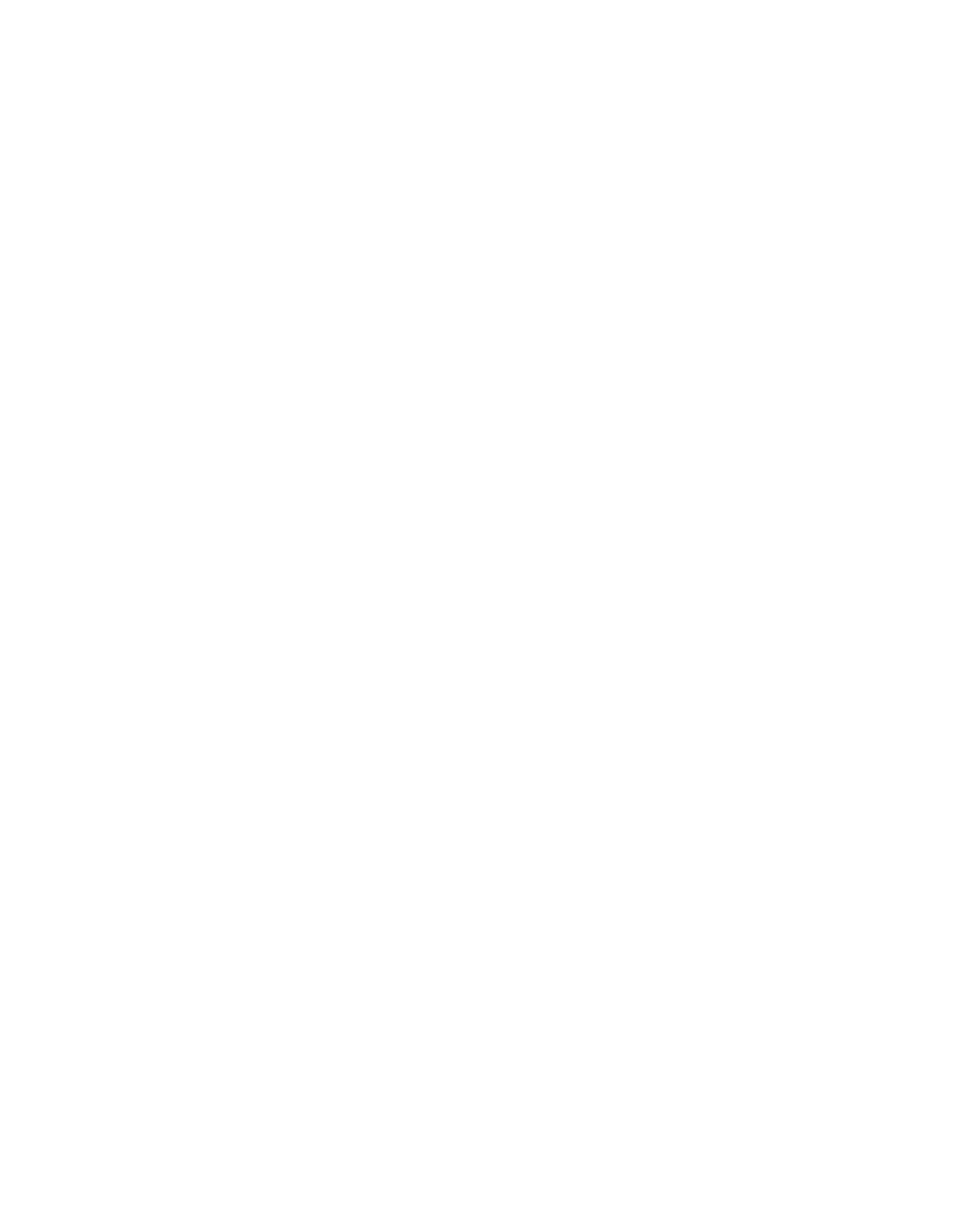# **TABLE OF CONTENTS**

| Estimated Payment Made to Named Executive Officers upon Termination of Employment Agreements  14 |  |
|--------------------------------------------------------------------------------------------------|--|
|                                                                                                  |  |
|                                                                                                  |  |
| Directors' Compensation Table.                                                                   |  |
|                                                                                                  |  |
|                                                                                                  |  |
|                                                                                                  |  |
|                                                                                                  |  |
|                                                                                                  |  |
|                                                                                                  |  |
|                                                                                                  |  |
|                                                                                                  |  |
|                                                                                                  |  |
|                                                                                                  |  |
|                                                                                                  |  |
|                                                                                                  |  |
|                                                                                                  |  |
|                                                                                                  |  |
|                                                                                                  |  |
|                                                                                                  |  |

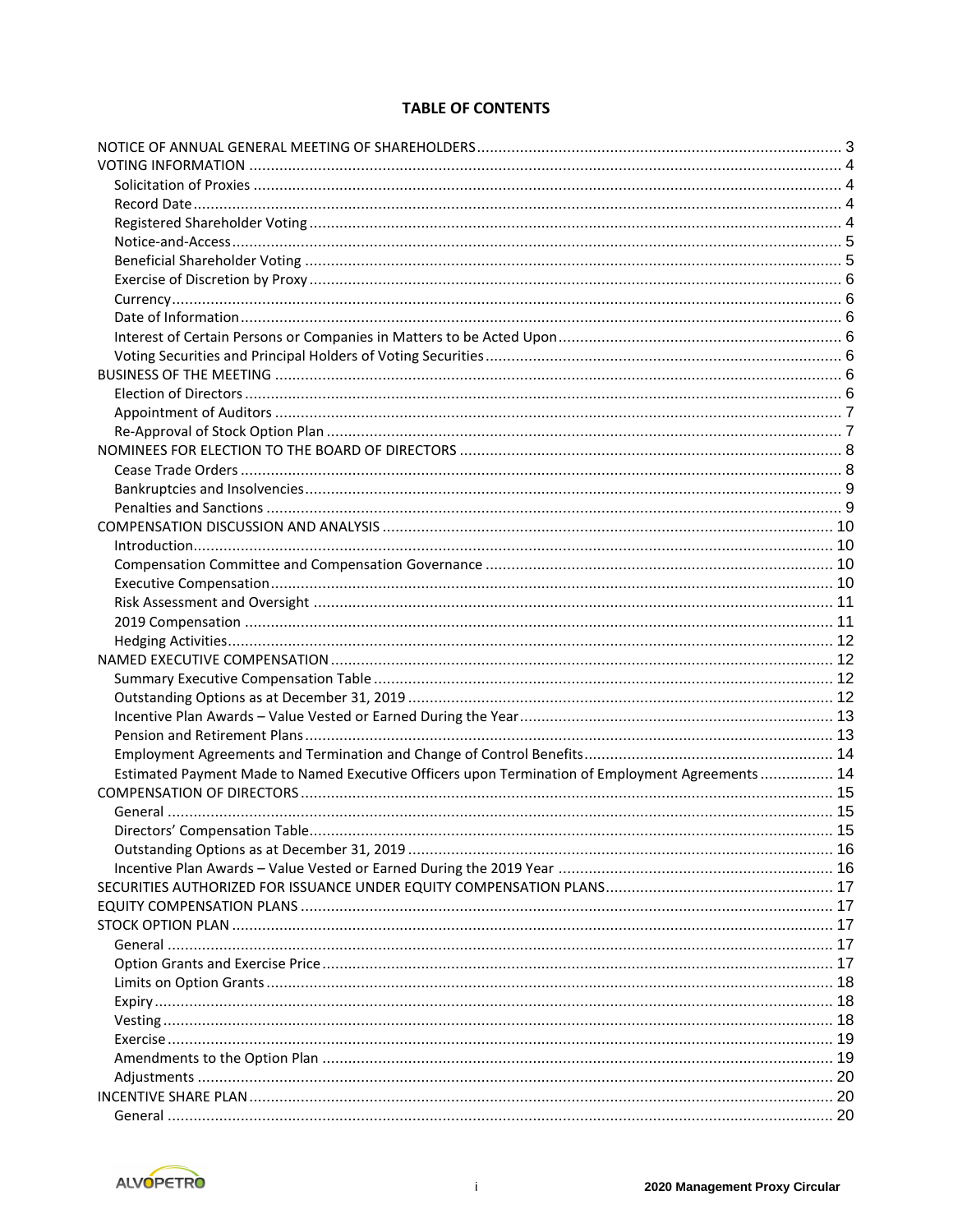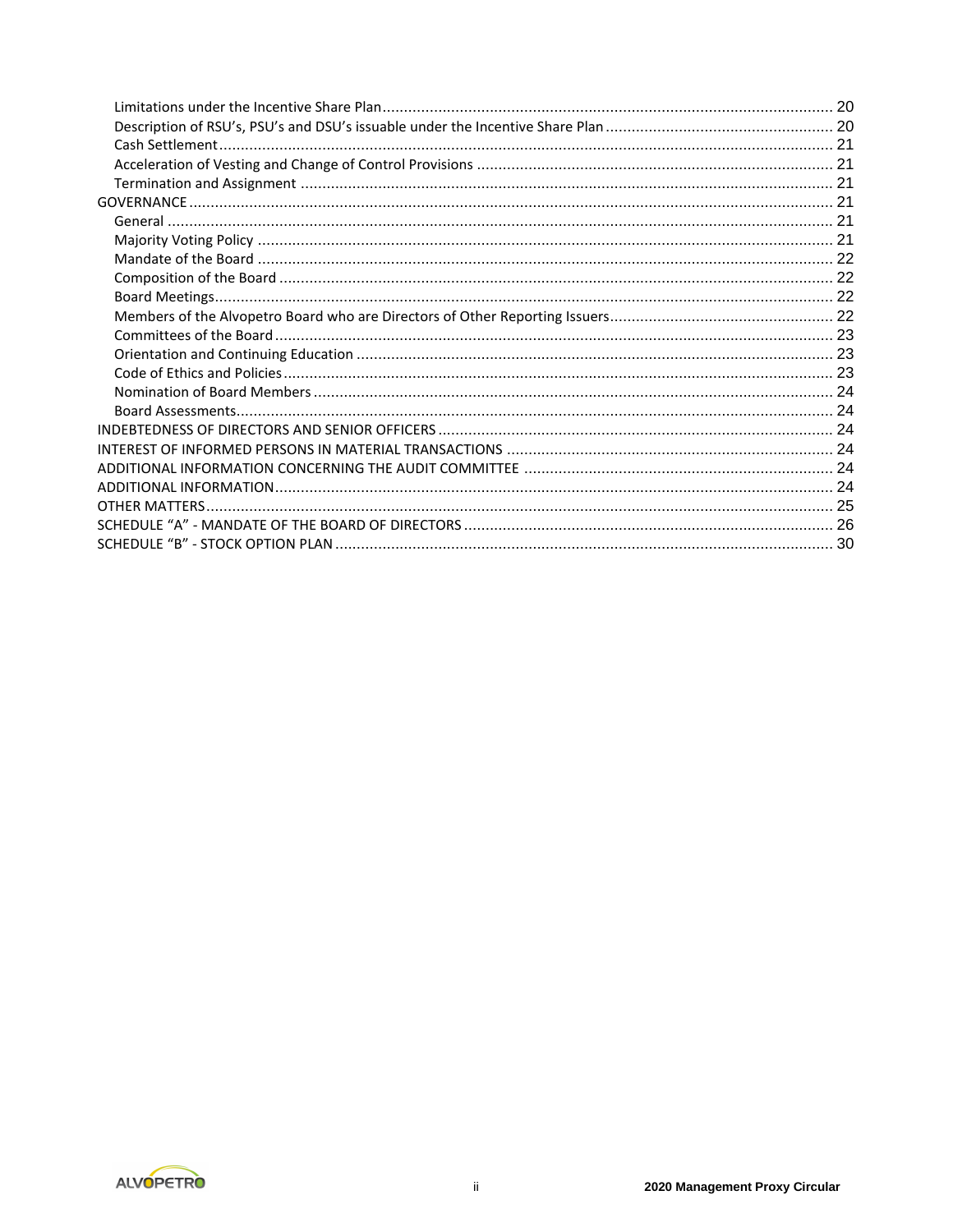#### **NOTICE OF ANNUAL GENERAL MEETING OF SHAREHOLDERS**

An annual general meeting ("Meeting") of the holders ("Shareholders") of common shares ("Shares") of Alvopetro Energy Ltd. ("Alvopetro" or the "Corporation") will be held on Wednesday, September 23, 2020 at 9:30 a.m. (Calgary time) at the Eighth Avenue Place Conference Centre (East Tower – Eighth Avenue Place), Suite 410-B (4th Floor), 525 - 8th Avenue S.W., Calgary, Alberta to:

- (1) receive and consider the Corporation's financial statements for the year ended December 31, 2019, together with the report of the auditors thereon;
- (2) elect the directors of the Corporation for the ensuing year;
- (3) appoint the auditors of the Corporation and authorize the directors to fix their remuneration;
- (4) re-approve the stock option plan of the Corporation; and
- (5) transact such other business as may properly be brought before the Meeting or any adjournment thereof.

The specific details of the matters proposed to be put before the Meeting are set forth in the Information Circular accompanying this notice.

If you are unable to attend the Meeting in person, we request that you date and sign the enclosed form of proxy and mail it to or deposit it with TSX Trust Company ("TSX Trust"), 301 – 100 Adelaide Street West, Toronto, Ontario, M5H 4H1. In order to be valid and acted upon at the Meeting, proxies must be returned to the aforesaid address not less than forty-eight (48) hours (excluding Saturdays, Sundays and holidays) before the time for holding the Meeting or any adjournment thereof.

Only Shareholders of record at the close of business on August 4, 2020 (the "Record Date") will be entitled to vote at the Meeting, unless that Shareholder has transferred any Shares subsequent to the Record Date and the transferee Shareholder, not later than ten (10) days before the Meeting, establishes ownership of the Shares and demands that the transferee's name be included on the list of Shareholders entitled to vote at the Meeting.

**The Company will be strictly restricting physical access to the Meeting to Registered Shareholders and duly appointed proxyholders and will not be permitting any others (including Beneficial Shareholders that hold their Shares through a broker or other intermediary) to attend. In addition, the Company may be required to implement additional restrictions including COVID-19 screening to comply with public health recommendations which may further restrict attendance at the Meeting. Alvopetro will continue to monitor the situation and will take all actions necessary to protect the health and safety of our employees and all of our Shareholders who wish to attend. In the event it is not possible or advisable to hold the Meeting in person, the Corporation will announce alternative arrangements for the Meeting as promptly as practicable. As a result of restrictions that may be in place, all shareholders are strongly encouraged to vote by proxy or by internet in advance of the Meeting as further detailed in the Information Circular accompanying this notice.**

Dated at Calgary, Alberta as of August 4, 2020.

By order of the Board of Directors

Coup plant

Signed: "*Corey C. Ruttan*", President and Chief Executive Officer and Director

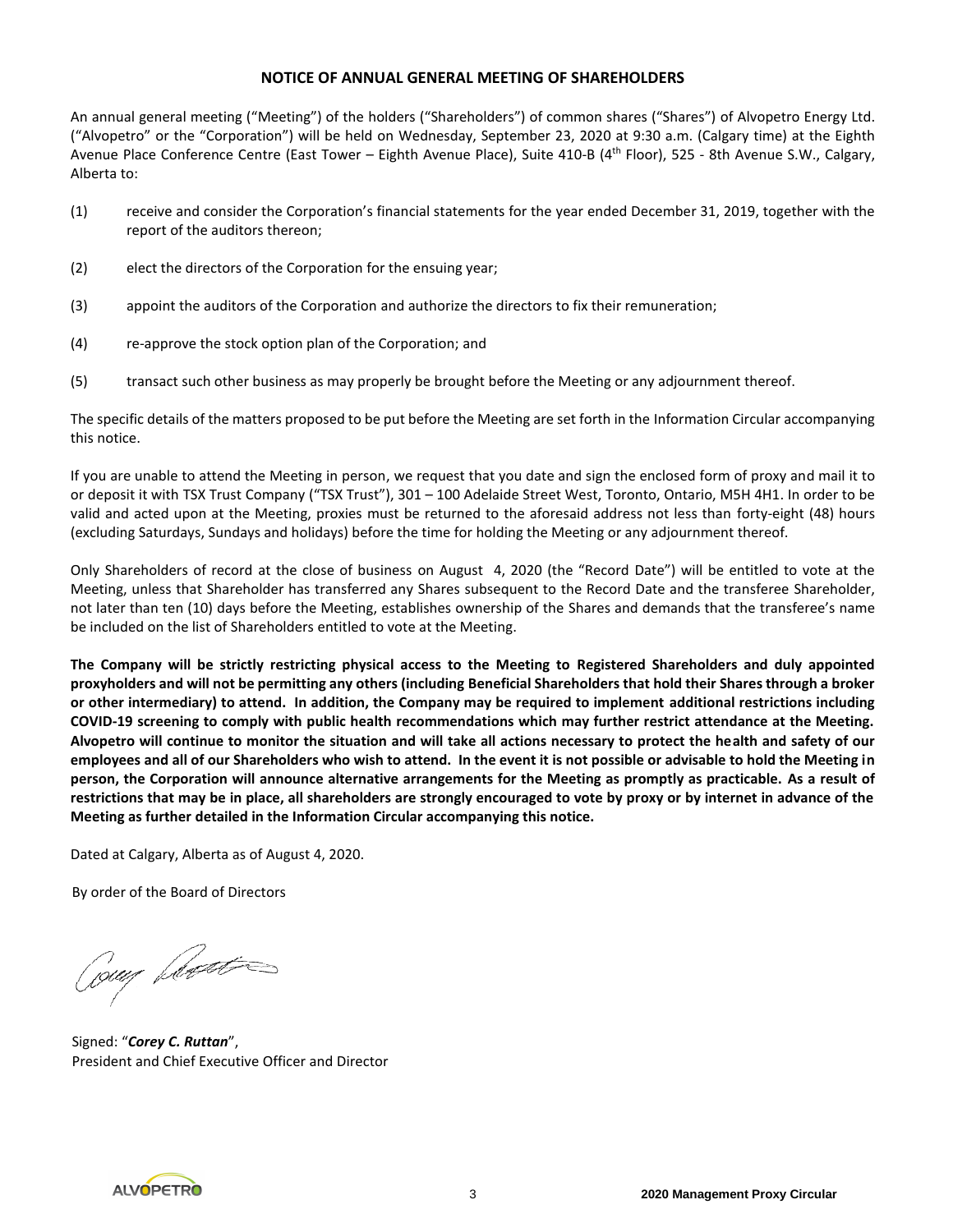# **VOTING INFORMATION**

# **Solicitation of Proxies**

This Management Information Circular ("Information Circular") is furnished in connection with the solicitation of proxies by and on behalf of management of Alvopetro Energy Ltd. ("Alvopetro" or the "Corporation") for use at the annual general meeting ("Meeting") of the holders ("Shareholders") of common shares ("Shares") of the Corporation to be held on Wednesday September 23, 2020 at 9:30 a.m. (Calgary time) at the Eighth Avenue Place Conference Centre (East Tower – Eighth Avenue Place), Suite 410-B (4<sup>th</sup> Floor), 525 - 8th Avenue S.W., Calgary, Alberta, and at any adjournment thereof.

References herein to "we", "our", "Alvopetro", the "Company" or the "Corporation" refer to Alvopetro Energy Ltd.

This solicitation is made on behalf of our management. We will bear the mailing costs incurred in connection with such solicitation. In addition to mailing forms of proxy, proxies may be solicited by personal interviews, or by other means of communication, by our directors, officers and employees who will not be remunerated therefor.

# **Record Date**

Only registered Shareholders of record at the close of business on August 4, 2020 (the "Record Date") will be entitled to vote at the Meeting, unless that Shareholder has transferred any Shares subsequent to that date and the transferee Shareholder, not later than ten (10) days before the Meeting, establishes ownership of the Shares and demands that the transferee's name be included on the list of Shareholders entitled to vote at the Meeting.

# **Registered Shareholder Voting**

You are a "Registered Shareholder" if your Shares are held and registered in your name and you have a share certificate or your shares are held in electronic registered form in your name through our transfer agent. A description of the ways that a Registered Shareholder can vote at the Meeting is provided below.

# *Voting Options for Registered Shareholders*

- In person at the meeting (see below);
- By proxy instruction (see below and enclosed proxy); or
- By internet (see enclosed proxy).

# *Voting in Person*

Registered Shareholders may attend the Meeting and vote their Shares in person. If you plan to attend the Meeting and wish to vote your Shares in person, do not complete or return the enclosed proxy. Your vote will be taken and counted at the Meeting. Please register with our transfer agent, TSX Trust, when you arrive at the Meeting.

**The Company will be strictly restricting physical access to the Meeting to Registered Shareholders and duly appointed proxyholders and will not be permitting any others (including Beneficial Shareholders that hold their Shares through a broker or other intermediary) to attend. In addition, the Company may be required to implement additional restrictions including COVID-19 screening to comply with public health recommendations which may further restrict attendance at the Meeting. Alvopetro will continue to monitor the situation and will take all actions necessary to protect the health and safety of our employees and all of our Shareholders who wish to attend. In the event it is not possible or advisable to hold the Meeting in person, the Corporation will announce alternative arrangements for the Meeting as promptly as practicable. As a result of restrictions that may be in place, all shareholders are strongly encouraged to vote by proxy or by internet in advance of the Meeting as further detailed below.**

# *Voting by Proxy*

Whether or not you attend the Meeting, you can appoint someone else to attend and vote as your proxyholder. You can use the enclosed proxy or any other proper form of proxy to do this.

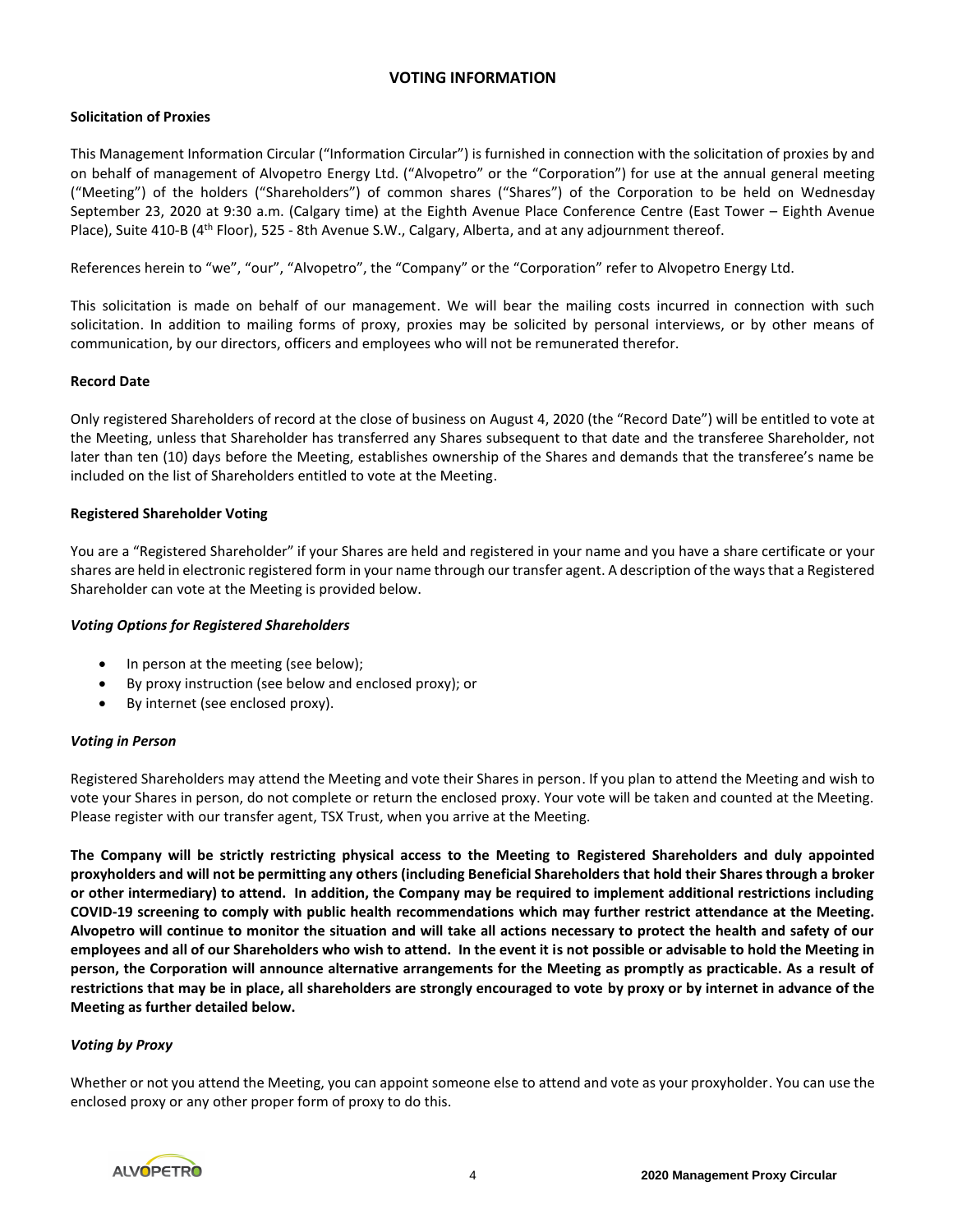**The persons named in the enclosed form of proxy are officers of the Corporation. As a Registered Shareholder, you have the right to appoint another person, who need not be a Shareholder, to represent you at the Meeting. To exercise this right, you should insert the name of the desired representative in the blank space provided on the form of proxy and strike out the other names or submit another appropriate proxy.**

Forms of proxy must be addressed to and reach TSX Trust Company, 301 – 100 Adelaide Street West, Toronto, Ontario, M5H 4H1, not later than 9:30 a.m. (Calgary time) on September 21, 2020 or, if applicable, forty-eight (48) hours before any adjournment of the Meeting (excluding Saturdays, Sundays, and holidays). An instrument appointing a proxy must be in writing and must be executed by you or your attorney authorized in writing or, if you are a corporation, under your corporate seal or by a duly authorized officer or attorney of the corporation.

You may revoke your proxy at any time prior to the Meeting. If you or the person you give your proxy to personally attends the Meeting, you or such person may revoke the proxy and vote in person. In addition to revocation in any other manner permitted by law, a proxy may be revoked by an instrument in writing executed by you or your attorney authorized in writing or, if you are a corporation, under your corporate seal or by a duly authorized officer or attorney of the corporation. To be effective the instrument in writing must be deposited either at our head office at any time up to and including the last business day before the day of the Meeting, or any adjournment thereof, at which the proxy is to be used, or with the chairman of the Meeting on the day of the Meeting, or any adjournment thereof.

# **Notice-and-Access**

The Company has elected to use the "notice-and-access" provisions under National Instrument 54-101 – *Communication with Beneficial Owners of Securities of a Reporting Issuer* and National Instrument 51-102 – *Continuous Disclosure Obligations* (the "**Notice-and-Access Provisions**") for the Meeting in respect of mailings to its Beneficial Shareholders (as defined below) and its registered holders of Common Shares ("Registered Shareholders"). The Notice-and-Access Provisions are rules developed by the Canadian Securities Administrators that reduce the volume of materials which are mailed to shareholders by allowing a reporting issuer to post online an information circular in respect of a meeting of its shareholders and related materials.

Shareholders with questions about notice-and-access can call TSX Trust Company toll free at 1-866-600-5869.

In order to receive a paper copy of this Information Circular and other relevant information, requests by Shareholders may be made up to one year from the date the Information Circular was filed on the System for Electronic Document Analysis and Retrieval ("SEDAR") by: (i) mailing a request to the Company at Suite 1700, 525 – 8th Avenue S.W., Calgary, Alberta T2P 1G1, Attention: Chief Financial Officer; (ii) calling TSX Trust toll free at 1-866-600-5869 (1-416-342-1091 outside of North America); or (iii) by emailing a request to [TMXEInvestorServices@tmx.com.](mailto:TMXEInvestorServices@tmx.com) The Meeting materials are also available online at the following websites: [www.sedar.com](http://www.sedar.com/) or [https://docs.tsxtrust.com/2069.](https://docs.tsxtrust.com/2069) Requests should be received by September 11, 2020 in order to receive the Meeting materials in advance of such date and the Meeting date.

# **Beneficial Shareholder Voting**

You are a "Beneficial Shareholder" if your Shares are held in the name of a nominee, that is, your Shares are represented by an account statement by your bank, trust company, securities broker, trustee or other nominee, while the original certificate is lodged with CDS & Co., the nominee of CDS Clearing and Depository Services Inc.

Only proxies deposited by Shareholders whose names appear on our records as the registered holders of Shares can be recognized and acted upon at the Meeting. If you are a Beneficial Shareholder, Shares held by your broker or other nominee must be voted by them and can only be voted upon your instructions. Without specific instructions, your broker or nominee is prohibited from voting your Shares.

Applicable regulatory policy requires brokers and other nominees to seek voting instructions from beneficial owners in advance of shareholders' meetings. If you are a Beneficial Shareholder, your broker or other nominee will have included a voting instruction form with this Information Circular or other instructions or procedures detailing how to ensure your Shares are voted at the Meeting ("Voting Instruction Form"). A Beneficial Shareholder receiving a Voting Instruction Form cannot use it to vote Shares directly at the Meeting and instead must return it to the broker or nominee well in advance of the Meeting in order to have the Shares voted. **All Voting Instruction Forms are not the same and you should carefully follow the instructions in the Voting Instruction Form and comply with the deadlines set out in it if you want your Shares voted at the Meeting.** 

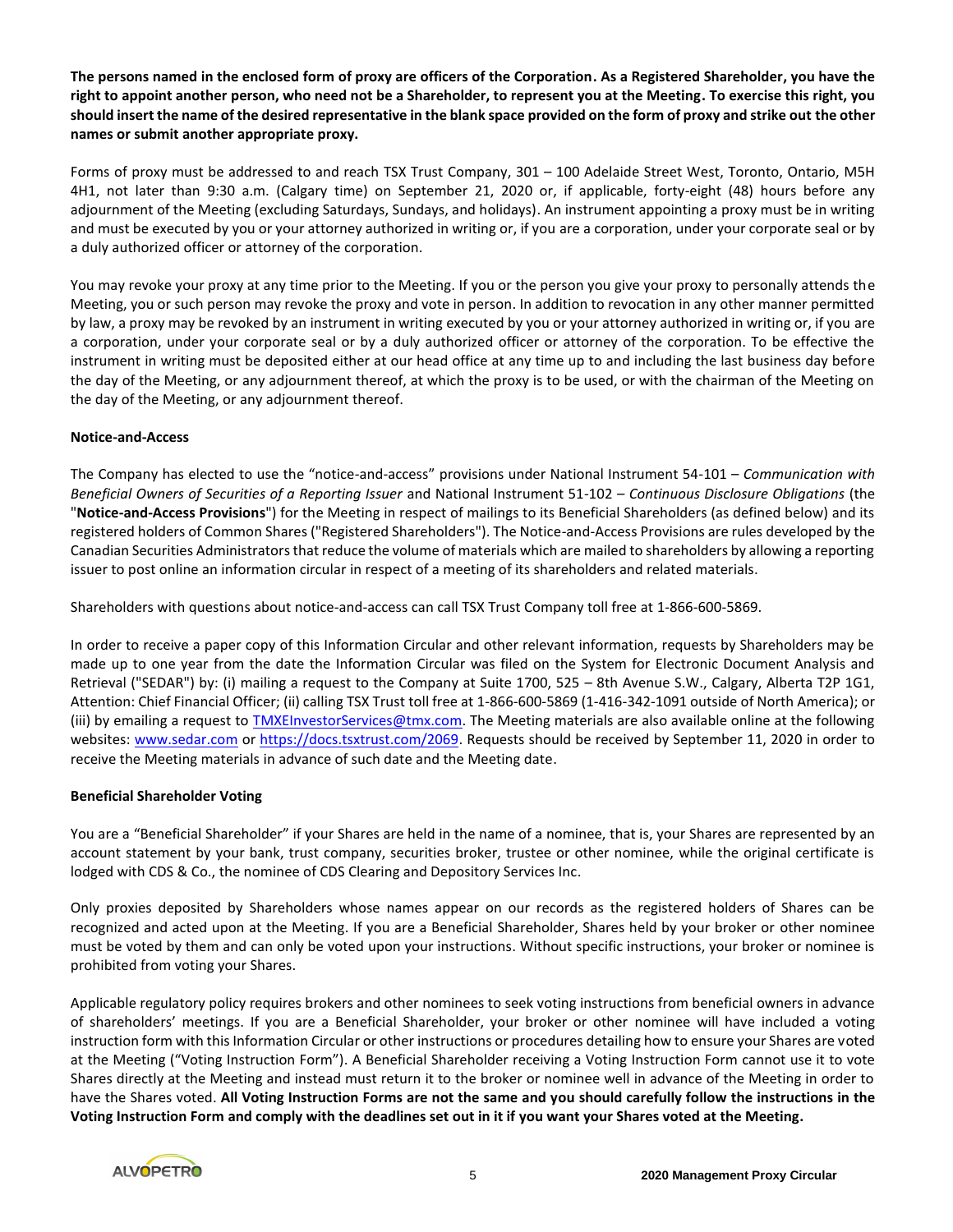## **Exercise of Discretion by Proxy**

The Shares represented by proxy in favour of management nominees will be voted on any matter voted on at the Meeting. Where you specify a choice with respect to any matter to be acted upon, the Shares will be voted on any matter in accordance with the specification so made. If you do not provide instructions your Shares will be voted in favour of the matters to be acted upon as set out herein. The persons appointed under the form of proxy which we have furnished are conferred with discretionary authority with respect to amendments or variations of those matters specified in the form of proxy and notice of Meeting and with respect to any other matters which may properly be brought before the Meeting or any adjournment thereof. At the time of printing this Information Circular, we know of no such amendment, variation or other matter.

#### **Currency**

Except as otherwise indicated, all dollar amounts in this Information Circular are expressed in Canadian dollars and references to "\$" are to Canadian dollars.

#### **Date of Information**

Unless otherwise indicated, all information set forth in this Information Circular is given as at August 4, 2020.

## **Interest of Certain Persons or Companies in Matters to be Acted Upon**

Our management is not aware of any material interest, direct or indirect, of any director, any proposed nominee for election as director, executive officer or anyone who has held office as such since the beginning of our last financial year, or of any associate or affiliate of any of the foregoing in any matter to be acted on at the Meeting, except as is disclosed herein.

## **Voting Securities and Principal Holders of Voting Securities**

The Company is authorized to issue an unlimited number of Shares without nominal or par value and an unlimited number of preferred shares issuable in series. As at August 4, 2020, there were 98,442,412 Shares and no preferred shares issued and outstanding. Holders of Shares are entitled to one vote for each Share held. To the best of our knowledge, as of the date hereof, no person or company beneficially owns, directly or indirectly, or controls or directs, more than 10% of the Shares, other than Rambutan Trading Limited. As of the date hereof, to the best of our knowledge, Rambutan Trading Limited holds 11,083,405 Shares of Alvopetro, representing 11.26% of the Shares outstanding.

# **BUSINESS OF THE MEETING**

## **Election of Directors**

The Articles of the Company require the Company have not less than one (1) and not more than fifteen (15) directors, with the actual number of directors holding office from time to time to be determined by the board of directors of the Company (the "Board"). The Board has resolved that the number of directors be set at six (6). Accordingly, it is proposed that six directors be elected at the Meeting to serve until the next annual meeting or until their successors are duly elected or appointed.

The persons named below are nominees of management for election as directors of the Company. Additional information with respect to each of the six (6) proposed nominees for election as director can be found under the heading "*Nominees for Election to the Board of Directors*", which sets forth each proposed director's place of residence; position held; present principal occupation; and prior occupations within the last five (5) years.

Management does not contemplate that any of the nominees will be unable to serve as a director. However, if that does occur for any reason prior to the Meeting, the persons designated in the enclosed form of proxy reserve the right to vote for other nominees in their discretion.

Voting for the election of directors will be conducted on an individual, and not slate, basis. Our Board has also adopted a majority voting policy, which provides that, unless there is a contested election, a director who receives more "withhold" votes than "for" votes must tender his or her resignation as a director promptly after the meeting. The Board will then consider such resignation and make a recommendation to the Board whether or not it should be accepted. The decision of the Board will be made within

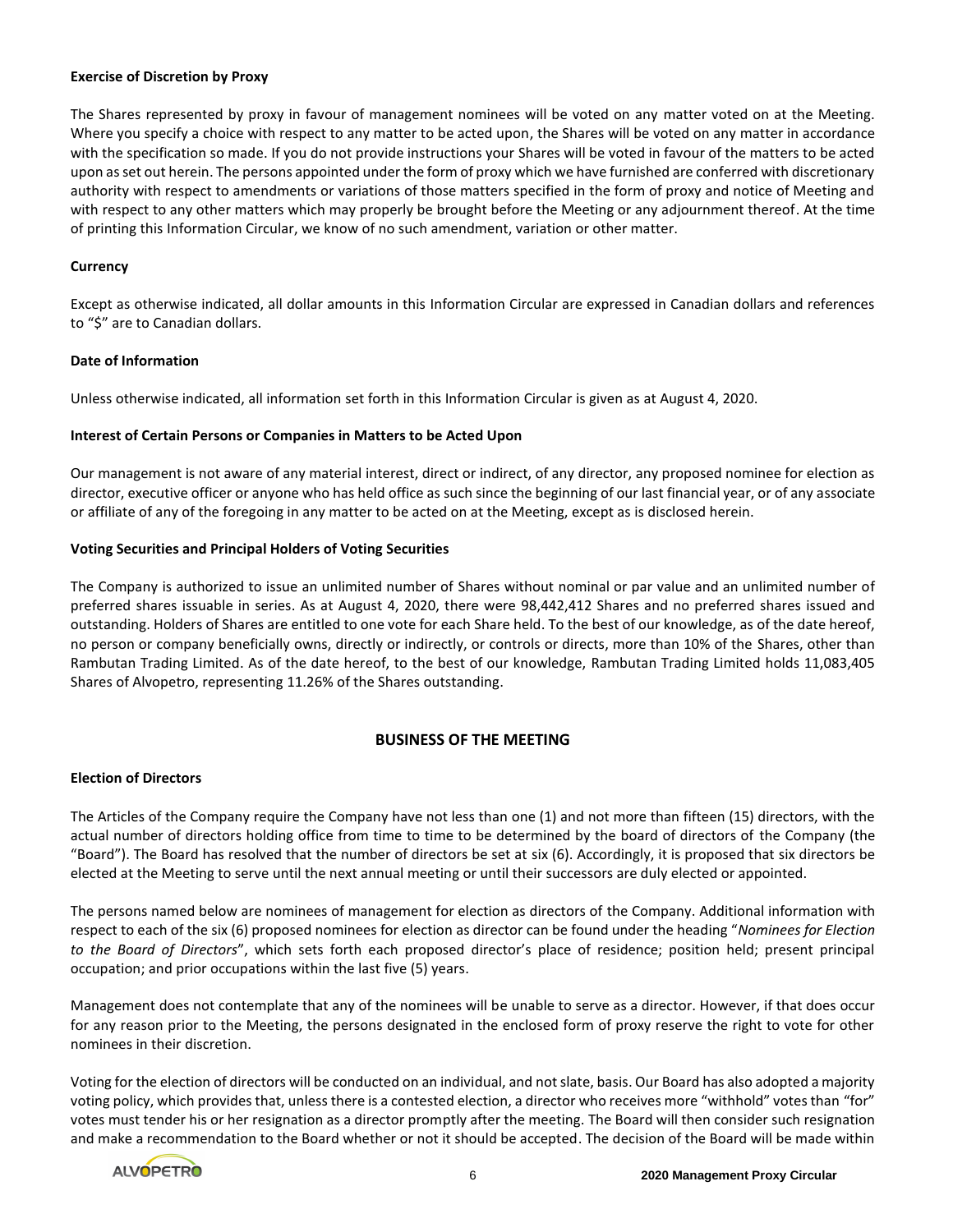90 days of the Meeting and announced in a press release. The director who tendered such resignation will not be part of any deliberations of the Board or any committee thereof pertaining to the resignation. For more information see "*Governance - Majority Voting Policy*".

# **Unless otherwise directed, the persons designated in the enclosed proxy form intend to vote FOR the election of the following nominees for director at the Meeting.**

Corey C. Ruttan Firoz Talakshi Geir Ytreland John D. Wright Kenneth R. McKinnon Roderick L. Fraser

## **Appointment of Auditors**

Management is soliciting proxies, in the accompanying form of proxy, in favour of the appointment of the firm of Deloitte LLP, Chartered Accountants, as our auditors, to hold office until the next annual meeting of the shareholders and to authorize the directors to fix their remuneration for the ensuing year. Deloitte LLP was first appointed by Alvopetro Energy Ltd. on September 29, 2013.

The audit fees paid to Deloitte LLP for the year ended December 31, 2019, are set forth on page 43 of our Annual Information Form dated March 19, 2020 for the year ended December 31, 2019, which can be found on our website at www.alvopetro.com or on SEDAR at www.sedar.com.

**Unless otherwise directed, the persons designated in the enclosed form of proxy intend to vote at the Meeting FOR the reappointment of Deloitte LLP as the Company's auditors and authorizing the Board to fix the auditors' remuneration.**

## **Re-Approval of Stock Option Plan**

The policies of the TSX Venture Exchange (the "TSXV") require all stock option grants to be made pursuant to a stock option plan approved by the Shareholders. At the present time, Alvopetro has a "rolling" stock option plan (the "Option Plan") pursuant to which directors, officers, employees and consultants of the Corporation may be awarded options to purchase Shares (the "Options"). Up to 10% of the Shares outstanding may be reserved for issuance under the Option Plan. As of the date hereof, 6,900,500 Shares are reserved for issuance pursuant to Options granted, representing 7.0% of the Shares outstanding.

Pursuant to the policies of the TSXV, such "rolling" plans must receive shareholder approval annually. Accordingly, Shareholders are being asked to approve the current Option Plan in accordance with Policy 4.4 of the TSXV. The Option Plan is a critical component of the Company's compensation program for its executives, directors and employees, as described in more detail under the heading "*Compensation Discussion and Analysis*". The terms of the Option Plan are more fully described in this Circular under the heading "*Option Plan*" and a copy of the Option Plan is attached as Schedule B.

The text of the ordinary resolution to be considered at the Meeting re-approving the Option Plan is set forth below:

**BE IT RESOLVED** as an ordinary resolution of the shareholders of the Corporation as follows:

- 1. the Corporation's Stock Option Plan (the "Option Plan") is hereby approved, confirmed and ratified;
- 2. the Board of Directors from time to time is authorized to grant options in the capital stock of the Corporation pursuant to and in accordance with the Option Plan and the Corporation is authorized to reserve and issue Shares in the capital of the Corporation for issuance upon exercise of stock options granted pursuant to the Option Plan; and
- 3. any director or officer of the Corporation be and is hereby authorized to do such things and to sign, execute and deliver all documents that such director or officer may, in their discretion, determine to be necessary in order to give full effect to the intent and purpose of this resolution.

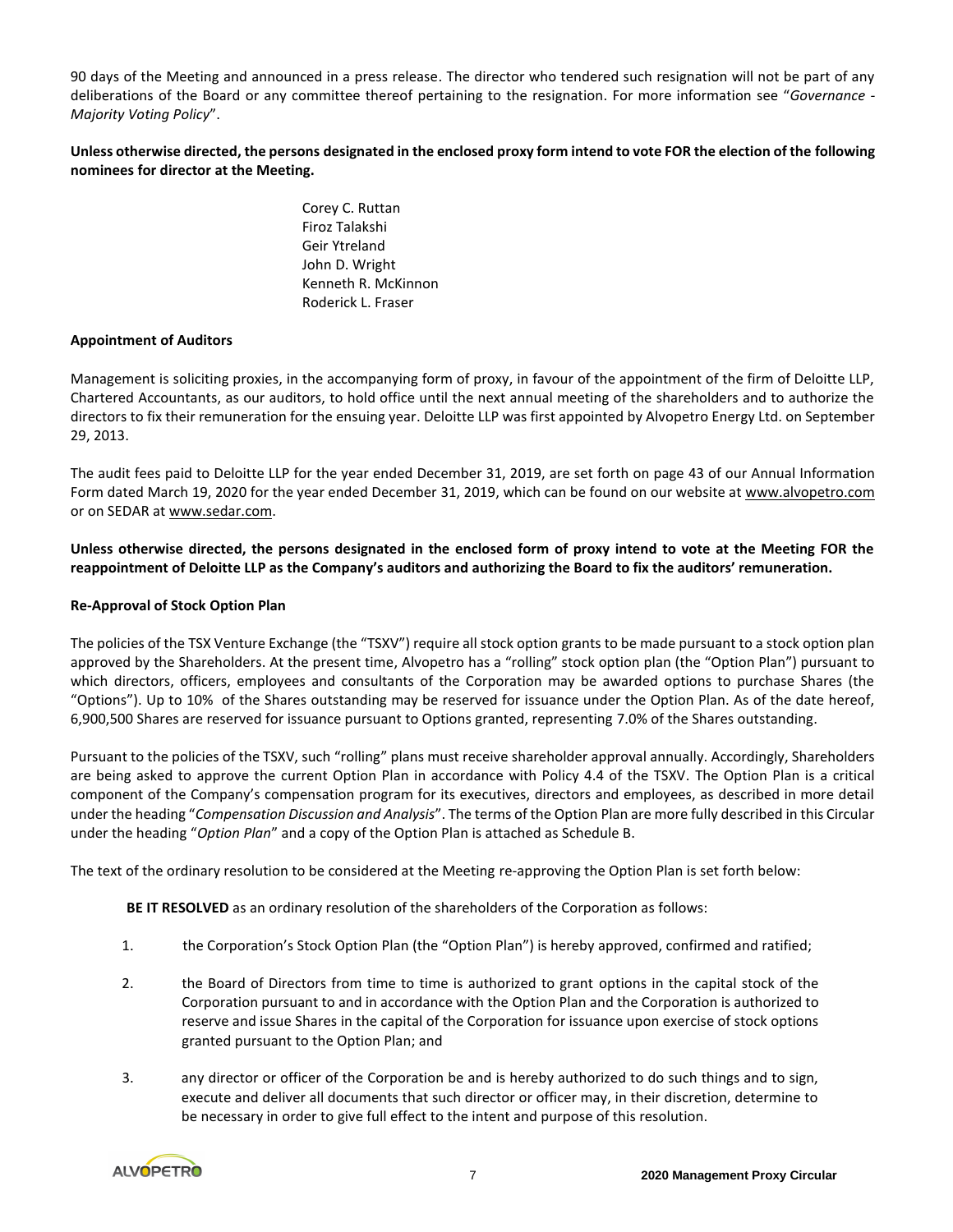In order for the foregoing resolution to be passed, it must be approved by a majority of the votes cast by Shareholders who vote in person or by proxy at the Meeting. **It is the intention of the management designees, if named as proxy, to vote in favour of the resolution re-approving the Option Plan.**

# **NOMINEES FOR ELECTION TO THE BOARD OF DIRECTORS**

The following table sets out the name of each of the persons proposed to be nominated for election as a director; the principal occupations and offices of the Corporation presently held by him and for the previous five (5) years; the period during which he has served as a director of the Corporation; and the number of voting Shares of the Corporation that he has advised are beneficially owned by him, directly or indirectly, or over which control or direction is exercised by him.

| Name of Nominee,<br><b>Location of Residence and</b><br><b>Position</b> | <b>Number of Shares</b><br><b>Beneficially</b><br>Owned or<br>Controlled | <b>Director Since</b> | <b>Present and Principal Occupation For</b><br><b>Previous Five Years</b>                                                                                                                                                                                                                                                           |
|-------------------------------------------------------------------------|--------------------------------------------------------------------------|-----------------------|-------------------------------------------------------------------------------------------------------------------------------------------------------------------------------------------------------------------------------------------------------------------------------------------------------------------------------------|
| Corey C. Ruttan <sup>(2)</sup><br>Alberta, Canada<br>Director           | 2,059,852                                                                | September 25, 2013    | Mr. Ruttan is the President, Chief Executive Officer and Director of<br>Alvopetro and was the President and Chief Executive Officer of<br>Petrominerales Ltd. (energy company) from May 2010 to November<br>2013.                                                                                                                   |
| Firoz Talakshi <sup>(1)</sup><br>Alberta, Canada<br>Director            | 71,500                                                                   | November 19, 2013     | From October 2012 to December 2018, Senior Advisor, KPMG<br>International Corporate Tax, Calgary (retired December 2018).                                                                                                                                                                                                           |
| Geir Ytreland <sup>(2)</sup><br>Drobak, Norway<br>Director              | 66,985                                                                   | November 19, 2013     | Independent geologist. From 2012 to 2014, Principal Advisor at<br>Gaffney, Cline & Associates, United Kingdom.                                                                                                                                                                                                                      |
| John D. Wright $(2)(3)$<br>Alberta, Canada<br>Chairman of the Board     | 4.346.926                                                                | September 25, 2013    | President, Analogy Capital Advisors Inc. since March 2017. From<br>January 2017 to June 2017, Director, President and Chief Executive<br>Officer of Ridgeback Resources Inc. (energy company). President,<br>Chief Executive Officer and Director of Lightstream Resources Ltd.<br>(energy company) from May 2011 to December 2016. |
| Kenneth R. McKinnon $(1)(3)$<br>Alberta, Canada                         | 307,081                                                                  | November 19, 2013     | Partner at Citrus Capital Partners Ltd. (advisory and consulting firm)<br>from January 2014 to June 2020.                                                                                                                                                                                                                           |
| Roderick L. Fraser $(1)(3)$<br>New York, USA                            | 104,750                                                                  | December 16, 2013     | From October 2017 to May 2020, non-executive Chairman of Dommo<br>Energía S.A. From August 2014 to June 2017, Managing Director and<br>Head of Oil and Gas, Latin America for MUFG Union Bank (retired June<br>$2017$ ).                                                                                                            |

**Notes:**

(1) Member of the Audit Committee

(2) Member of the Reserves Committee

(3) Member of the Compensation Committee

The information as to voting securities beneficially owned, directly or indirectly, is based upon information furnished to the Corporation by the nominees.

#### **Cease Trade Orders**

To the knowledge of management of the Corporation, no proposed director of the Corporation is, or within the ten (10) years before the date of this Information Circular has been, a director, chief executive officer or chief financial officer of any other issuer that:

(a) was the subject of a cease trade or similar order or an order that denied the other issuer access to any exemptions under Canadian securities legislation that lasted for a period of more than thirty (30) consecutive days that was issued while the director or executive officer was acting in the capacity as director, chief executive officer or chief financial officer; or

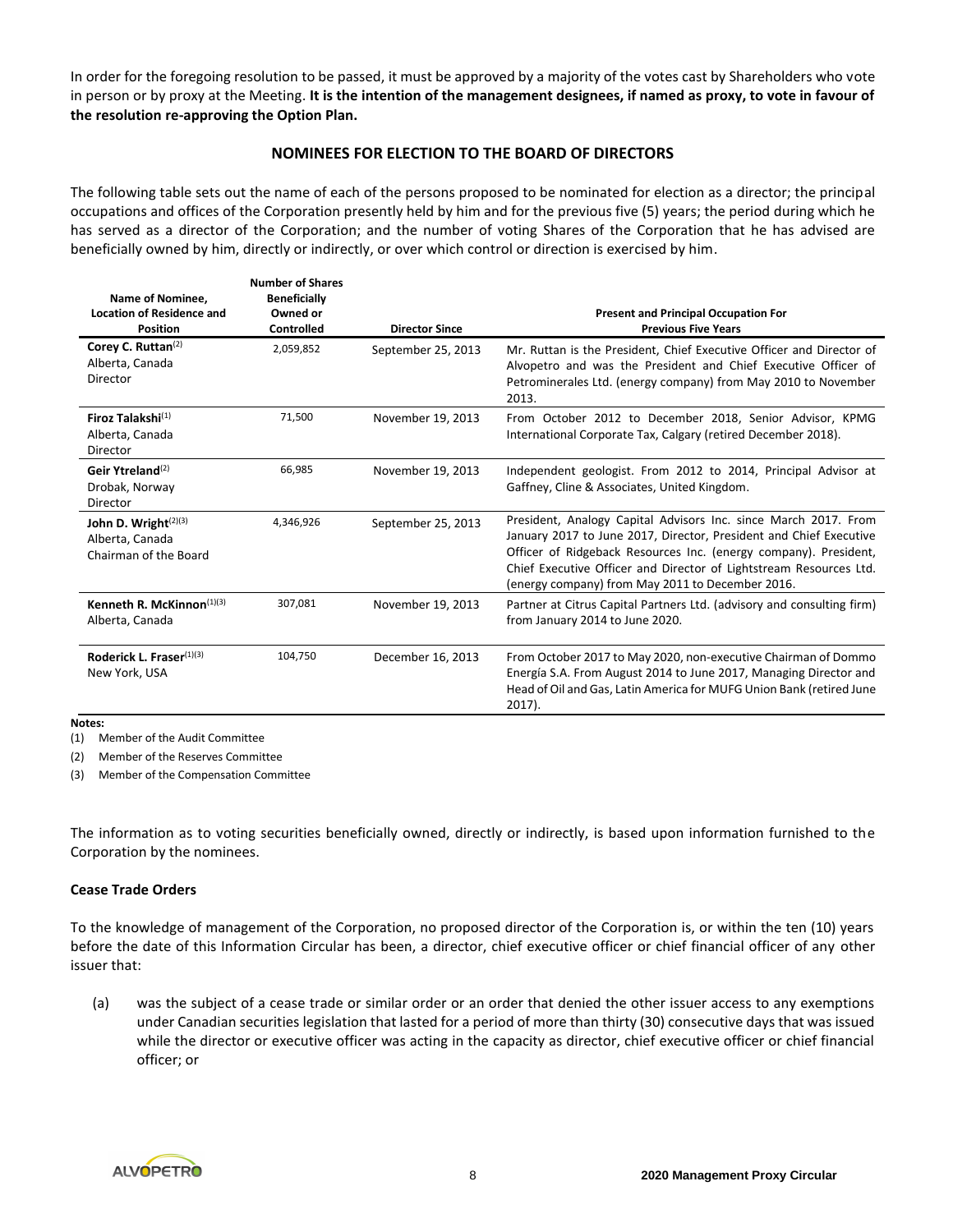(b) was subject to a cease trade order or an order that denied the relevant issuer access to any exemption under securities legislation that lasted for a period of more than thirty (30) consecutive days that was issued after the director or executive officer ceased to be a director, chief executive officer or chief financial officer and which resulted from an event that occurred while the director or executive officer was acting in the capacity as director, chief executive officer or chief financial officer.

# **Bankruptcies and Insolvencies**

Except as otherwise disclosed below, to the knowledge of management of the Corporation, no proposed director of the Corporation:

- (a) is, at the date of this Information Circular or has been within the ten (10) years before the date of this Information Circular, a director or executive officer of any Corporation that, while that person was acting in that capacity or within a year of that person ceasing to act in that capacity, became bankrupt, made a proposal under any legislation relating to bankruptcy or insolvency or was subject to or instituted any proceedings, arrangement or compromise with creditors or had a receiver, receiver manager or trustee appointed to hold its assets; or
- (b) has, within the ten (10) years before the date of this Information Circular, become bankrupt, made a proposal under any legislation relating to bankruptcy or insolvency, or was subject to or instituted any proceedings, arrangement or compromise with creditors, or had a receiver, receiver manager or trustee appointed to hold the assets of the director, officer or shareholder.

Mr. John D. Wright was a director of Spyglass Resources Corp. ("Spyglass"), a reporting issuer listed on the Toronto Stock Exchange, until his resignation on November 26, 2015, when Spyglass was placed into receivership by the Court of Queen's Bench of Alberta following an application by its creditors.

Mr. John D. Wright was the President and Chief Executive Officer and a director of Lightstream Resources Ltd. ("Lightstream") and Mr. Corey C. Ruttan and Mr. Kenneth R. McKinnon were directors of Lightstream when it obtained creditor protection under the Companies' Creditors Arrangement Act (Canada) ("CCAA") on September 26, 2016. On December 29, 2016, as a result of the CCAA sales process, substantially all of the assets and business of Lightstream were sold to Ridgeback Resources Inc. ("Ridgeback"), a new company owned by former holders of Lightstream's secured notes. Mr. Ruttan and Mr. McKinnon resigned as directors of Lightstream upon formation of the new company. Mr. Wright resigned as an officer and director of Lightstream and was concurrently appointed President and Chief Executive Officer and a director of Ridgeback upon closing of the sale transaction, a position he held to June 2017.

On November 30, 2017, Mr. John D. Wright became a director of OAN Resources Ltd. ("OAN"), a private issuer and on May 17, 2018, Mr. Corey C. Ruttan also became a director of OAN. On June 14, 2019, the management of OAN filed a Notice of Intention to Make a Proposal under subsection 50.4(1) of the Bankruptcy and Insolvency Act to restructure OAN's affairs. Mr. Wright and Mr. Ruttan resigned as s directors of OAN on October 10, 2019. OAN was unable to file a proposal within the provided period and was deemed to have made an assignment into bankruptcy on October 13, 2019.

# **Penalties and Sanctions**

Except as disclosed below, to the knowledge of management of the Corporation, no proposed director of the Corporation has:

- (a) been subject to any penalties or sanctions imposed by a court relating to Canadian securities legislation or by a Canadian securities regulatory authority or has entered into a settlement agreement with the Canadian securities regulatory authority; or
- (b) been subject to any other penalties or sanctions imposed by a court or regulatory body that would likely be considered important to a reasonable investor in making an investment decision.

Mr. Corey C. Ruttan entered into a settlement agreement with the Alberta Securities Commission ("ASC") on May 3, 2002 in respect of an insider trading violation relating to a May 17, 2000 trade. Mr. Ruttan cooperated completely in resolving the matter with the regulators. The settlement resulted in Mr. Ruttan paying an administrative penalty of \$10,000, representing a return of profits, and the costs of the proceeding in the amount of \$3,925. For a period of one year, Mr. Ruttan agreed to cease trading in securities and to not act as a director or officer of a public company. These restrictions expired on May 3, 2003. Mr. Ruttan is a Chartered Professional Accountant in good standing.

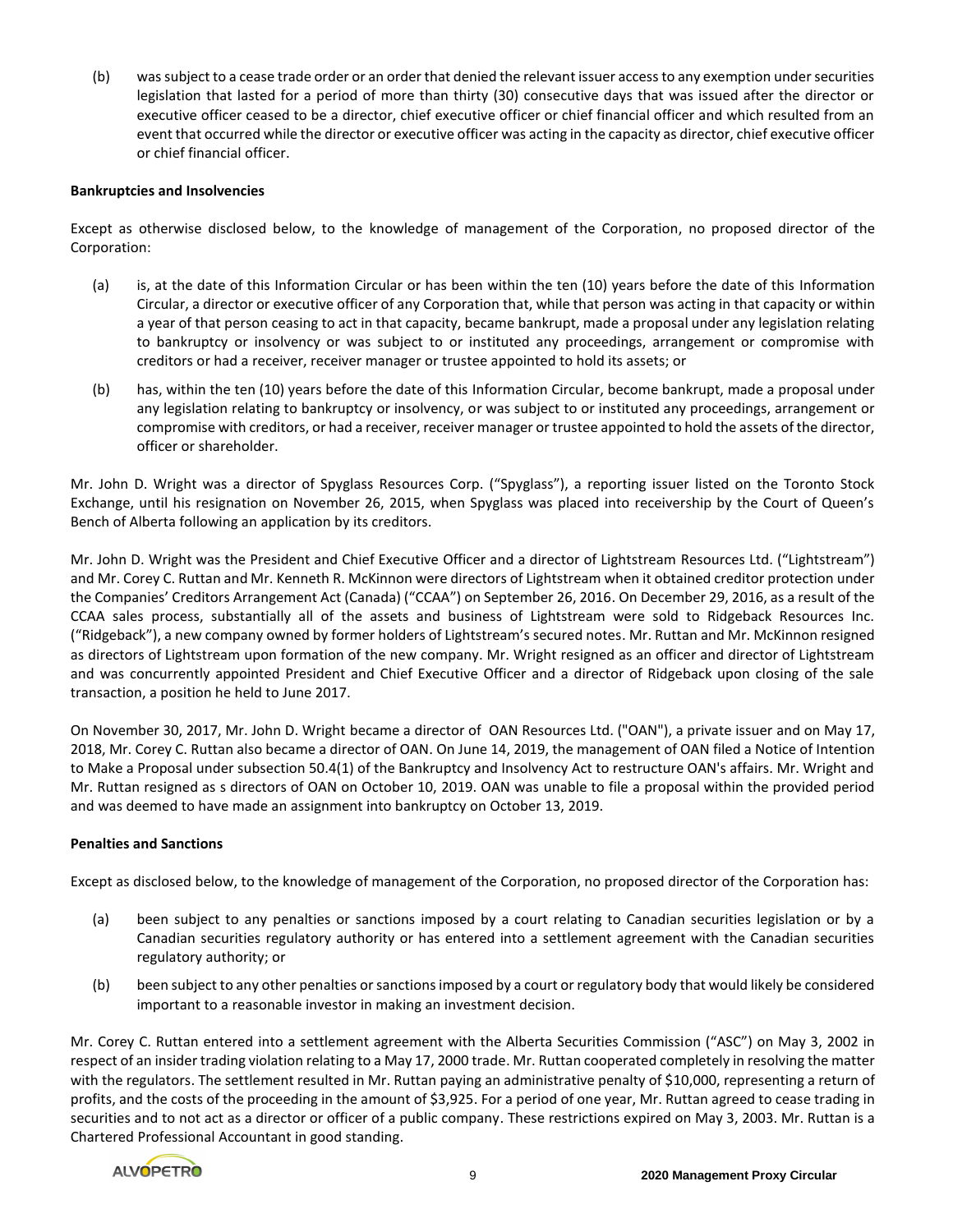#### **COMPENSATION DISCUSSION AND ANALYSIS**

#### **Introduction**

This discussion describes Alvopetro's compensation program for its named executive officers for the year ended December 31, 2019, which consisted of Corey C. Ruttan, President and Chief Executive Officer and, Alison Howard, Chief Financial Officer.

## **Compensation Committee and Compensation Governance**

The members of the Compensation Committee of the Board are Kenneth R. McKinnon (Chairman), John D. Wright and Roderick L. Fraser. As required by the mandate of the Compensation Committee, all of the members of the Compensation Committee are independent directors of Alvopetro. The Compensation Committee has the ability to retain the services of independent compensation consultants to provide information and recommendations on market conditions and appropriate compensation practices.

The Compensation Committee is charged with the establishment, administration and periodic review of our compensation program. The Board believes the Compensation Committee collectively has the knowledge, experience and background required to fulfill its mandate. All of the members of the Compensation Committee possess human resources literacy, meaning an understanding of compensation theory and practice, personnel management and development, succession planning and executive development. Such knowledge and capability includes both current and prior experience working in senior roles at other organizations, which provided financial and human resources experience and involvement on board compensation committees of other entities. Mr. Kenneth McKinnon has direct experience relevant to his role on the Committee, as Mr. McKinnon is currently the Chairman of the Compensation Committee of Touchstone Exploration Inc. and is also the Chairman of the Compensation and Governance Committee of The Supreme Cannabis Company, Inc. Previously, he was Chairman of the Compensation Committees of Lightstream Resources Ltd. and served on the Board of Governors of the University of Calgary and as a Director of Alberta Innovates, holding positions on the Executive Committee and as a Chairman of the Compensation and Governance Committee in each organization.

The Compensation Committee of the Board of Directors met twice in 2019.

# **Executive Compensation**

The Named Executive compensation program is administered by the Compensation Committee. The President and Chief Executive Officer of Alvopetro typically attends meetings of the Compensation Committee, but does not have the right to vote on any matter before the Compensation Committee. All Compensation Committee meetings have an '*in camera'* session where the President and Chief Executive Officer and any other members of management in attendance at the Compensation Committee meeting are excused for the duration of the *in camera* session.

The Compensation Committee establishes and approves base salaries, cash bonuses, share-based compensation and benefits for the Named Executives. Each component of compensation is determined on an individual basis for each Named Executive. The Compensation Committee utilizes a compensation program based on an assessment of the overall performance of Alvopetro, relative performance of Alvopetro compared to its peers and the achievements and overall contribution of each individual Named Executive.

The Compensation Committee retains and does not delegate any of its power to determine matters of executive compensation and benefits, although the Compensation Committee will consider compensation and benefit proposals made to the Compensation Committee by the President and Chief Executive Officer. The Compensation Committee reports to the Board on the major items covered at each Compensation Committee meeting.

In addition, the Compensation Committee considers peer analysis and may consider compensation surveys completed by independent third parties when making certain decisions with respect to Named Executive compensation. While the Compensation Committee may rely on external information and advice, all of the decisions with respect to Named Executive compensation will be made by the Compensation Committee and may reflect factors and considerations other than, or that may differ from, the information and recommendations provided by independent third party surveys and compensation consultants.

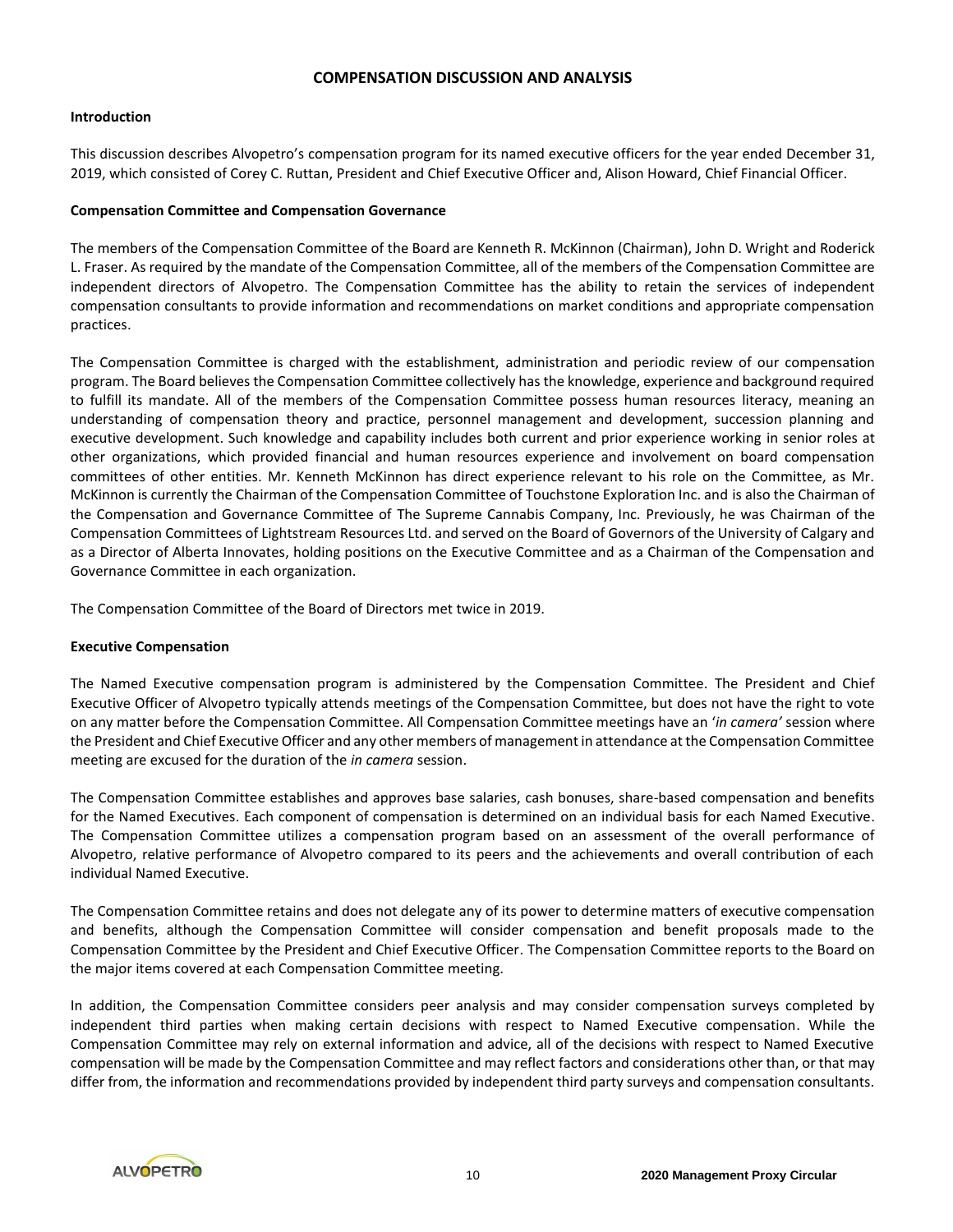#### **Risk Assessment and Oversight**

The Compensation Committee is responsible for considering the implications of the risks associated with the Corporation's compensation policies and practices. The Compensation Committee's role of approving the compensation policies and practices includes considering whether the compensation policies and practices could encourage a Named Executive to: (i) take inappropriate or excessive risks; (ii) focus on achieving short term goals at the expense of long term return to Shareholders; or (iii) excessively focus on financial and operational goals at the expense of environmental responsibility and health and safety.

# **2019 Compensation**

Base salaries provide an immediate cash incentive for the Named Executives and are generally expected to be at levels competitive with peer companies that compete with the Corporation for business opportunities and executive talent. The Compensation Committee set 2019 base annual salaries for the Named Executives of \$250,000 for the President and Chief Executive Officer and \$193,800 for the Chief Financial Officer.

The base salaries were reviewed in comparison to the Peer Comparison Group (defined below), which was selected on the basis of operational stage and size, levels of production, revenue, personnel size, operating and capital budgets, market capitalization and jurisdiction of operations. For 2019, the Peer Comparison Group consisted of Crown Point Energy Inc., Touchstone Exploration Inc., CGX Energy Inc., Bengal Energy Ltd., Canadian Overseas Petroleum Limited, SDX Energy Inc., Valeura Energy Inc., Madalena Energy Inc., Condor Petroleum Inc., Falcon Oil & Gas Ltd., Eco (Atlantic) Oil and Gas Ltd. and Renaissance Oil Corp.

Relative to the Peer Comparison Group, the base salaries of the Named Executives of the Corporation are below average. The Named Executives recognize this is in light of the Company's size of operations, stage of growth, and the commitment of the Named Executives to Alvopetro's growth and future success to maximize alignment with the Corporation's shareholders.

The Compensation Committee strives to provide executive compensation that motivates executives to increase long-term shareholder value through an appropriate mix of short and long-term incentives. For 2019, the Compensation Committee determined that it was appropriate to continue to focus on long-term incentives for the Named Executives to align the interests of the Named Executives with the interests of the Corporation's shareholders. Accordingly, for 2019, neither the President and Chief Executive Officer nor the Chief Financial Officer received an increase to their respective base salaries and no cash bonuses were paid to the Named Executives for the 2019 performance year. However, the Compensation Committee determined that base salary adjustments were appropriate for each of the Named Executives in 2020 and base annual salaries were increased to \$290,000 for the President and Chief Executive Officer and \$220,000 for the Chief Financial Officer, effective January 1, 2020.

The Corporation uses the Option Plan as a part of its long-term compensation strategy for the Named Executives. Options are intended to align executive and shareholder interests by creating a direct link between compensation and share performance. All Options granted were approved by the Compensation Committee based on its subjective assessment of the appropriate base level of Option holdings by the Named Executives after considering the Corporation's development to-date and the current capital base of the Corporation.

The Compensation Committee believes that the perquisites for the Named Executives should be limited in scope and value and be commensurate with perquisites offered by the Corporation's peers. The Corporation provides each of our Named Executives a company paid parking stall or allowance with an estimated aggregate value for both Named Executives of \$7,200 in 2019. The Company shares the cost of an additional insurance program with the President and Chief Executive Officer for him, of which the cost to the Company is disclosed under the heading "Named Executive Compensation - Summary Executive Compensation Table" under the column titled "All Other Compensation".

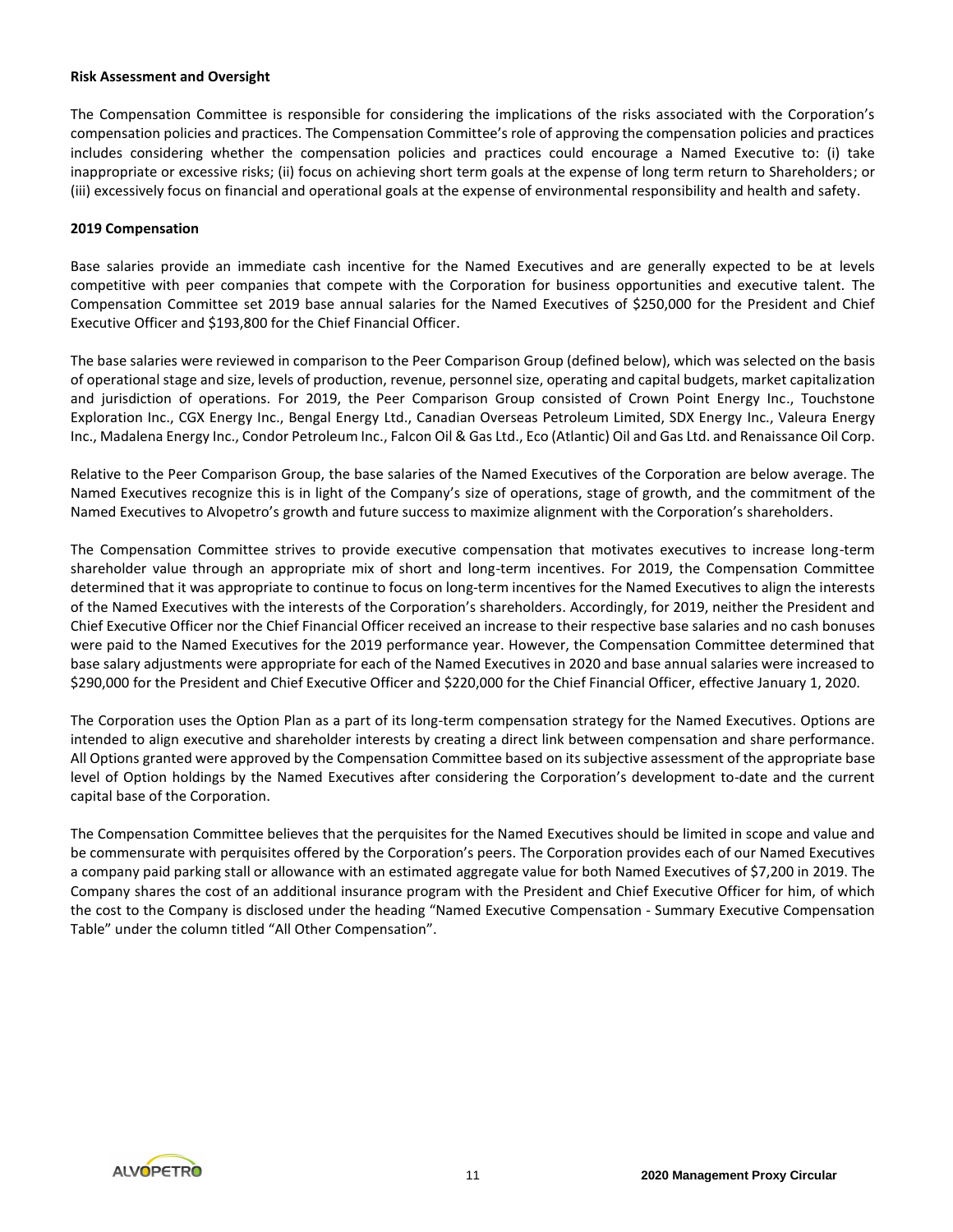## **Hedging Activities**

The Corporation's Disclosure, Confidentiality and Trading Policy includes a provision that prohibits directors, officers and employees of the Corporation from purchasing or selling certain derivatives in respect of any security of the Corporation. This includes purchasing puts and selling calls on the Corporation's securities, as well as a prohibition on short selling the Corporation's securities. Aside from these prohibitions, the Corporation does not have a policy specifically pertaining to other financial instruments including prepaid variable forward contracts, equity swaps or units of exchange funds, which are designed to hedge or offset a decrease in market value of equity securities granted as compensation or held, directly or indirectly, by a Named Executive or director. Any transactions of this nature are subject to insider reporting requirements and are reported on the System for Electronic Disclosure by Insiders (SEDI).

# **NAMED EXECUTIVE COMPENSATION**

#### **Summary Executive Compensation Table**

The following table sets forth all annual and long-term compensation paid in respect of the Named Executives for the financial years ended December 31, 2019.

| <b>Name and Principal Position</b>                              | Year | Salary $(1)$<br>$($)$ | <b>Option-Based</b><br>Awards $(2)$<br>$($ \$) | All other<br>Compensation <sup>(3)</sup><br>$($ \$) | Total<br>Compensation<br>(\$) |
|-----------------------------------------------------------------|------|-----------------------|------------------------------------------------|-----------------------------------------------------|-------------------------------|
|                                                                 | 2019 | 250,000               | 68,884                                         | 20,964                                              | 339,848                       |
| <b>COREY C. RUTTAN</b><br>President and Chief Executive Officer | 2018 | 250.000               | 105.624                                        | 20,973                                              | 376,597                       |
|                                                                 | 2017 | 250,000               | $\overline{\phantom{a}}$                       | 21,693                                              | 271,693                       |
|                                                                 | 2019 | 193,800               | 41,331                                         | 16,113                                              | 251,244                       |
| <b>ALISON HOWARD</b><br>Chief Financial Officer                 | 2018 | 193.800               | 66.147                                         | 17,329                                              | 277,276                       |
|                                                                 | 2017 | 193,800               | $\overline{\phantom{0}}$                       | 17,458                                              | 211,258                       |

#### **Notes:**

(1) Salary, for the purposes of the above Summary Compensation Table, includes all earnings related to base salary paid to the Named Executive during the reporting year, and also includes payment for vacation days earned but not taken.

(2) Option Based Awards consist of Options granted pursuant to the Option Plan. The fair value of Options granted is estimated based on the grant date using the Black-Scholes option-pricing model. For a description of the terms of the Option Plan, see details provided herein under the heading "Stock Option Plan".

(3) The value in the column titled "All Other Compensation" includes all other compensation not reported in any other column of the table for each of the Named Executives and includes certain taxable benefits including but not limited to savings plans, parking, life insurance premiums, health spending account and fitness reimbursements, and additional health insurance plans. Amounts included in "All Other Compensation" are typically available to all employees other than the additional health insurance plan for Mr. Ruttan.

#### **Outstanding Options as at December 31, 2019**

The following table sets forth, with respect to each of the Named Executives, details regarding Options outstanding as at December 31, 2019. As at December 31, 2019, there were no other share based awards outstanding to the Named Executives.

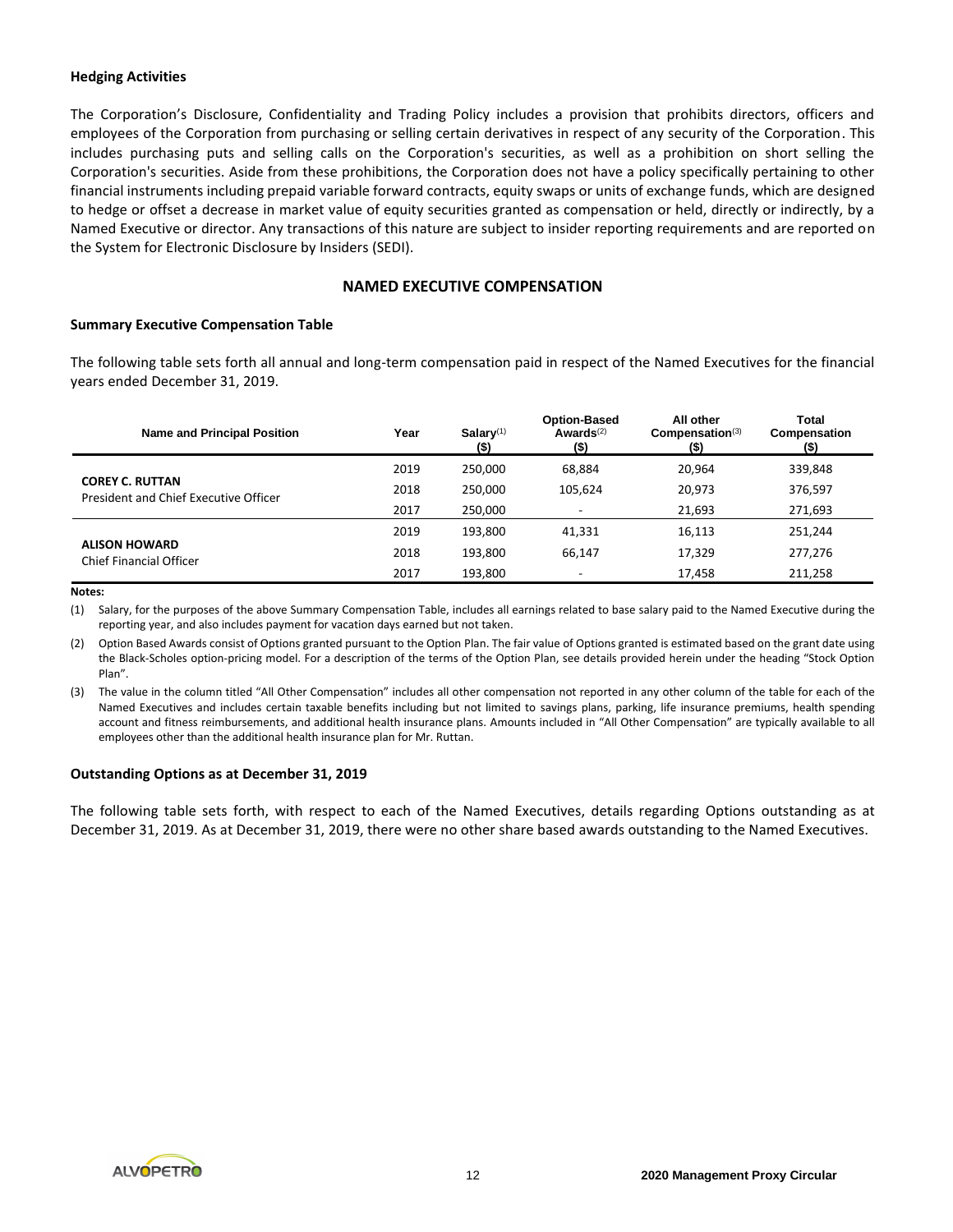| Name                                  | <b>Number of Securities Underlying</b><br><b>Unexercised Options</b><br>$($ #) | <b>Option</b><br><b>Exercise Price</b><br>(\$) | <b>Option Expiration</b><br>Date | Value of Unexercised In-<br>the-Money Options <sup>(1)</sup><br>(\$) |
|---------------------------------------|--------------------------------------------------------------------------------|------------------------------------------------|----------------------------------|----------------------------------------------------------------------|
|                                       | 300,000                                                                        | 0.40                                           | 21-Jan-2020                      | 114,000                                                              |
|                                       | 100,000                                                                        | 0.45                                           | 6-Apr-2020                       | 33,000                                                               |
|                                       | 300,000                                                                        | 0.28                                           | 10-Dec-2020                      | 150,000                                                              |
| <b>COREY C. RUTTAN</b>                | 120,000                                                                        | 0.29                                           | 1-Feb-2021                       | 58,800                                                               |
| President and Chief Executive Officer | 450,000                                                                        | 0.21                                           | 14-Dec-2021                      | 256,500                                                              |
|                                       | 375,000                                                                        | 0.32                                           | 23-May-2023                      | 172,500                                                              |
|                                       | 375,000                                                                        | 0.43                                           | 23-Nov-2023                      | 131,250                                                              |
|                                       | 250,000                                                                        | 0.75                                           | 19-Nov-2024                      | 7,500                                                                |
|                                       | 150,000                                                                        | 0.40                                           | 21-Jan-2020                      | 57,000                                                               |
|                                       | 87,000                                                                         | 0.45                                           | 6-Apr-2020                       | 28,710                                                               |
|                                       | 150,000                                                                        | 0.28                                           | 10-Dec-2020                      | 75,000                                                               |
| <b>ALISON HOWARD</b>                  | 90,000                                                                         | 0.29                                           | 1-Feb-2021                       | 44,100                                                               |
| <b>Chief Financial Officer</b>        | 300,000                                                                        | 0.21                                           | 14-Dec-2021                      | 171,000                                                              |
|                                       | 250,000                                                                        | 0.32                                           | 23-May-2023                      | 115,000                                                              |
|                                       | 225,000                                                                        | 0.43                                           | 23-Nov-2023                      | 78,750                                                               |
|                                       | 150,000                                                                        | 0.75                                           | 19-Nov-2024                      | 4,500                                                                |

#### **Notes:**

(1) The value of unexercised in-the-money Options is calculated for outstanding vested and unvested Stock Options based on the difference between the noted exercise price for the applicable grant and the closing price of the Corporation's Shares on the TSXV on December 31, 2019, being \$0.78.

#### **Incentive Plan Awards – Value Vested or Earned During the Year**

The following table sets forth, with respect to each of the Named Executives, the aggregate dollar value that would have been realized if the Options which vested in 2019 had been exercised on the vesting date.

| <b>Name</b>                                                     | <b>Options</b><br>Value vested during 2019(1)<br>(\$) |
|-----------------------------------------------------------------|-------------------------------------------------------|
| <b>COREY C. RUTTAN</b><br>President and Chief Executive Officer | 129,000                                               |
| <b>ALISON HOWARD</b><br>Chief Financial Officer                 | 83,083                                                |

#### **Notes:**

(1) The value vested during 2019 is calculated based on the number of options which vested in the year multiplied by the difference between the closing share price of the Corporation's Shares on the TSXV on each of the applicable vesting dates and the exercise price of the options on the vesting date.

The Named Executives did not receive any non-equity incentive plan compensation or share based awards.

#### **Pension and Retirement Plans**

The Corporation does not have any pension or retirement plan for employees or Named Executives.

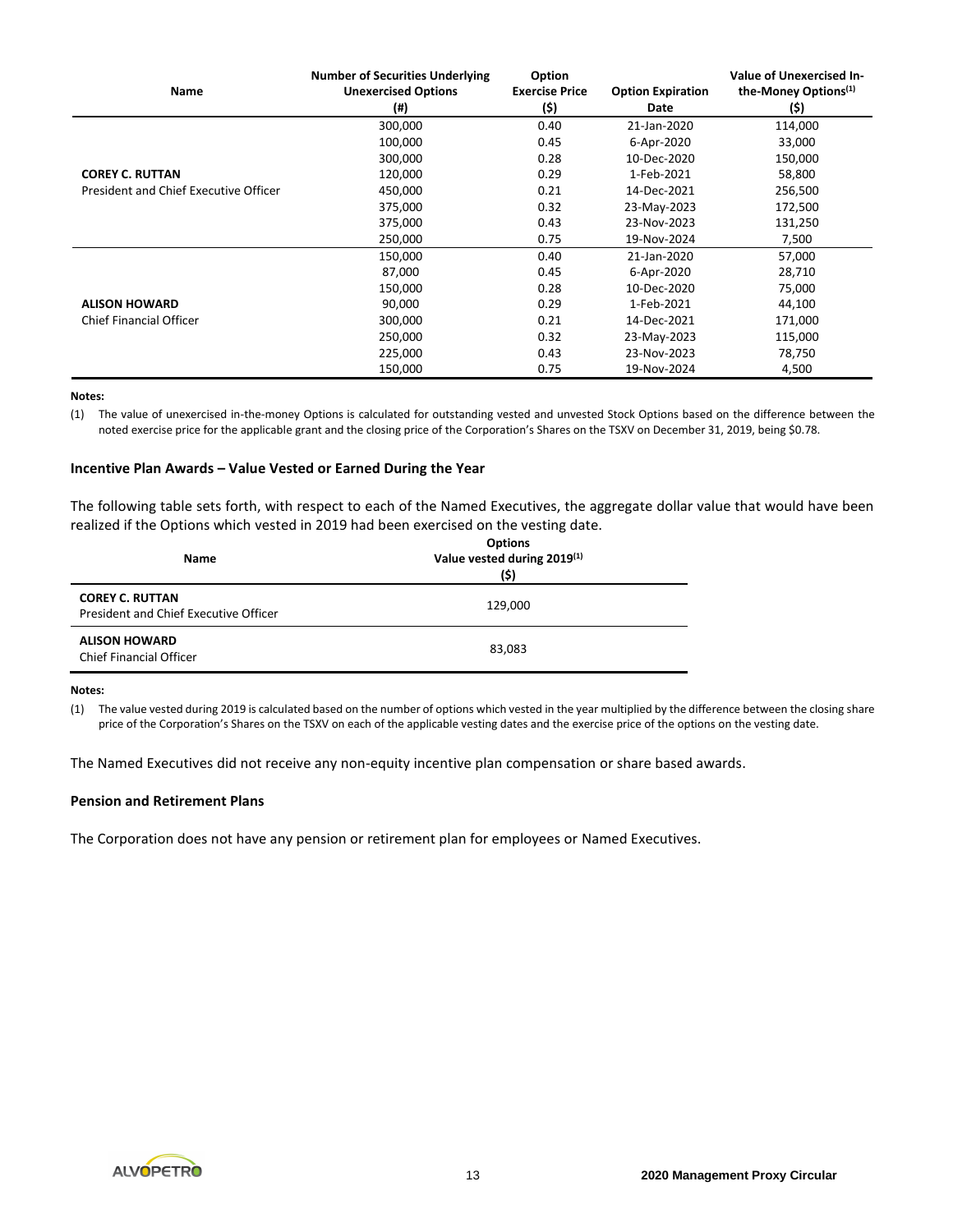## **Employment Agreements and Termination and Change of Control Benefits**

Each of the Named Executives have employment agreements with the Corporation. If the Named Executive's employment agreement is terminated without cause, or the Named Executive is Constructively Dismissed (defined below), or upon a change of control provided there exists Good Reason (as defined below), then the Named Executive is entitled to payment of an amount as set forth in the table below.

| <b>Named Executive</b>                | Payment upon Change of Control provided Constructive Dismissal Occurs                                                                                                                                                                                           |
|---------------------------------------|-----------------------------------------------------------------------------------------------------------------------------------------------------------------------------------------------------------------------------------------------------------------|
| President and Chief Executive Officer | Equal to the cash equivalent of his base salary for twenty four (24) months, as well as the cash equivalent<br>of the average of his prior two (2) years' annual bonus (both cash and share based incentive components)<br>multiplied by two (2).               |
| <b>Chief Financial Officer</b>        | Equal to the cash equivalent of her base salary for twelve (12) months, as well as the cash equivalent of the<br>average of her prior two (2) years' annual bonus (both cash and share based incentive components)<br>multiplied by one and a half times (1.5). |

In the employment agreements, "Constructive Dismissal" means one or more of the following changes in the circumstances of the Named Executive's employment: (i) material reduction or diminution in the position, level of authority, responsibility, duties or reporting relationship of the Named Executive; (ii) a material reduction in the Named Executive's base salary; (iii) a material reduction in the value of the Named Executive's benefits plans, incentive plans or vacation; or (iv) the elimination by the Corporation of the Corporation's bonus or incentive plans without a materially similar replacement; or (v) a requirement to relocate to another city, province or country. "Good Reason" means one or more of the following changes in the Named Executive's employment following a Change of Control: (i) a Constructive Dismissal of the Named Executive; (ii) the assignment to the Named Executive of any duties materially inconsistent with his or her current duties and responsibilities as an Named Executive of the Company or a material alteration in the nature of his responsibilities or duties or reporting relationship from those in effect immediately prior to a Change in Control of the Corporation; (iii) a material change to the market capitalization of the Corporation following a Change of Control.

#### **Estimated Payment Made to Named Executive Officers upon Termination of Employment Agreements**

The following table provides a calculation of the payments that would have to be made to the Named Executives pursuant to their applicable employment agreement under the noted events with and without a deemed change of control. All payments are calculated assuming the date of the termination event was, and if applicable, a change of control occurred, on December 31, 2019. The disclosed values represent payments made pursuant to the terms of the employment agreements.

|                 |                                                                         | <b>WITHOUT A CHANGE OF CONTROL</b>                                   | WITH A CHANGE OF CONTROL                                              |                                                                                |
|-----------------|-------------------------------------------------------------------------|----------------------------------------------------------------------|-----------------------------------------------------------------------|--------------------------------------------------------------------------------|
| Name            | Payment made in the<br><b>Event of Termination</b><br><b>With Cause</b> | Payment made in the Event<br>of Termination Without<br>Cause<br>(\$) | Payment made in the<br><b>Event of Retirement or</b><br>Death<br>(\$) | Payment made<br><b>Following a Change</b><br>of Control <sup>(1)</sup><br>(\$) |
| Corey C. Ruttan | nil                                                                     | 521.344                                                              | nil                                                                   | 673,844                                                                        |
| Alison Howard   | nil                                                                     | 203.405                                                              | nil                                                                   | 298,738                                                                        |

#### **Notes:**

(1) The calculations in this table are based on the assumption that upon a change of control, Good Reason exists. In accordance with the Option Plan, in the event of a change in control of the Company, all unvested Stock Options shall vest and be exercisable at such time as is determined by the Board of Directors. The above amounts include an additional \$152,500 for Mr. Corey C. Ruttan and \$95,333 for Ms. Alison Howard, being the value of outstanding unvested Stock Options based on the difference between the exercise price for each applicable grant and the closing price of the Corporation's Shares on the TSXV on December 31, 2019, being \$0.78

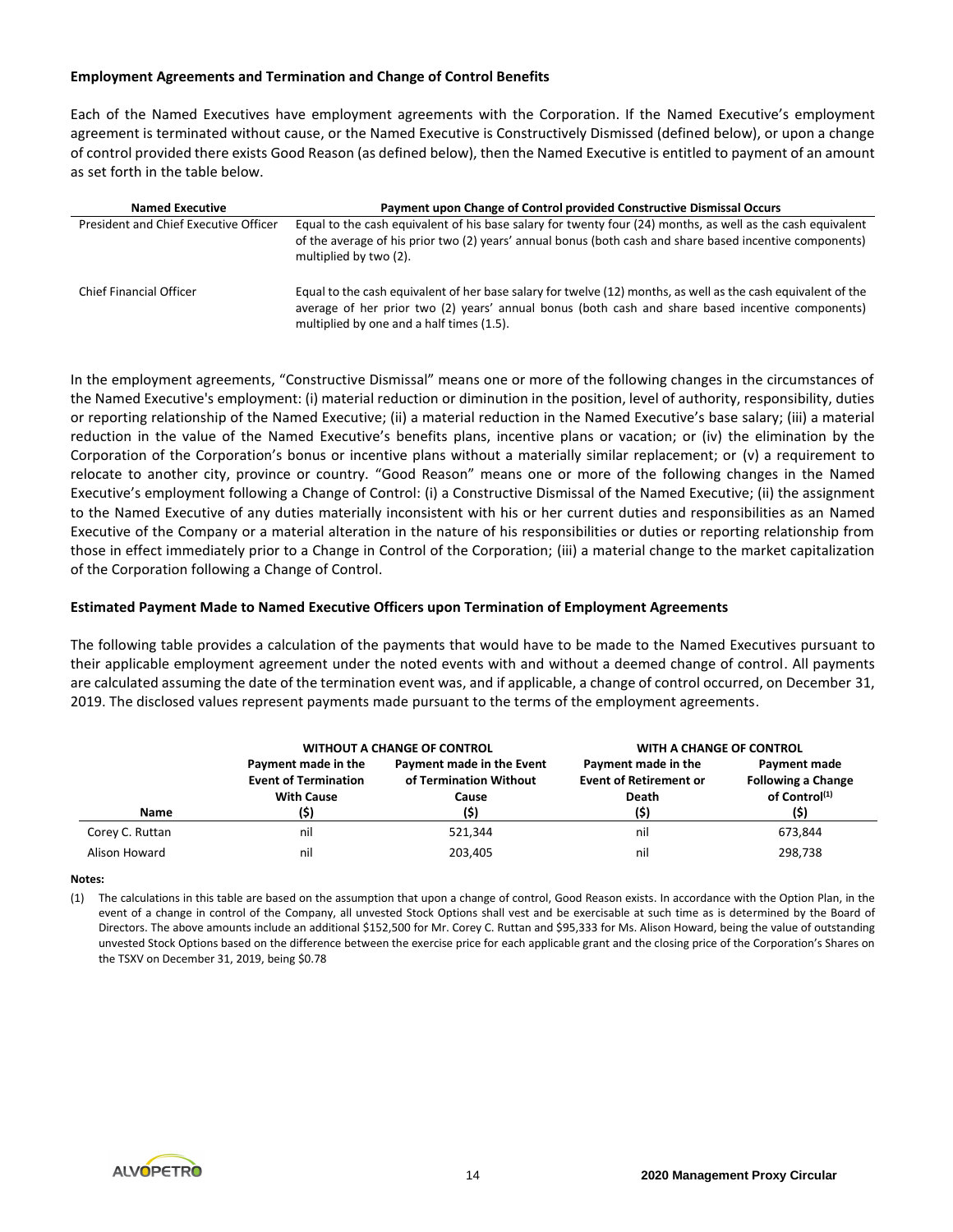# **COMPENSATION OF DIRECTORS**

## **General**

The Compensation Committee is responsible to recommend for consideration and approval by the Board as a whole the compensation program for our Directors. The main objectives of our compensation program for our Directors is to attract and retain the services of the most qualified Directors, compensate our Directors in a manner that is commensurate with the risks and responsibilities assumed in Board membership and is competitive with our peers and align the interests of our Directors with Shareholders. Corey C. Ruttan, the President and Chief Executive Officer of Alvopetro, is also a director. Mr. Ruttan does not receive any compensation specifically in relation to his duties as a director and references to the directors under this heading do not include him.

The Compensation Committee and the Board recognize that the fees earned by the Company's directors are below average relative to the Peer Comparison Group but have determined that this is appropriate based of the Company's size of operations, stage of growth, and the commitment to maximize alignment with the Company's shareholders.

# **Directors' Compensation Table**

The table below sets out the compensation provided to non-management directors in 2019. The fair value of the Options is estimated based on the grant date using the Black-Scholes option-pricing model. For a description of the terms of the Option Plan, see under the heading "Stock Option Plan".

| Name                | <b>Cash Fees Earned</b><br>(\$) | <b>Option-Based Awards</b><br>(\$) | <b>Total</b><br>(5) |
|---------------------|---------------------------------|------------------------------------|---------------------|
| Firoz Talakshi      | 30,000                          | 13,777                             | 43,777              |
| Geir Ytreland       | 30,000                          | 13,777                             | 43,777              |
| John D. Wright      | 30,000                          | 16,532                             | 46,532              |
| Kenneth R. McKinnon | 30,000                          | 13,777                             | 43,777              |
| Roderick L. Fraser  | 30,000                          | 13,777                             | 43,777              |

#### **Notes:**

(1) Option Based Awards consist of Options granted pursuant to the Option Plan. The fair value of Options granted is estimated based on the grant date using the Black-Scholes option-pricing model. For a description of the terms of the Option Plan, see details provided herein under the heading "Stock Option Plan".

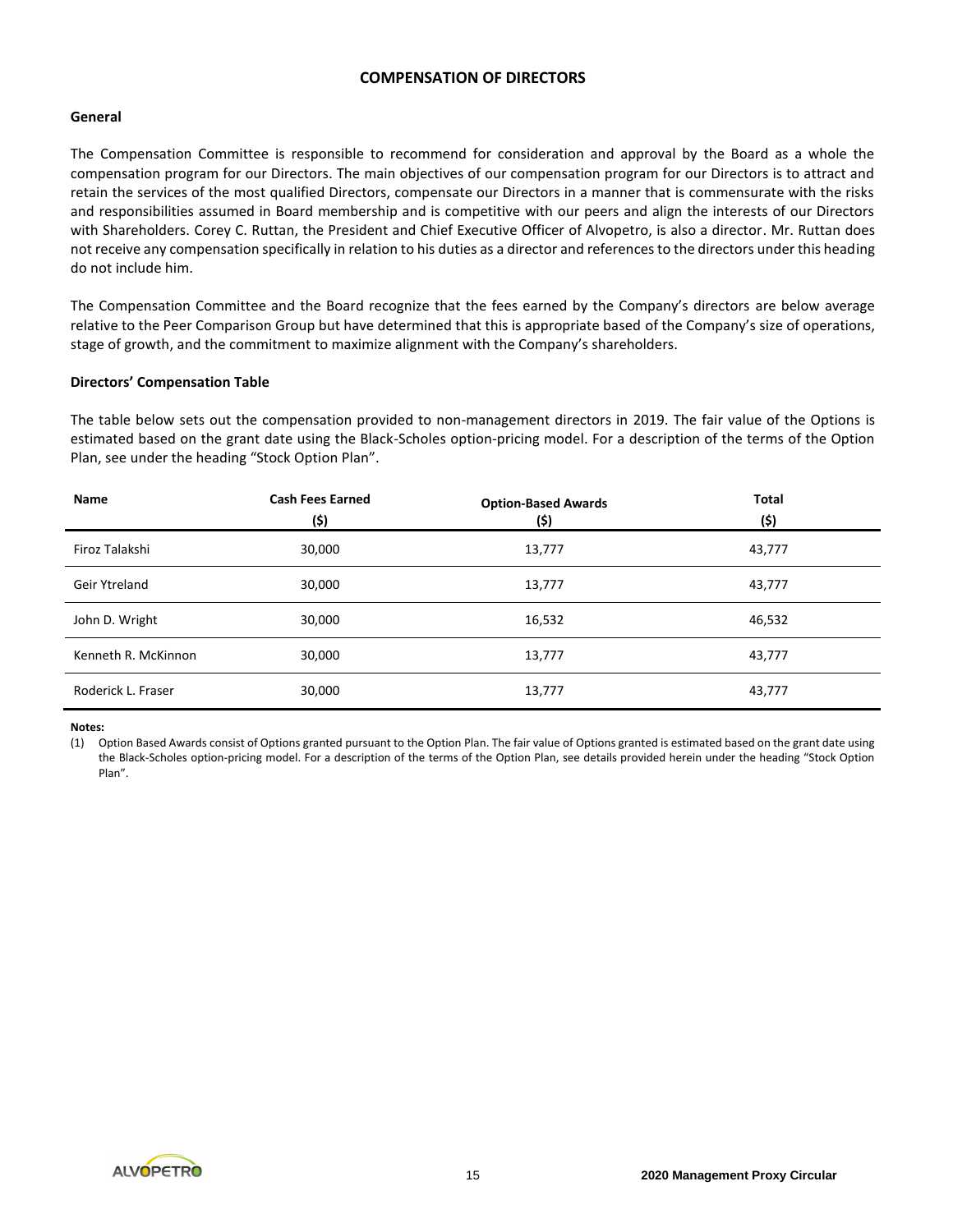# **Outstanding Options as at December 31, 2019**

The following table sets forth, with respect to each of the directors, details regarding Options outstanding as at December 31, 2019.

| Name                | <b>Number of Securities Underlying</b><br><b>Unexercised Options</b><br>$($ # $)$ | <b>Option Exercise</b><br>Price<br>(5) | <b>Option Expiration</b><br>Date | Value of Unexercised In-the-<br>Money Options <sup>(1)</sup><br>(\$) |
|---------------------|-----------------------------------------------------------------------------------|----------------------------------------|----------------------------------|----------------------------------------------------------------------|
|                     | 45,000                                                                            | 0.40                                   | 21-Jan-2020                      | 17,100                                                               |
|                     | 45,000                                                                            | 0.28                                   | 10-Dec-2020                      | 22,500                                                               |
|                     | 45,000                                                                            | 0.21                                   | 14-Dec-2021                      | 25,650                                                               |
| Firoz Talakshi      | 50,000                                                                            | 0.32                                   | 23-May-2023                      | 23,000                                                               |
|                     | 50,000                                                                            | 0.43                                   | 23-Nov-2023                      | 17,500                                                               |
|                     | 50,000                                                                            | 0.75                                   | 19-Nov-2024                      | 1,500                                                                |
|                     | 42,500                                                                            | 0.40                                   | 21-Jan-2020                      | 16,150                                                               |
|                     | 42,500                                                                            | 0.28                                   | 10-Dec-2020                      | 21,250                                                               |
| Geir Ytreland       | 42,500                                                                            | 0.21                                   | 14-Dec-2021                      | 24,225                                                               |
|                     | 50,000                                                                            | 0.32                                   | 23-May-2023                      | 23,000                                                               |
|                     | 50,000                                                                            | 0.43                                   | 23-Nov-2023                      | 17,500                                                               |
|                     | 50,000                                                                            | 0.75                                   | 19-Nov-2024                      | 1,500                                                                |
|                     | 55,000                                                                            | 0.40                                   | 21-Jan-2020                      | 20,900                                                               |
|                     | 55,000                                                                            | 0.28                                   | 10-Dec-2020                      | 27,500                                                               |
|                     | 55,000                                                                            | 0.21                                   | 14-Dec-2021                      | 31,350                                                               |
| John D. Wright      | 60,000                                                                            | 0.32                                   | 23-May-2023                      | 27,600                                                               |
|                     | 60,000                                                                            | 0.43                                   | 23-Nov-2023                      | 21,000                                                               |
|                     | 60,000                                                                            | 0.75                                   | 19-Nov-2024                      | 1,800                                                                |
|                     | 46,250                                                                            | 0.40                                   | 21-Jan-2020                      | 17,575                                                               |
|                     | 46,250                                                                            | 0.28                                   | 10-Dec-2020                      | 23,125                                                               |
| Kenneth R. McKinnon | 46,250                                                                            | 0.21                                   | 14-Dec-2021                      | 26,363                                                               |
|                     | 50,000                                                                            | 0.32                                   | 23-May-2023                      | 23,000                                                               |
|                     | 50,000                                                                            | 0.43                                   | 23-Nov-2023                      | 17,500                                                               |
|                     | 50,000                                                                            | 0.75                                   | 19-Nov-2024                      | 1,500                                                                |
|                     | 43,750                                                                            | 0.40                                   | 21-Jan-2020                      | 16,625                                                               |
|                     | 43,750                                                                            | 0.28                                   | 10-Dec-2020                      | 21,875                                                               |
| Roderick L. Fraser  | 43,750                                                                            | 0.21                                   | 14-Dec-2021                      | 24,938                                                               |
|                     | 50,000                                                                            | 0.32                                   | 23-May-2023                      | 23,000                                                               |
|                     | 50,000                                                                            | 0.43                                   | 23-Nov-2023                      | 17,500                                                               |
|                     | 50,000                                                                            | 0.75                                   | 19-Nov-2024                      | 1,500                                                                |

#### **Notes:**

(1) The value of unexercised in-the-money Options is calculated for outstanding vested and unvested Stock Options based on the difference between the noted exercise price for the applicable grant and the closing price of the Corporation's Shares on the TSXV on December 31, 2019, being \$0.78.

#### **Incentive Plan Awards – Value Vested or Earned During the 2019 Year**

The following table sets forth, with respect to each of the Directors the aggregate dollar value that would have been realized if the Options which vested in 2019 had been exercised on the vesting date.

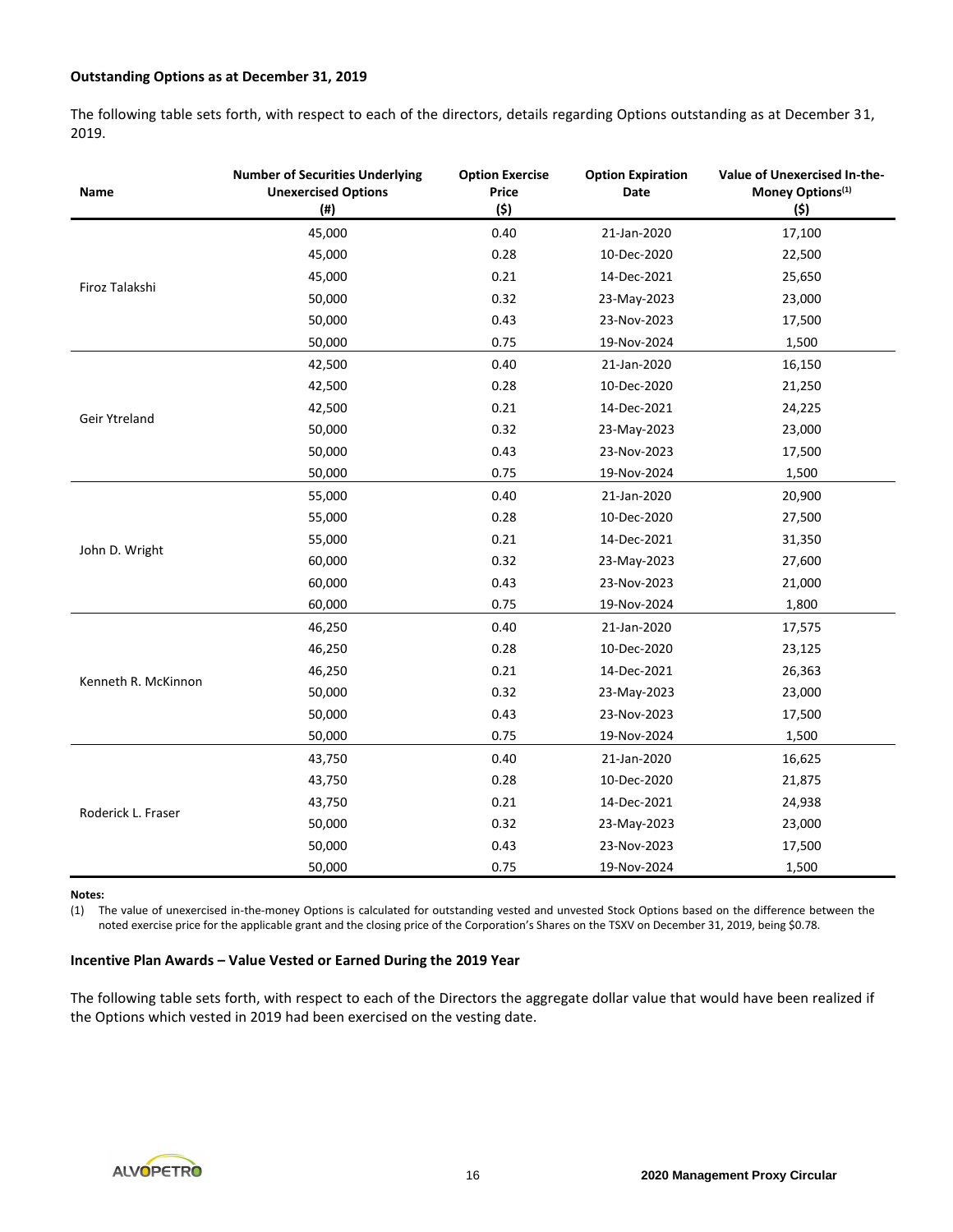| <b>Name</b>         | <b>Options</b><br>Value vested during 2019(1)<br>(\$) |
|---------------------|-------------------------------------------------------|
| Firoz Talakshi      | 17,933                                                |
| Geir Ytreland       | 17,567                                                |
| John D. Wright      | 21,667                                                |
| Kenneth R. McKinnon | 18,117                                                |
| Roderick L. Fraser  | 17,750                                                |

**Notes:**

(1) The value vested during 2019 is calculated based on the number of options which vested in the year multiplied by the difference between the closing share price of the Corporation's Shares on the TSXV on each of the applicable vesting dates and the exercise price of the options on the vesting date.

The Directors did not receive any non-equity incentive plan compensation or share based awards.

# **SECURITIES AUTHORIZED FOR ISSUANCE UNDER EQUITY COMPENSATION PLANS**

The following table sets forth information with respect to the Option Plan, as at December 31, 2019. The Corporation has in place an Incentive Share Plan (see "Equity Compensation Plans"), however, no incentive shares ("Incentives") have yet been granted or issued pursuant to the Incentive Share Plan.

| Number of securities to be issued upon | Weighted average exercise price of | Number of securities remaining available |
|----------------------------------------|------------------------------------|------------------------------------------|
| exercise of Options                    | outstanding Options                | for future issuance under Option Plan    |
| 8.038.750                              | \$0.38                             | 1,746,229                                |

The number of stock options outstanding at December 31, 2019 represents 8.2% of the Company's Shares outstanding as of December 31, 2019. As of the date hereof, 6,900,500 stock options are outstanding with a weighted average exercise price of \$0.39, representing 7.0% of the Shares outstanding as of the date hereof.

# **EQUITY COMPENSATION PLANS**

# **STOCK OPTION PLAN**

#### **General**

The purpose of the Option Plan is to provide the directors, officers, employees and consultants of Alvopetro (the "Participants") with an opportunity to purchase Shares and to benefit from the appreciation thereof. This will provide an increased incentive for the Participants to contribute to the future success and prosperity of Alvopetro, thus enhancing the value of the Shares for the benefit of all the shareholders and increasing the ability of Alvopetro to attract and retain individuals of exceptional skill.

The Option Plan is administered by the Board, but the Board may delegate administration to a committee of the Board consisting of not less than three directors. The Board may, from time to time, adopt such rules and regulations for administering the Option Plan as it may deem proper and in the best interests of Alvopetro.

# **Option Grants and Exercise Price**

Under the Option Plan, the Board may, from time to time, grant options ("Options") to such Participants as it chooses and, subject to the restrictions described below, in such numbers as it chooses.

The exercise price of each Option is fixed by the Board when the Option is granted, provided that such price shall not be less than the volume weighted average trading price per share for the Shares on the TSXV (or, if the Shares are not then listed and posted for trading on TSXV, on such stock exchange in Canada on which such shares are listed and posted for trading as may be selected for such purpose by the Board) for the five consecutive trading days ending on the last trading day preceding the date that the Option is granted.

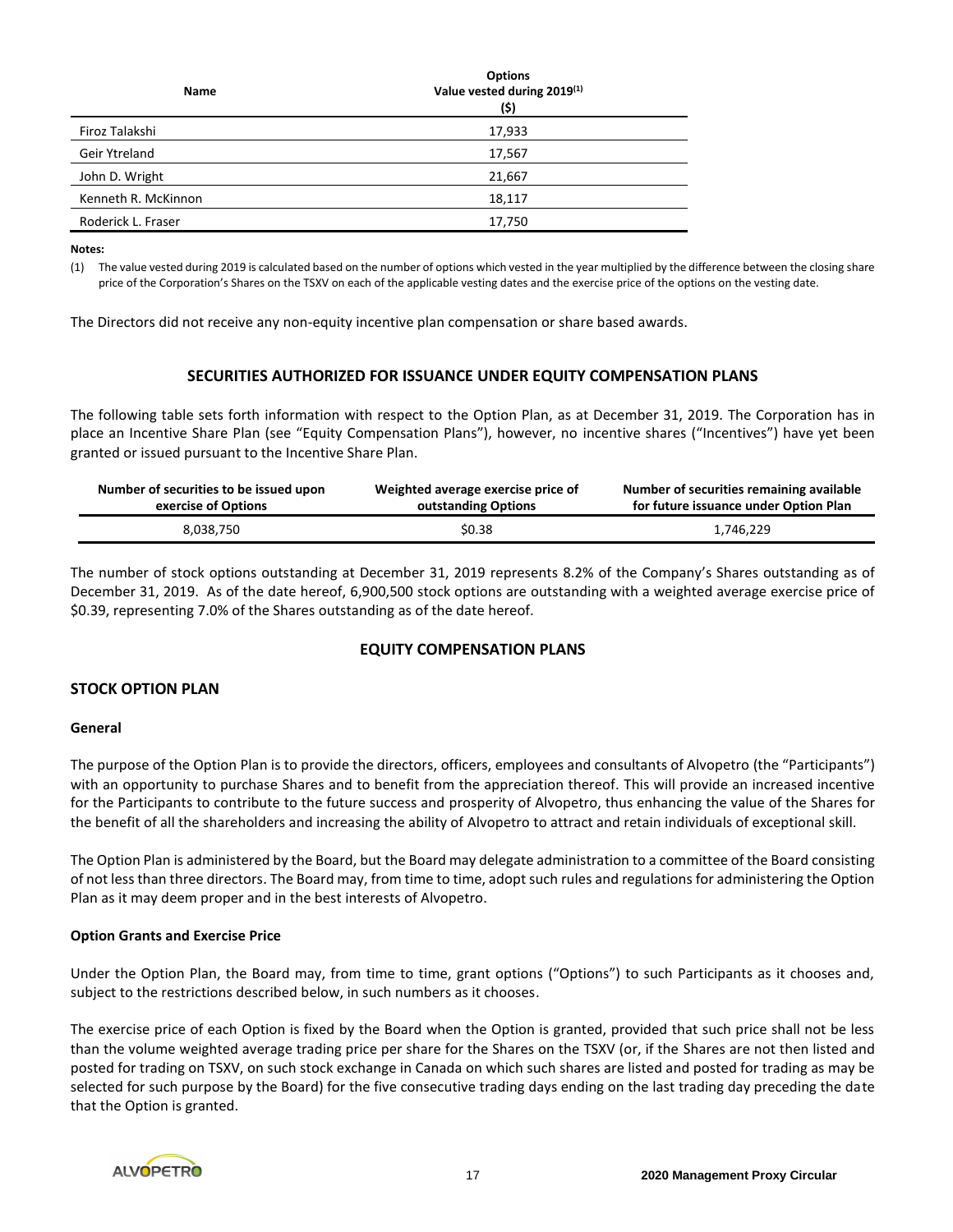Options granted to Participants are non-assignable.

# **Limits on Option Grants**

The aggregate number of Shares that may be reserved for issuance at any time under the Option Plan, together with any Shares reserved for issuance under any other share compensation arrangement implemented by Alvopetro after the date of the adoption of the Option Plan, shall be equal to 10% of outstanding Shares (on a non-diluted basis) outstanding at that time. In addition, any grant of Options under the Option Plan shall be subject to the following restrictions:

- (a) the aggregate number of Shares reserved for issuance pursuant to Options granted to any one person, when combined with any other share compensation arrangement, may not exceed 5% of the outstanding Shares (on a non-diluted basis);
- (b) the aggregate number of Shares reserved for issuance pursuant to Options granted to Insiders (as defined in exchange polices) pursuant to the Option Plan, when combined with any other share compensation arrangement, may not exceed 10% of the outstanding Shares (on a non-diluted basis);
- (c) the aggregate number of Shares issued within any one year period to Insiders pursuant to Options, when combined with any other share compensation arrangement, may not exceed 10% of the outstanding Shares (on a non-diluted basis);
- (d) the aggregate number of Shares reserved for issuance pursuant to Options granted to any one person who is a Consultant (as defined in exchange polices) in any twelve (12) month period, may not exceed 2% of the issued and outstanding Shares (on a non-diluted basis); and
- (e) the aggregate number of Shares reserved for issuance pursuant to Options granted to individuals conducting Investor Relations Activities (as defined in exchange polices) in any twelve (12) month period, may not exceed 2% of the issued and outstanding Shares (on a non-diluted basis).

# **Expiry**

The expiry date of Options granted pursuant to the Option Plan is set by the Board, but must not be later than ten years from the date of grant. Typically, Options granted expire after five years. In the event that any Option expires during, or within two business days after, a self-imposed blackout period on trading securities of Alvopetro, such expiry date will be deemed to be extended to the tenth business day following the end of the blackout period.

In the event of the Participant ceasing to be a director, officer, employee or consultant of Alvopetro for any reason other than death (including the resignation or retirement of the Participant as a director, officer or employee of Alvopetro or the termination by Alvopetro of the employment of the Participant or the termination by Alvopetro or the Participant of the consulting arrangement with the Participant), all unvested Options held by such Participant shall immediately cease and terminate and be of no further force or effect and all vested Options held by such Participant shall cease and terminate and be of no further force or effect on the earlier of the expiry time of the Option and the thirtieth day following: (i) the effective date of such resignation or retirement; (ii) the date the notice of termination of employment is given by Alvopetro; or (iii) the date the notice of termination of the consulting agreement is given by Alvopetro to the Participant, as the case may be. Notwithstanding the foregoing, in the event of termination for cause, such Option shall cease and terminate immediately upon the date notice of termination of employment for cause is given by Alvopetro and shall be of no further force or effect whatsoever as to the Shares in respect of which an Option has not previously been exercised.

If a Participant dies, the legal representatives of the Participant may exercise the vested Options held by the Participant within a period after the date of the Participant's death as determined by the Board, provided that such period shall not extend beyond 6 months following the death of the Participant or exceed the expiry date of such Option.

# **Vesting**

The vesting period or periods of Options granted under the Option Plan is determined by the Board at the time of grant. The Board may, in its sole discretion at any time, accelerate vesting of Options previously granted. In the event a change of control

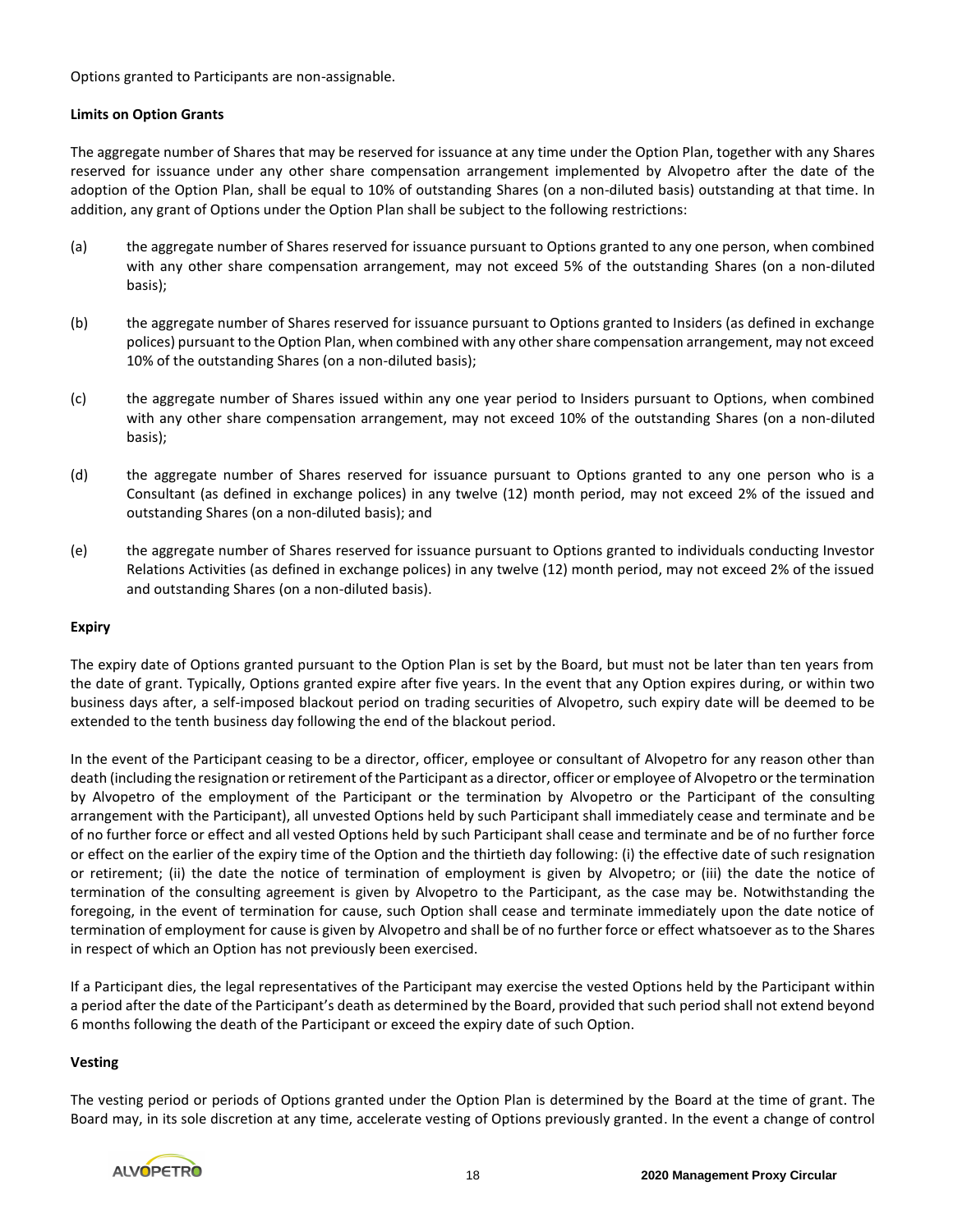of Alvopetro, as defined in the Option Plan, is contemplated or has occurred, all Options which have not otherwise vested in accordance with their terms shall vest and be exercisable at such time as is determined by the Board.

#### **Exercise**

Participants may exercise vested Options by providing a notice in writing signed by the Participant to Alvopetro together with payment in full of the exercise price for the Shares which are the subject of the exercise. Alvopetro will not provide Participants with financial assistance for the exercise of Options.

A Participant may offer to dispose of vested Options to Alvopetro for cash in an amount not to exceed the fair market value thereof as determined by the Board and Alvopetro has the right, but not the obligation to accept the Participant's offer.

A Participant may elect a net share exercise of Options, pursuant to which Alvopetro shall satisfy any obligations to the Participant in respect of any Options exercised by the Participant by issuing such number of Shares to the Participant that is equal in value to the difference between the closing trading price of the Shares on the day prior to the date on which the Option is exercised and the exercise price. Alvopetro has the right, but not the obligation to accept the Participant's election of the net share exercise.

## **Amendments to the Option Plan**

The Board may amend the Option Plan and any Options granted thereunder in any manner, or discontinue it at any time, without the approval of the holders of a majority of the Shares, provided that:

- (a) the consent of the applicable Participants must be obtained for any amendment that would adversely affect any outstanding Options;
- (b) the approval of the holders of a majority of the Shares present and voting in person or by proxy at a meeting of Shareholders (including approval of the disinterested holders of Shares if required by exchange policies) must be obtained for any amendment that would have the effect of:
	- i) increasing the maximum percentage of Shares that may be reserved for issuance under the Option Plan;
	- ii) increasing the maximum percentage of Shares that may be reserved for issuance under the Option Plan to Insiders or any one person;
	- iii) increasing the maximum percentage of Shares that may be issued under the Option Plan within any one year period to Insiders, Consultants or individuals conducting Investor Relations activities;
	- iv) changing the amendment provisions of the Option Plan;
	- v) changing the terms of any Options held by Insiders;
	- vi) reducing the exercise price of any outstanding Options held by Insiders (including the reissue of an Option within 90 days of cancellation which constitutes a reduction in the exercise price);
	- vii) amending the definition of Participants to expand the categories of individuals eligible for participation in the Option Plan;
	- viii) extending the expiry date of an outstanding Option or amending the Option Plan to allow for the grant of an Option with an expiry date of more than ten years from the grant date; or
	- ix) amending the Option Plan to permit the transferability of Options, except to permit a transfer to a family member, an entity controlled by the Participant or a family member, a charity or for estate planning or estate settlement purposes.

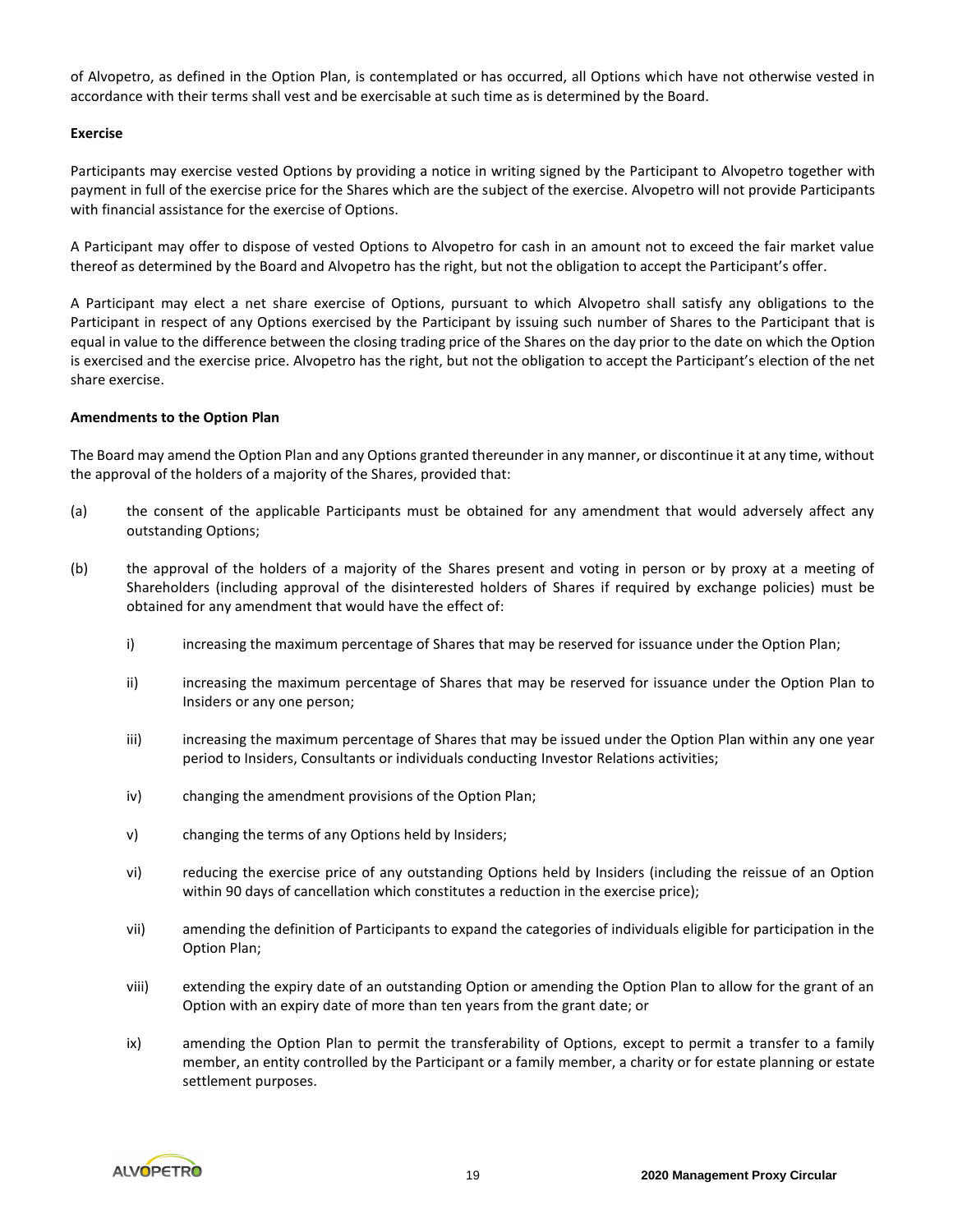# **Adjustments**

The Option Plan provides that appropriate adjustments in the number of Sharessubject to the Option Plan, the number of Shares optioned and the exercise price shall be made by the Board to give effect to adjustments in the number of Shares resulting from subdivisions, consolidations or reclassifications of the Shares, the payment of stock dividends by Alvopetro (other than dividends in the ordinary course) or other relevant changes in the authorized or issued capital of Alvopetro.

If a Participant elects to exercise an Option following the merger or consolidation of Alvopetro with any other corporation, whether by amalgamation, plan of arrangement or otherwise, the Participant shall be entitled to receive, and shall accept, in lieu of the number of Shares to which the Participant was theretofore entitled upon such exercise, either, at the discretion of the Board the kind and amount of shares and other securities or property which such Participant could have been entitled to receive as a result of such merger or consolidation if, on the effective date thereof, the Participant had been the registered holder of the number of Shares to which the Participant was theretofore entitled to purchase upon exercise.

# **INCENTIVE SHARE PLAN**

# **General**

The purpose of the Incentive Share Plan is to provide directors, officers and employees of, and consultants to, Alvopetro with incentive compensation in the form of Shares of Alvopetro issuable after defined vesting periods. This provides an increased incentive for the participants to contribute to the future success of Alvopetro, enhancing the value of the Shares for the benefit of all shareholders and increasing the ability of Alvopetro to attract and retain individuals of exceptional skill. As of the date hereof, there have been no Incentives granted pursuant to the Incentive Share Plan.

## **Limitations under the Incentive Share Plan**

The Incentive Share Plan provides that the maximum number of shares reserved for issuance under the Incentive Share Plan shall not exceed 1,700,000 Shares, representing 1.7% of the Shares currently issued and outstanding. In addition, the maximum number of Shares reserved for issuance pursuant to both Incentives issuable under the Incentive Share Plan and options issued under the Option Plan at any time shall not exceed 10% of the issued and outstanding Shares of Alvopetro at any such time. Incentives under the Incentive Share Plan consist of Restricted Share Units ("RSU's"), Deferred Share Units ("DSU's"), and Performance Share Units ("PSU's"), all as more particularly described herein. As of the date hereof, there have been no Incentives granted pursuant to the Incentive Share Plan.

In addition: i) the aggregate number of Shares reserved for issuance pursuant to Incentives granted to any one person, when combined with any other share compensation arrangement, may not exceed 5% of the outstanding Shares (on a non-diluted basis); ii) the aggregate number of Shares reserved for issuance pursuant to Incentives granted to Insiders, when combined with any other share compensation arrangement, may not exceed 10% of the outstanding Shares (on a non-diluted basis); iii) the aggregate number of Shares issued within any one year period to Insiders pursuant to Incentives, when combined with any other share compensation arrangement, may not exceed 10% of the outstanding Shares (on a non-diluted basis); iv) the number of Incentives issuable under the Plan within any one year period to any one individual may not exceed 1% of the outstanding Shares (on a non-diluted basis); and v) the number of Incentives issuable under the Plan within any one year period to Insiders, may not exceed 2% of the outstanding Shares (on a non-diluted basis).

# **Description of RSU's, PSU's and DSU's issuable under the Incentive Share Plan**

RSU's are expected to typically vest as to one third on each of the first, second and third anniversaries of the date of grant. Upon vesting and exercise, each RSU can be redeemed by the holder, without the payment of any additional consideration, in exchange for: (i) one Share; or ii) at the sole election of the Corporation, a cash payment equal to the five (5) day volume weighted average trading price of the Shares on the TSXV prior to the date of exercise.

PSU's are expected to typically cliff vest after three years with a payout percentage between 0% and 250% calculated at the time of the vesting of a PSU based on performance criteria established by the Board in its discretion at the time of the grant. Upon vesting and exercise, each PSU can be redeemed by the holder, without the payment of any additional consideration, in exchange for: (i) a number of Shares equal to each Share multiplied by the payout percentage; or ii) at the sole election of the Corporation, a cash payment equal to the five (5) day volume weighted average trading price of the Shares, multiplied by the applicable payout percentage, on the TSXV prior to the date of exercise.

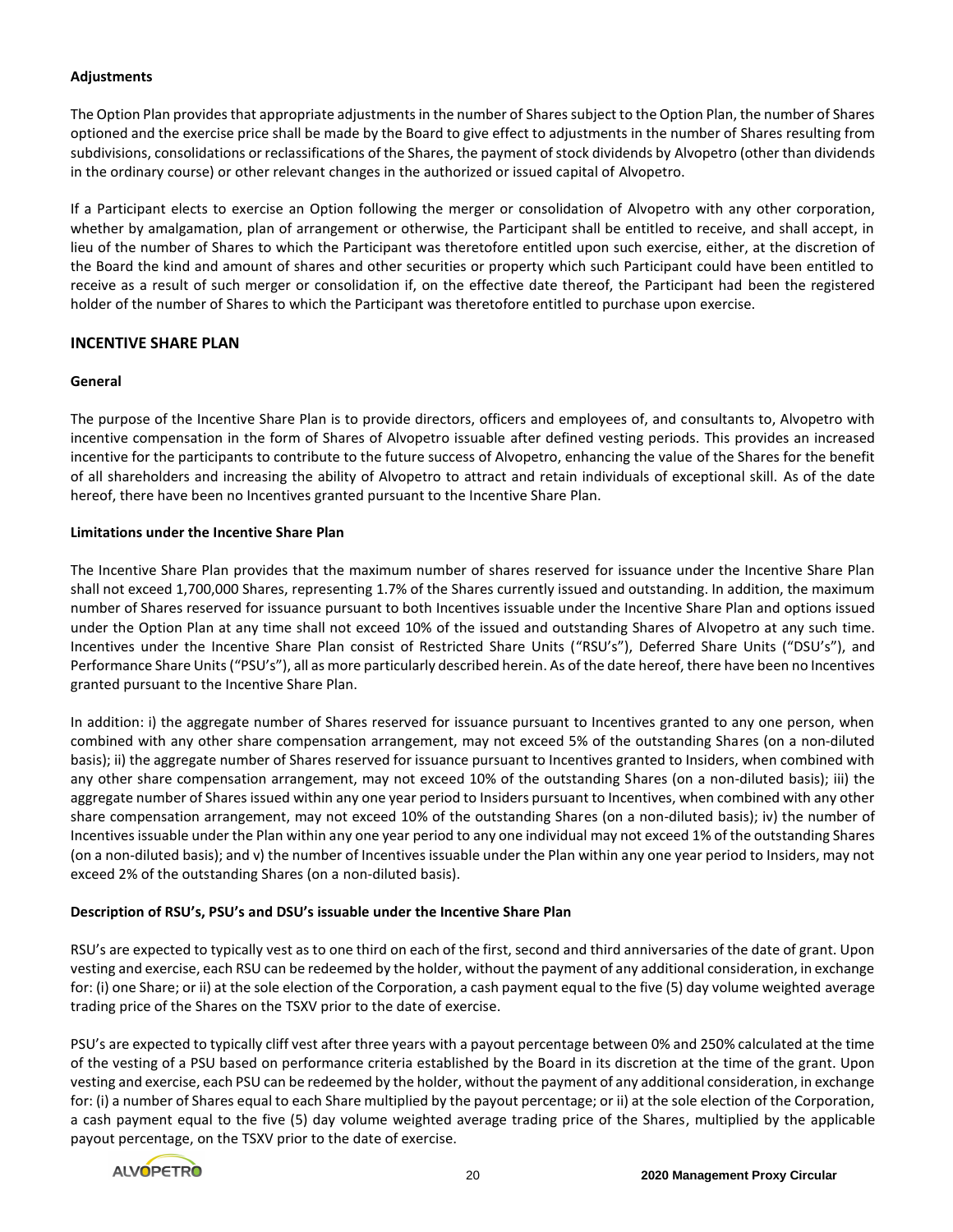DSU's are the only type of incentive issuable under the Incentive Share Plan that may be issued to non-employee directors of Alvopetro. DSUs granted are expected to typically vest on the third anniversary of the grant date or on the date that the nonemployee director ceases to be a director of Alvopetro for any reason, including change of control, resignation, retirement, death or failure to obtain re-election as a director under the Incentive Share Plan. Upon vesting and exercise, each DSU can be redeemed by the holder, without the payment of any additional consideration, in exchange for: (i) one Share; or ii) at the sole election of the Corporation, a cash payment equal to the five (5) day volume weighted average trading price of the Shares on the TSXV prior to the date of exercise.

# **Cash Settlement**

Alvopetro has the discretion to satisfy its obligation to issue a Share upon the vesting and redemption of Incentives by paying the cash value of such Share based on the five-day volume weighted average trading price of the Shares on the TSXV prior to date of exercise. To the extent that Alvopetro does satisfy its obligation to issue a Share upon the vesting and redemption of a DSU, RSU or PSU by paying cash instead, there will be no reduction in the number of Shares remaining available for issuance pursuant to the Incentive Share Plan.

# **Acceleration of Vesting and Change of Control Provisions**

The Board may, in its sole discretion at any time, accelerate vesting of Incentives previously granted. In the event a change of control of Alvopetro, as defined in the Incentive Share Plan, is contemplated or has occurred, all Incentives which have not otherwise vested in accordance with their terms shall vest upon the occurrence of the change of control or such earlier or later time as is determined by the Board.

# **Termination and Assignment**

In the event of the resignation, retirement or death of a Participant, or the termination of the employment of a Participant, whether with or without cause or reasonable notice, all unvested RSUs and PSUs held by the Participant shall immediately cease and terminate and thereafter shall be of no further force or effect whatsoever. Incentives granted to Participants are nonassignable.

# **GOVERNANCE**

# **General**

While the Board has delegated the responsibility for day-to-day management of the Corporation to management, the Board has implicitly and explicitly acknowledged its responsibility for the stewardship of the Corporation, including the responsibility for:

- (a) approving and monitoring the Corporation's strategic planning through a regular reporting and review process;
- (b) the identification of the principal risks of the Corporation's business and ensuring the implementation of appropriate systems to manage these risks;
- (c) the appointment of the senior executive officers and succession planning; and
- (d) ensuring timely and accurate communications to shareholders of financial and other matters in accordance with applicable laws.

At the Corporation's expense, individual directors may engage outside advisors on any matter, when it considers it necessary or desirable. The Board or any committee of the Board has the sole authority to retain and terminate any such advisors, including sole authority to review an advisor's fees and other retention terms.

# **Majority Voting Policy**

Shareholders should note that the form of proxy or voting instruction form allows for voting for individual directors rather than for directors as a slate. In addition, the Board adopted a Majority Voting Policy effective April 22, 2014, pursuant to which, in an uncontested election of directors, a director who receives more "withhold" votes than "for" votes at the annual meeting of Shareholders will tender his or her resignation to the Chair of the Board, to be effective upon acceptance by the Board. The

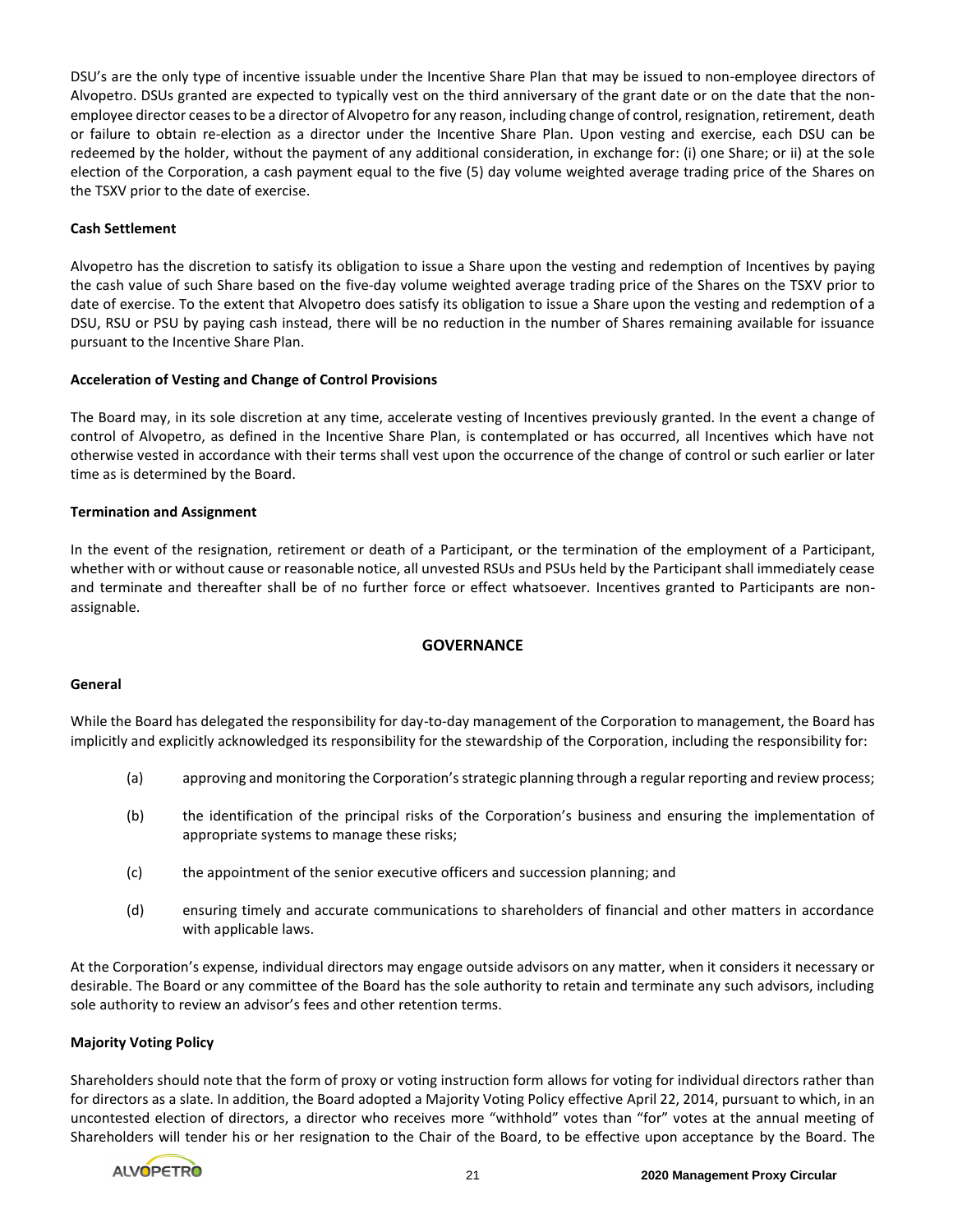Board will expeditiously consider the director's offer to resign and determine whether or not to accept the offer. The Board will make its decision and announce it in a news release within 90 days following the annual meeting, including the reasons for its decision. A director who tenders a resignation pursuant to this policy will not participate in any meeting of the Board at which the resignation is considered. We expect that any such resignation will be accepted by the Board unless special circumstances exist that warrant the resigning director continuing to serve on the Board. For this reason, unless such special circumstances exist, a withhold vote in respect of a director is equivalent to voting against the election of such director.

## **Mandate of the Board**

The Board and each of its Committees have written mandates. Refer to Schedule "A" of this Information Circular for the full text of the mandate of the Board. The Board has the responsibility to oversee the conduct of the business of the Corporation and has delegated the responsibility for the day-to-day conduct of the business to the President and Chief Executive Officer and other members of management, subject to compliance with plans and objectives that may be approved from time to time by the Board.

## **Composition of the Board**

The Board is currently comprised of six members, a majority (five) of whom are considered independent. Messrs. Fraser, Ytreland, McKinnon, Wright (Chairman of the Board) and Talakshi are independent directors.

Mr. Ruttan is not considered an independent director as he would be considered to have a "material relationship", as defined in National Instrument 52-110 - *Audit Committees* ("NI 52-110"), with the Corporation as Mr. Ruttan is the current President and Chief Executive Officer of Alvopetro.

## **Board Meetings**

The Board is scheduled to meet at least quarterly, with additional meetings held as appropriate or required. The Board will also meet as necessary to consider specific developments or opportunities as they arise. Where appropriate, key management personnel and professional advisors are invited to attend meetings to speak to these issues.

While the Board does not hold regularly scheduled meetings comprised solely of independent directors, a portion of each Board meeting consists of an *in camera* session of the independent directors, where members of management of the Corporation are not in attendance.

In addition, the Board holds a dedicated Board Strategy Session each year to ensure alignment and to facilitate clear communication between the Board and senior management with respect to our corporate strategy. Discussions also occur at our regularly scheduled Board meetings throughout the year to update the corporate strategy and to address and prioritize developments, opportunities, and issues that arise during the year.

In 2019, the Board held five (5), at which all directors were in attendance for all meetings. In 2019, the Audit Committee of the Board of Directors held four (4) meetings, at which all committee members were in attendance. In 2019, the Reserves Committee of the Board of Directors held one (1) meetings, at which all committee members were in attendance and the Compensation Committee of the Board of Directors held two (2) meetings, at which all committee members were in attendance.

#### **Members of the Alvopetro Board who are Directors of Other Reporting Issuers**

The following table sets forth the Board members' directorship of other reporting issuers.

| <b>Director</b>     | <b>Other Public Company Directorships</b>                   |
|---------------------|-------------------------------------------------------------|
| Geir Ytreland       | $---$                                                       |
| Kenneth R. McKinnon | Touchstone Exploration Inc., Supreme Cannabis Company, Inc. |
| Corey C. Ruttan     |                                                             |
| Firoz Talakshi      | ----                                                        |
| John D. Wright      | Touchstone Exploration Inc.                                 |
| Roderick L. Fraser  |                                                             |

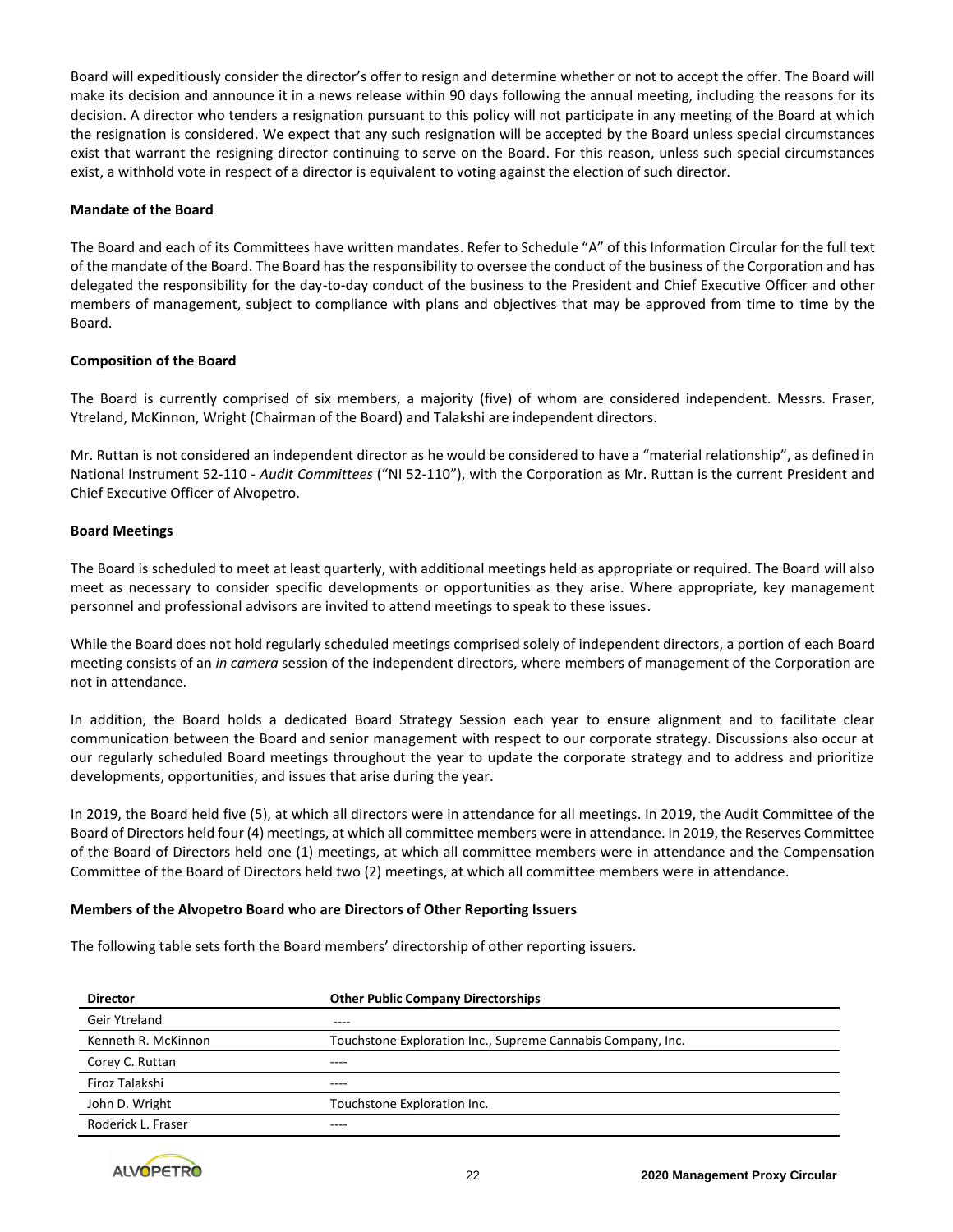#### **Committees of the Board**

The Board has three (3) committees: the Audit Committee, the Reserves Committee and the Compensation Committee. All of the committees of the Board operate under written mandates. The Board may also form independent or special committees from time to time to evaluate certain transactions. The Chair of each Committee of the Board is charged with leading and assessing each committee to ensure it fulfills its mandate.

The primary function of the Audit Committee is to assist the Board in fulfilling its responsibilities by reviewing: the financial reports and other financial information provided by Alvopetro to any regulatory body or the public; the Corporation's systems of internal controls regarding preparation of those financial statements and related disclosures that management and the Board have established; and the Corporation's auditing, accounting and financial reporting processes generally.

The purpose of the Compensation Committee is to assist the Board in fulfilling its responsibility by reviewing, evaluating and determining matters relating to compensation of the directors, officers and employees of the Corporation.

The primary function of the Reserves Committee is to assist the Board in the selection, engagement and instruction of an independent reserves evaluator for the Corporation, ensuring there is a process in place to provide all relevant reserves data to the independent reserves evaluator and monitoring and reviewing the preparation of the independent reserves evaluation of the Corporation.

## **Orientation and Continuing Education**

The Board provides an informal orientation program for all new directors. New members of the Board are provided with background information about the Corporation's business, current issues and corporate strategy. New members of the Board also receive a copy of the Corporation's Vision and Values statement, the Disclosure, Trading and Confidentiality Policy, and all policies of the Corporation. In addition, all directors, both current and new, are encouraged to attend, at the expense of the Corporation, applicable educational programs so as to ensure that they are familiar with aspects of the Corporation's operations and assets. Educational programs are also provided for directors on an 'as requested' basis. As well, any Board member has unrestricted direct access to any member of senior management and their staff at any time.

The Board believes that these procedures are practical and effective in light of the Corporation's particular circumstances, including the size of the Board, the size of the Corporation, the nature and scope of the Corporation's business and operations and the experience and expertise of Board members.

# **Code of Ethics and Policies**

Alvopetro's Core Values outline the four main guiding principles of the Corporations: Create Value, Build Trust, Be Accountable and Innovate. The Core Values are part of the Corporation's Code of Conduct which encourages and promotes a culture of ethical business conduct within the Corporation. Alvopetro has also formalized a Human Rights Policy which outlines the Corporation's commitment to human rights and all process and procedures to be undertaken in adherence of the policy.

The Board has adopted an extensive Disclosure, Confidentiality and Trading Policy to which all its directors, officers, employees and consultants are subject. This policy encourages ethical conduct in that it reflects the importance of confidentiality in respect of the Corporation's activities and restricts trading in the securities of the Corporation at times when individuals may be in possession of material non-public information. In addition, the Disclosure Policy covers the timely reporting of material information in accordance with applicable laws and rules. Our Disclosure Policy is administered by senior officers who are responsible for reviewing material public disclosures.

Alvopetro has a Whistleblower Policy to permit employees to anonymously report concerns regarding compliance with corporate policies and applicable laws, as well as any concerns regarding auditing, internal control and accounting matters. These procedures are designed to ensure that employees' reports are treated as confidential.

In addition, the Corporation has formal anti-corruption policies as part of its Code of Conduct and requires all employees and directors to complete an annual certification each year with respect to anti-corruption and all of the policies of the Corporation. Compliance with the Corporation's various policies is monitored by management of the Corporation, with reports to the Board, if necessary.

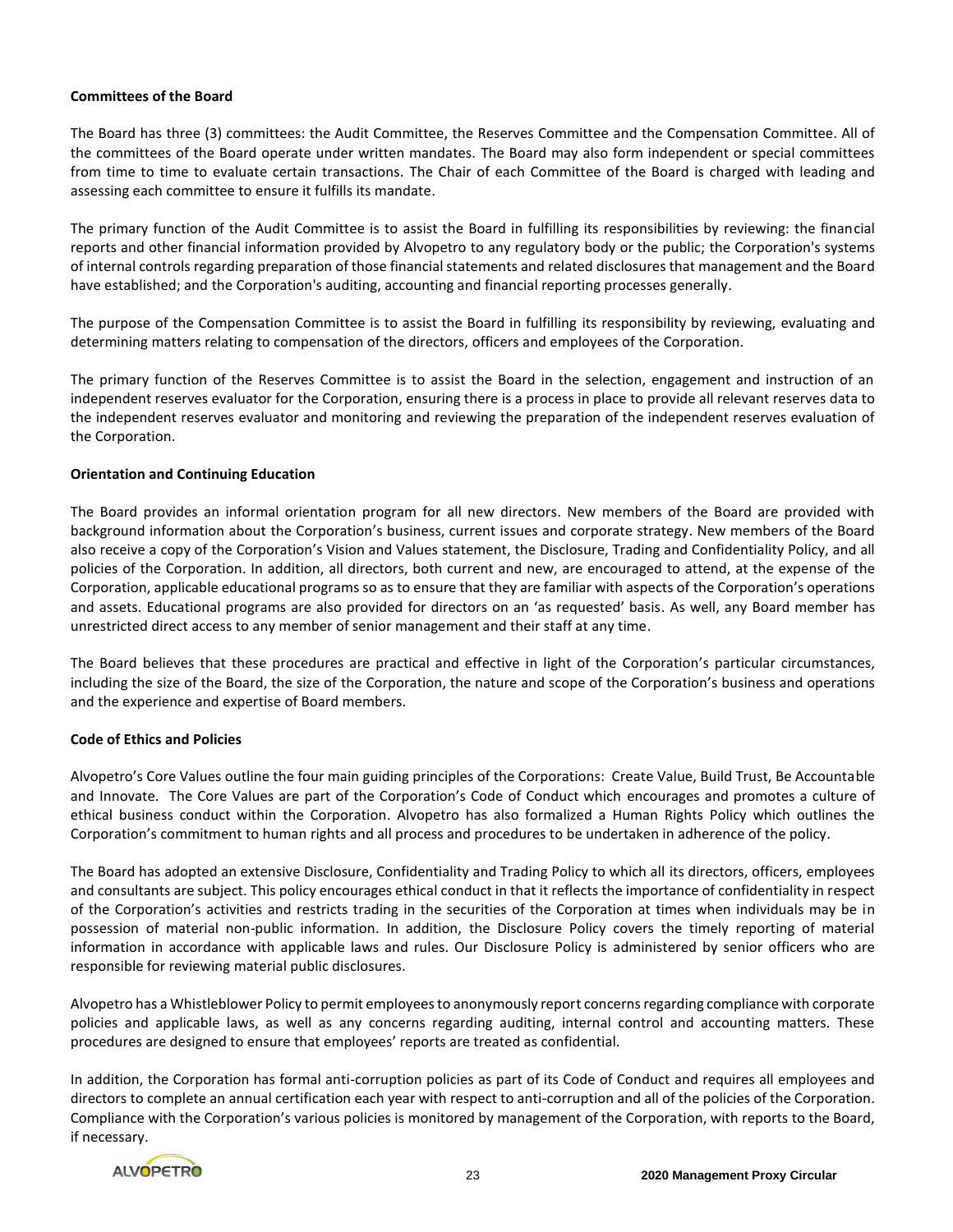The Company's Core Values, Code of Conduct, Human Rights Policy and Whistleblower Policy are available on the Company's website at [www.alvopetro.com.](http://www.alvopetro.com/)

Management prepares informational memos that are distributed to all staff members on topics that are relevant to Alvopetro and the applicable legislation under which we operate.

Board members must disclose any potential conflicts of interest in respect of matters addressed at Board meetings. Each member of the Board must disclose all actual or potential conflicts of interest and refrain from voting on matters in which such Director has a conflict of interest.

#### **Nomination of Board Members**

The Board retains overall responsibility to identify and recommend suitable candidates for nomination for election as directors of the Corporation and consider the competencies and skills the Board, as a whole, should possess.

## **Board Assessments**

The Board periodically reviews the effectiveness of the Board, its committees, and the contributions of individual Board members. The objective of the assessments are to ensure the continued effectiveness of the Board in the execution of its responsibilities and to contribute to a process of continuing improvement. The assessments consider, in the case of the Board or a committee, the applicable mandate, and the competencies and skills each individual Director is expected to bring to the Board and the Committees on which they are members of. The Corporation does not have a formal retirement policy for directors.

# **INDEBTEDNESS OF DIRECTORS AND SENIOR OFFICERS**

No director, executive officer or proposed nominee for election as a director, nor any of their associates, is or has been at any time since the beginning of the most recently completed financial year of the Corporation, indebted to the Corporation or any of its subsidiaries, nor is, or at any time since the beginning of the most recently completed financial year of the Corporation has, any indebtedness of any such person been the subject of a guarantee, support agreement, letter of credit or other similar arrangement or understanding provided by the Corporation or any of its subsidiaries.

# **INTEREST OF INFORMED PERSONS IN MATERIAL TRANSACTIONS**

For the purposes of this Information Circular, an "informed person" means (i) a director or officer of the Corporation, (ii) a director or officer of a person or company that is itself an informed person, or (iii) any person or company who beneficially owns, directly or indirectly, and/or exercises control or direction over voting securities of the Corporation carrying more than 10% of the voting rights attaching to all outstanding voting securities of the Corporation.

To the knowledge of management of the Corporation, since the beginning of the financial year ended December 31, 2019, no informed person of the Corporation, nominee for director of the Corporation, nor any affiliate or associate of any informed person or nominee for director, had any material interest, direct or indirect, in any transaction or proposed transaction which has materially affected or would materially affect the Corporation.

# **ADDITIONAL INFORMATION CONCERNING THE AUDIT COMMITTEE**

Reference is made to the Corporation's Annual Information Form ("AIF") dated March 19, 2020, which information is hereby incorporated by reference. The AIF can be found on SEDAR at www.sedar.com or on the Corporation's website at www.alvopetro.com.

# **ADDITIONAL INFORMATION**

Additional information relating to the Corporation is available on SEDAR at www.sedar.com. Financial information is provided in the Corporation's financial statements and MD&A for its most recently completed financial year. Copies of the documents incorporated herein by reference may be obtained on SEDAR or on request without charge from the Chief Financial Officer of

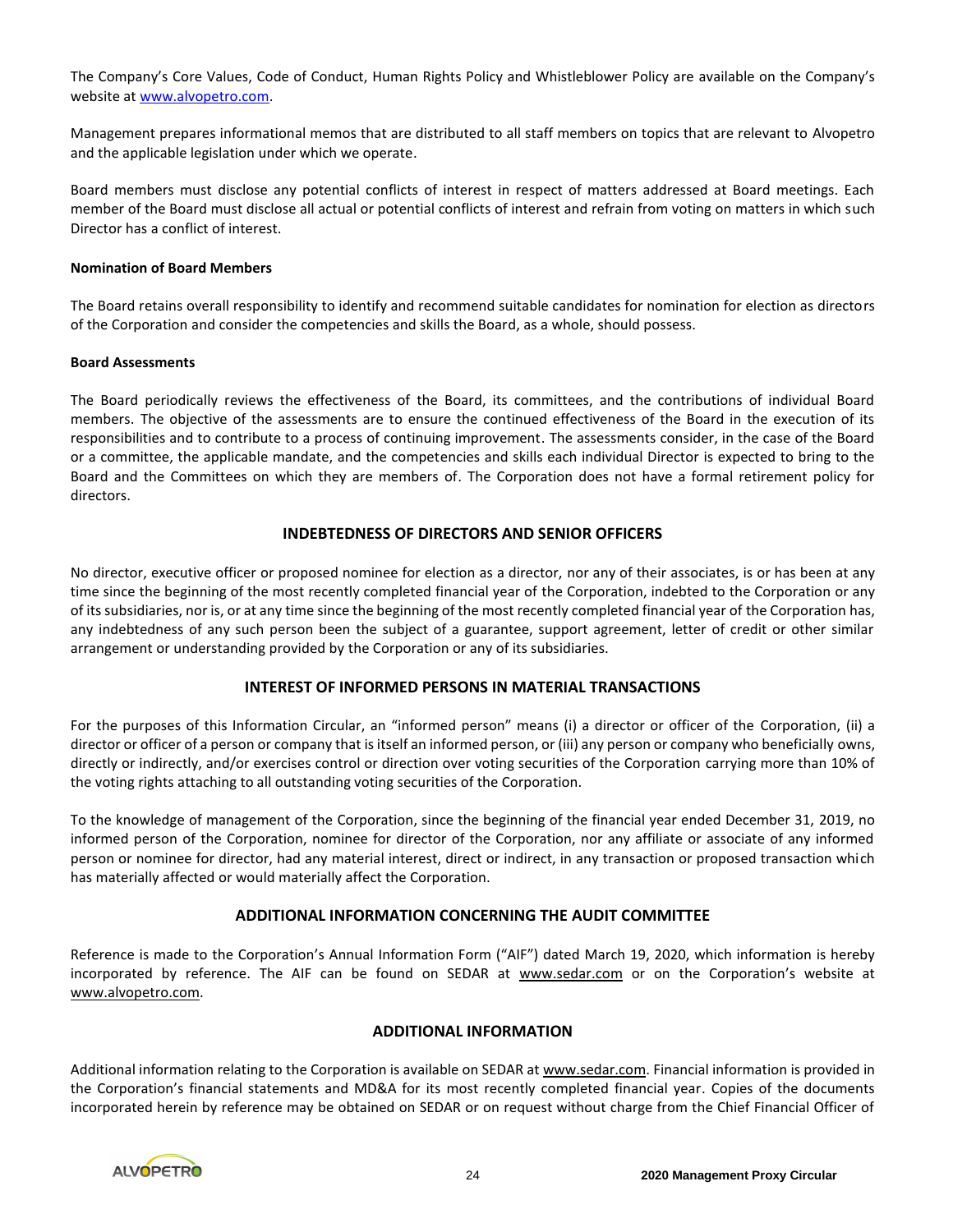the Corporation by submitting a request to the Corporation by telephone at 587-794-4224, by email: info@alvopetro.com, or by mail to Alvopetro Energy Ltd., Suite 1700, 525 – 8<sup>th</sup> Avenue SW, Calgary, Alberta, T2P 1G1, Attention: Chief Financial Officer.

# **OTHER MATTERS**

Our management knows of no amendment, variation or other matter to come before the Meeting other than the matters referred to in the Notice of Annual General Meeting. However, if any other matter properly comes before the Meeting, the accompanying proxy will be voted on such matter in accordance with the best judgment of the person voting the proxy.

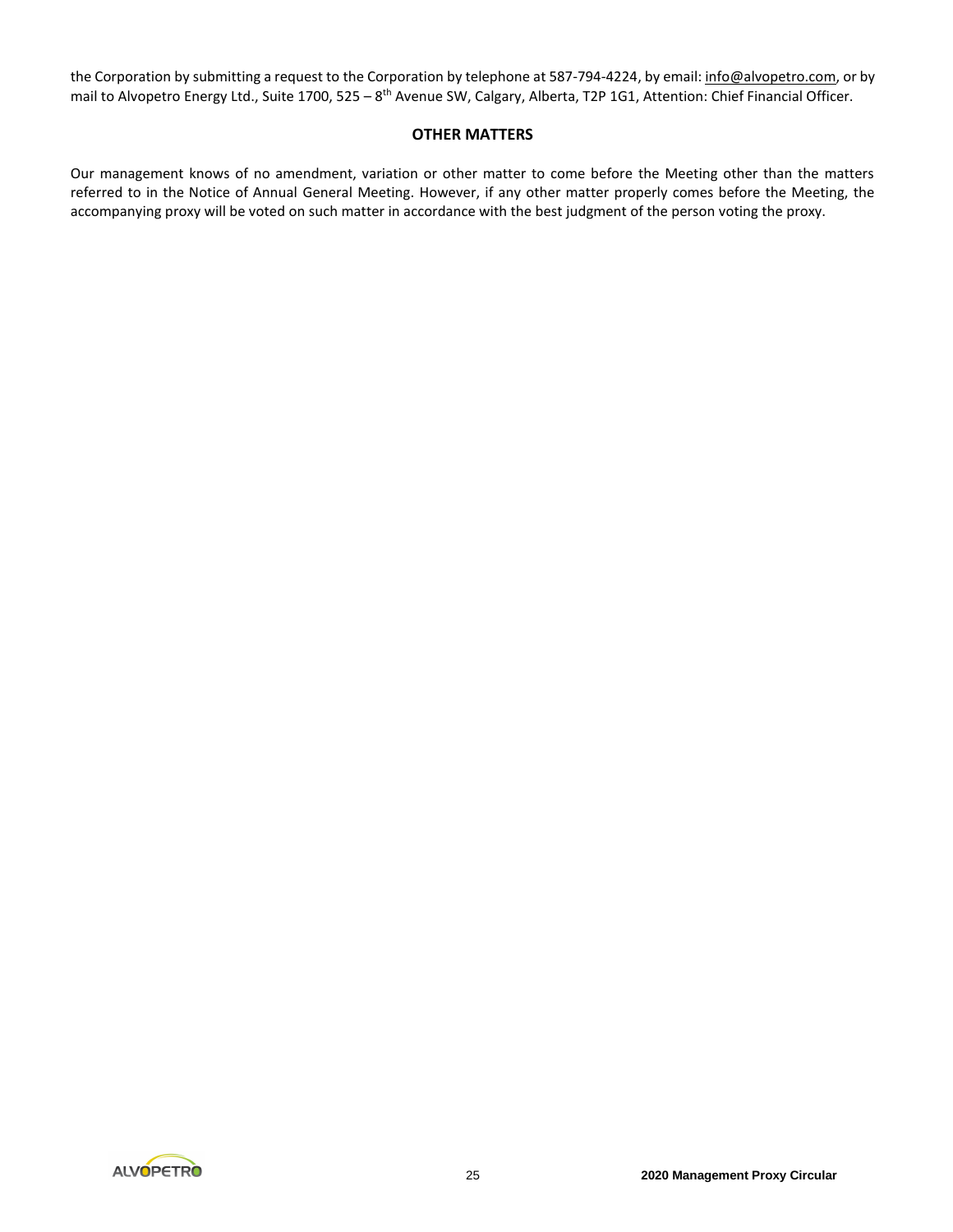# **SCHEDULE "A" - MANDATE OF THE BOARD OF DIRECTORS**

This mandate defines the role of the Board of Directors of the Corporation. The fundamental responsibilities of the Board of Directors of Alvopetro Energy Ltd. (the "Corporation") are to: (i) appoint and oversee a competent executive team to manage the business of the Corporation, with a view to maximizing shareholder value, (ii) identify and understand the risks associated with the business of the Corporation and (iii) ensure corporate conduct in an ethical and legal manner via an appropriate system of corporate governance, disclosure processes and internal controls. The following are the key guidelines governing how the Board will operate to carry out its duties.

## **1. Duty of Oversight**

The Board is responsible for overseeing and supervising management's conduct of the business of the Corporation to ensure that such business is being conducted in the best interests of the Corporation and its shareholders.

## **2. Formulation of Corporate Strategy**

Management is responsible for the development of an overall corporate strategy to be presented to the Board. The Board shall ensure there is a formal strategic planning process in place and shall review and, if it sees fit, endorse the corporate strategy presented by management. The Board shall monitor the implementation and execution of the corporate strategy.

## **3. Principal Risks**

The Board should have a continuing understanding of the principal risks associated with the business of the Corporation. It is the responsibility of management to ensure that the Board and its committees are kept well informed of changing risks. The principle mechanisms through which the Board reviews risks are the Audit Committee and the Reserves Committee and the strategic planning process. It is important that the Board understands and supports the key risk decisions of management.

#### **4. Internal Controls and Communication Systems**

The Board ensures that sufficient internal controls and communication systems are in place to allow it to conclude that management is discharging its responsibilities with a high degree of integrity and effectiveness. The confidence of the Board in the ability and integrity of management is the paramount control mechanism.

# **5. Financial Reporting, Operational Reporting and Review**

The Board ensures that processes are in place to address applicable regulatory, corporate, securities and other compliance matters, including applicable certification requirements regarding the financial, operational and other disclosure of the Corporation.

The Board reviews and approves the financial statements, related MD&A and reserves evaluations of the Corporation.

The Board reviews annual operating and capital plans and reviews and considers all amendments or departures proposed by management from established strategy, capital and operating plans or matters of policy which diverge from the ordinary course of business.

The Board reviews operating and financial performance results relative to established strategy, budgets and objectives.

#### **6. Succession Planning and Management Development**

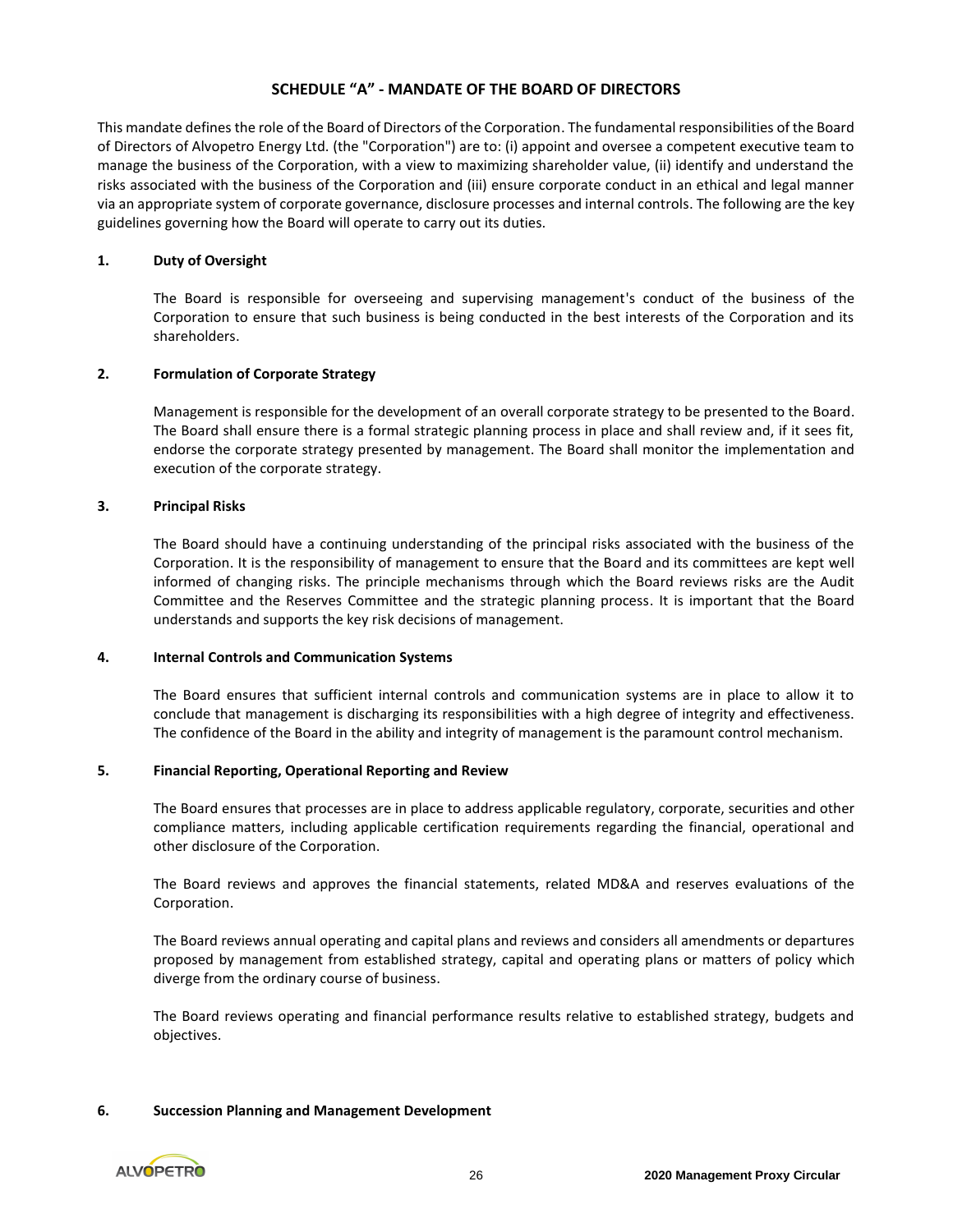The Board considers succession planning and management recruitment and development. The Chief Executive Officer and the Compensation Committee shall periodically review succession planning and management recruitment and development.

#### **7. Disclosure and Communication Policy**

The Corporation has adopted a policy governing disclosure and communication concerning the affairs of the Corporation. Housekeeping and non-material amendments to the Policy may be made by the Disclosure Committee. Significant changes to the Disclosure and Communication Policy shall be reviewed by the Board.

## **8. The Chair of the Board**

The Board shall appoint a Chair from among its members. The role of the Chair is to act as the leader of the Board, to manage and co-ordinate the activities of the Board and to oversee execution by the Board of this written mandate.

## **9. Committees**

The Board may appoint such committees as it sees fit. Each committee operates according to the mandate for such committee approved by the Board and outlining its duties and responsibilities and the limits of authority delegated to it by the Board. The Board reviews and re-assesses the adequacy of the mandate of each committee on a regular basis and, with respect to the Audit Committee, at least once a year.

# **10. Committee Chairs and Committee Members**

The Chair shall propose the leadership and membership of each committee. In preparing recommendations, the Chair will take into account the preferences, skills and experience of each director. Committee Chairs and members are appointed by the Board at the first Board meeting after the annual shareholder meeting or as needed to fill vacancies during the year.

Each committee's meeting schedule will be determined by its Chair and members based on the committee's work plan and mandate. The committee Chair will develop the agenda for each committee meeting. Each committee will report in a timely manner to the Board on the results of its meetings.

# **11. Board Meetings, Agendas and Notice**

The Board will meet a minimum of 4 times per year.

The Chair, in consultation with the Chief Executive Officer, the Chief Financial Officer and the VP Legal and Corporate, will develop the agenda for each Board meeting. Under normal circumstances, management will use its best effort to distribute the agenda and related materials to directors not less than two business days before the meeting. All directors are free to suggest additions to the agenda.

Notice of the time and place of every meeting may be given orally, or in writing, or by e-mail to each member of the Committee at least two business days prior to the time fixed for such meeting. A member may in any manner waive notice of the meeting. Attendance of a member at a meeting shall constitute waiver of notice of the meeting except where a member attends a meeting for the express purpose of objecting to the transaction of any business on the grounds that the meeting was not lawfully called.

# **12. Information for Board Meetings**

Material distributed to the directors in advance of Board meetings should be concise, yet complete, and prepared in a way that focuses attention on critical issues to be considered. Reports may be presented during Board meetings by directors, management or staff, or by invited outside advisors. Presentations on specific subjects at Board meetings should briefly summarize the material sent to directors, so as to maximize the time available for discussion on questions regarding the material.

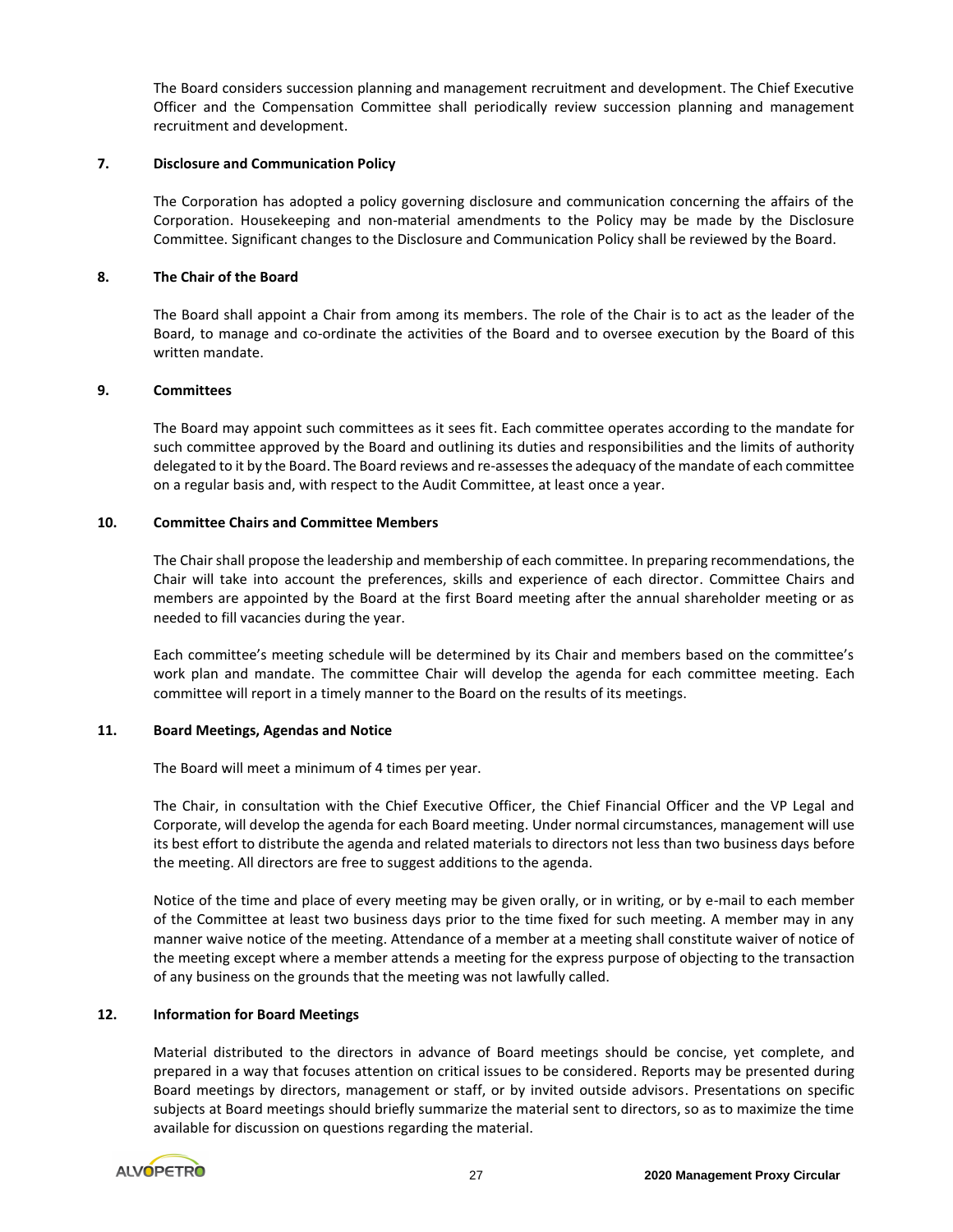It is recognized that under some circumstances, due to the confidential nature of matters to be discussed at a meeting, it would not be prudent or appropriate to distribute written material in advance.

# **13. Non-Directors at Board Meetings**

The Board appreciates the value of having management team members attend Board meetings to provide information and opinions to assist the directors in their deliberations. The Board, through the Chair, can determine management attendees at Board meetings.

#### **14. Board Relations with Management**

Board policies and guidelines are issued to management for their adherence. Directors may direct questions or concerns on management performance to the Chair, to the President and Chief Executive Officer or through Board and committee meetings. While the Board establishes limits of authority delegated to management, directors must respect the organizational structure of management. A director has no authority to direct any staff member.

## **15. New Director Orientation**

New directors will be provided with an orientation which will include written information about the duties and obligations of directors and the business and operations of the Corporation, documents from recent Board meetings and opportunities for meetings and discussion with senior management and other directors.

# **16. Assessing the Board's Performance**

The Board is responsible for annually assessing its overall performance and that of its committees. The objective of this review is to contribute to a process of continuous improvement in the Board's execution of its responsibilities. The review should identify any areas where the directors or management believe that the Board could make a better collective contribution to overseeing the affairs of the Corporation.

#### **17. Board Compensation**

The Compensation Committee will review director compensation in accordance with the mandate of the Compensation Committee and will make changes in compensation to the Board when warranted and in light of the responsibilities and risks involved in being a director.

# **18. Annual Evaluation of the President and Chief Executive Officer – Compensation Committee**

The Compensation Committee will conduct an annual performance review of President and Chief Executive Officer in accordance with the mandate of the Compensation Committee. The results of this performance review will be communicated to the President and Chief Executive Officer by the Chair of the Compensation Committee.

# **19. Outside Advisors for Individual Directors**

Occasionally, a director may need the services of an advisor to assist with matters involving responsibilities as a director. A director who wishes to engage an outside advisor at the expense of the Corporation may do so with the authorization of the Chair of the Board.

# **20. Conflict of Interest**

- (a) Directors have a duty to act honestly and in good faith with a view to the best interests of the Corporation and to exercise the care, diligence and skill a reasonably prudent person would exercise in comparable circumstances.
- (b) Directors shall not allow personal interests to conflict with their duties to the Corporation and shall avoid and refrain from involvement in situations of conflict of interest.

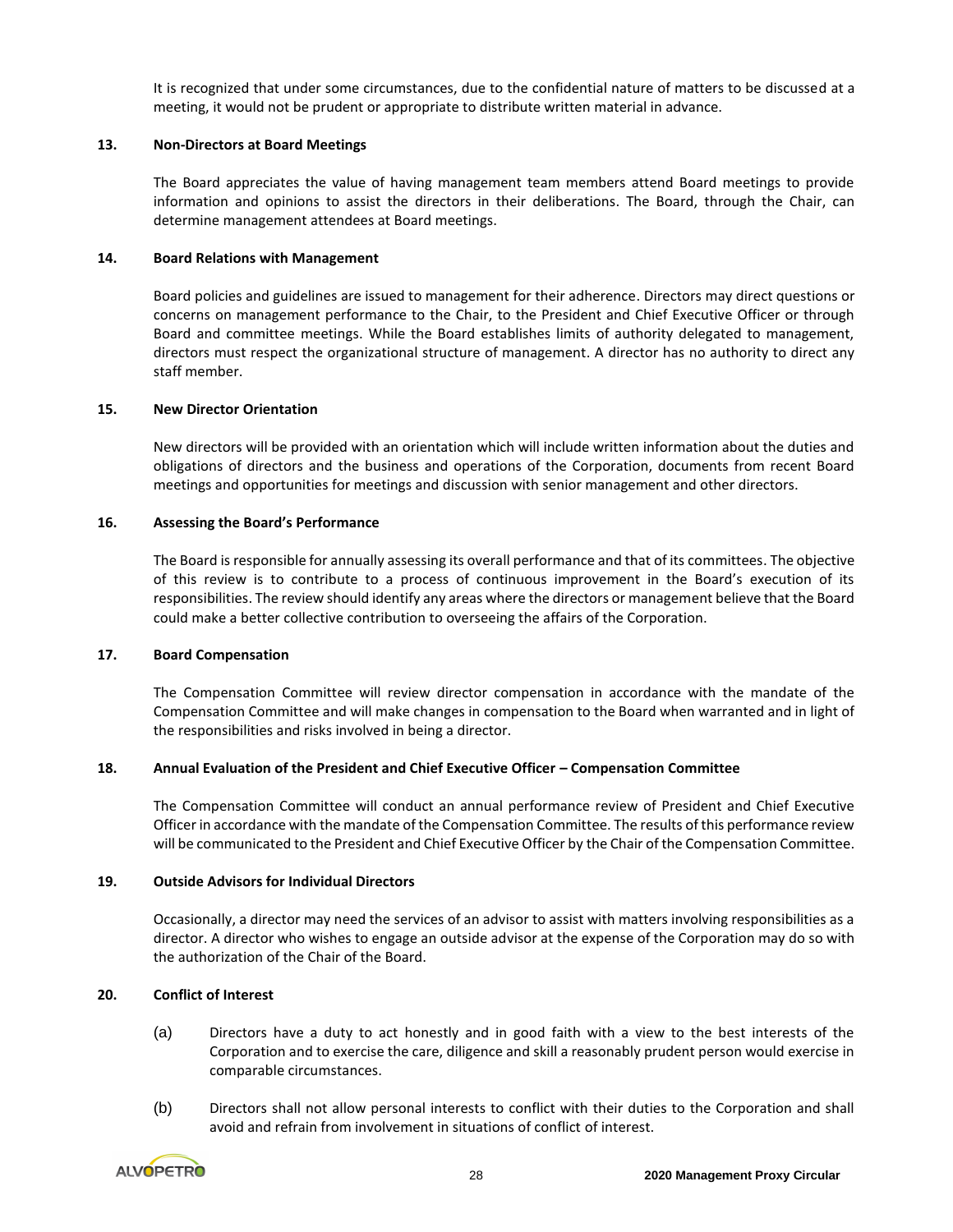- (c) A director shall disclose promptly any circumstances such as an office, property, a duty or an interest, which might create a conflict with that director's duty to the Corporation.
- (d) A director shall disclose promptly any interest that director may have in an existing or proposed contract or transaction of or with the Corporation.
- (e) The disclosures contemplated in paragraphs (c) & (d) above shall be immediate if the perception of a possible conflict of interest arises during a meeting of the Board or any committee of the Board, or if the perception of a possible conflict arises at another time then the disclosure shall occur at the first Board meeting after the director becomes aware of the potential conflict of interest.
- (f) A director's disclosure to the Board shall disclose the full nature and extent of that director's interest either in writing or by having the interest entered in the minutes of the meeting of the Board.
- (g) A director with a conflict of interest or who is capable of being perceived as being in conflict of interest vis a vis the Corporation shall abstain from discussion and voting by the Board or committee of the Board on any motion to recommend or approve the relevant contract of transaction unless the contract or transaction is an arrangement by way of security for obligations undertaken by the director for the benefit of the Corporation or one relating primarily to the director's remuneration or benefits. If the conflict of interest is obvious and direct, the director shall withdraw while the item is being considered.
- (h) Without limiting the generality of "conflict of interest" it shall be deemed a conflict of interest if a director, a director's relative, a member of the director's household in which any relative or member of the household is involved has a direct or indirect financial interest in, or obligation to, or a party to a proposed or existing contract or transaction with the Corporation.
- (i) Directors shall not use information obtained as a result of acting as a director for personal benefit or for the benefit of others.
- (j) Directors shall maintain the confidentiality of all information and records obtained as a result of acting as a director.

# **21. Corporate Governance and Nominating**

The Board retains overall responsibility for the implementation and enforcement of an appropriate system of corporate governance, including policies and procedures to ensure the Board functions independently of management. The Board shall establish and maintain such corporate governance policies and procedures as are necessary to ensure that the Corporation is fully compliant with applicable securities laws and prevailing governance standards. Such policies and procedures shall contain clear reporting, oversight and enforcement provisions that reserve the right to the Board to take appropriate remedial action in the event of a breach thereof. The Board shall mandate the Corporation's Corporate Secretary and professional advisors to keep it apprised of developing corporate governance issues and shall, each year after the annual shareholder meeting of the Corporation, review the sufficiency of the Corporation's corporate governance policies and procedures.

The Board retains overall responsibility to identify and recommend suitable candidates for nomination for election as directors of the Corporation, consider the competencies and skills the Board, as a whole, should possess.

#### **22. Mandate Review**

This mandate shall be reviewed and approved by the Board each year.

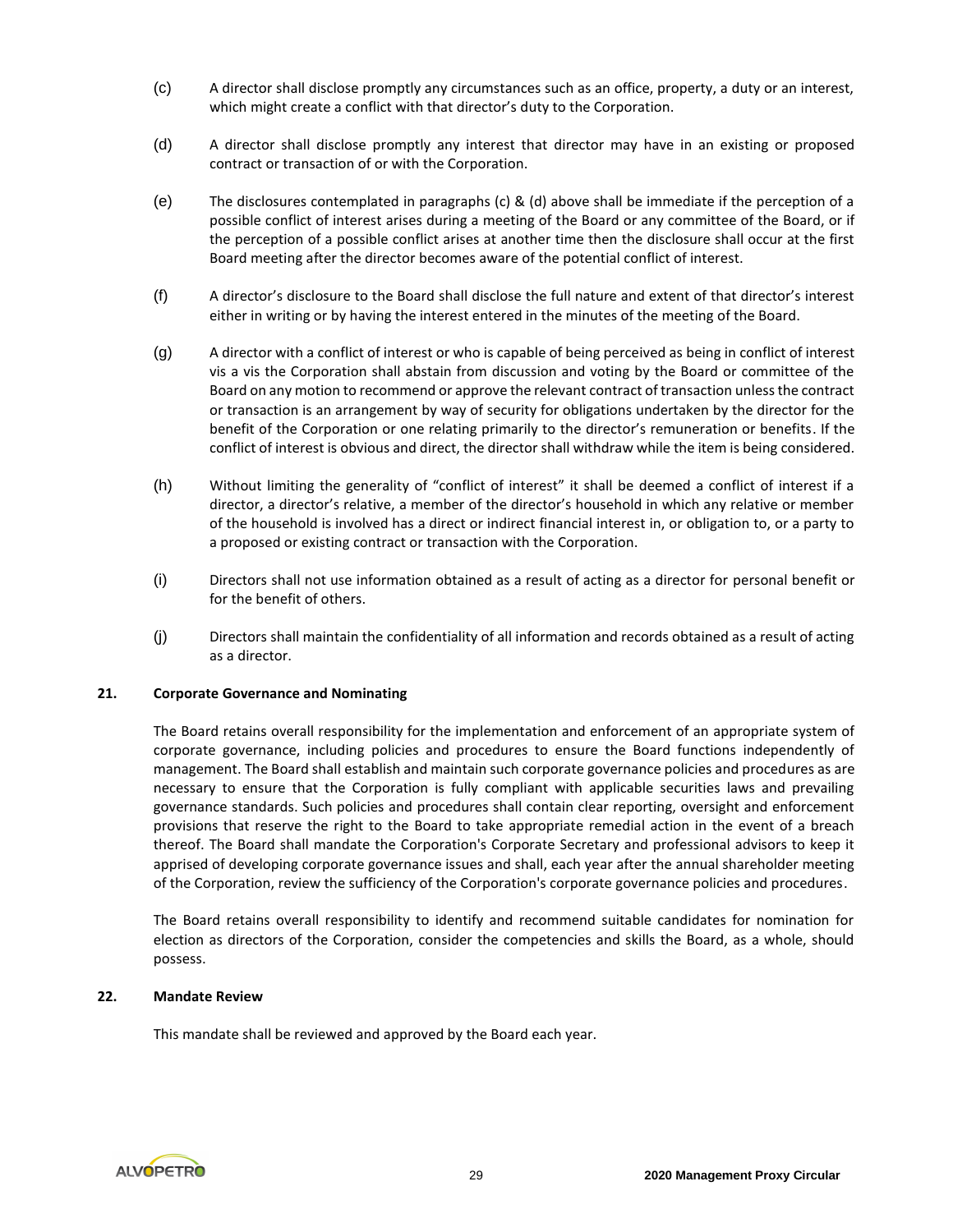# **SCHEDULE "B" - STOCK OPTION PLAN**

#### **ARTICLE 1 – PURPOSE OF THE PLAN**

The purpose of the Plan is to provide the Participants with an opportunity to purchase Common Shares and to benefit from the appreciation thereof. This will provide an increased incentive for the Participants to contribute to the future success and prosperity of the Corporation, thus enhancing the value of the Common Shares for the benefit of all the shareholders and increasing the ability of the Corporation and its Subsidiaries to attract and retain individuals of exceptional skill.

#### **ARTICLE 2 – DEFINED TERMS**

Where used herein, the following terms shall have the following meanings, respectively:

- (a) **"Board"** means the board of directors of the Corporation;
- (b) **"Change of Control"** means the occurrence of any one or more of the following:
	- i) a consolidation, merger, amalgamation, arrangement or other reorganization or acquisition involving the Corporation or any of its Subsidiaries and another corporation or other entity, as a result of which the holders of Common Shares prior to the completion of the transaction hold less than 50% of the outstanding shares of the successor corporation after completion of the transaction;
	- ii) the sale, lease, exchange or other disposition, in a single transaction or a series of related transactions, of assets, rights or properties of the Corporation and/or any of its Subsidiaries which have an aggregate book value greater than 50% of the book value of the assets, rights and properties of the Corporation and its Subsidiaries on a consolidated basis to any other person or entity, other than a disposition to a wholly-owned subsidiary of the Corporation in the course of a reorganization of the assets of the Corporation and its Subsidiaries;
	- iii) a resolution is adopted to wind-up, dissolve or liquidate the Corporation;
	- iv) any person, entity or group of persons or entities acting jointly or in concert (an "**Acquiror**") acquires or acquires control (including, without limitation, the right to vote or direct the voting) of Voting Securities of the Corporation which, when added to the Voting Securities owned of record or beneficially by the Acquiror or which the Acquiror has the right to vote or in respect of which the Acquiror has the right to direct the voting, would entitle the Acquiror and/or Associates and/or affiliates of the Acquiror to cast or to direct the casting of 20% or more of the votes attached to all of the Corporation's outstanding Voting Securities which may be cast to elect directors of the Corporation or the successor corporation (regardless of whether a meeting has been called to elect directors);
	- v) as a result of or in connection with: (A) a contested election of directors; or (B) a consolidation, merger, amalgamation, arrangement or other reorganization or acquisition involving the Corporation or any of its Subsidiaries and another corporation or other entity, the nominees named in the most recent management information circular of the Corporation for election to the Board shall not constitute a majority of the Board; or
	- vi) the Board adopts a resolution to the effect that a Change of Control as defined herein has occurred or is imminent.

For the purposes of the foregoing, "**Voting Securities**" means Common Shares and any other shares entitled to vote for the election of directors of the Corporation and shall include any security, whether or not issued by the Corporation, which are not shares entitled to vote for the election of directors of the Corporation but are convertible into or exchangeable for shares which are entitled to vote for the election of directors of the Corporation including any options or rights to purchase such shares or securities;

(c) **"Common Shares"** means the common shares of the Corporation or, in the event of an adjustment contemplated by Article 7 hereof, such other shares to which a Participant may be entitled upon the exercise of an Option as a result of such adjustment;

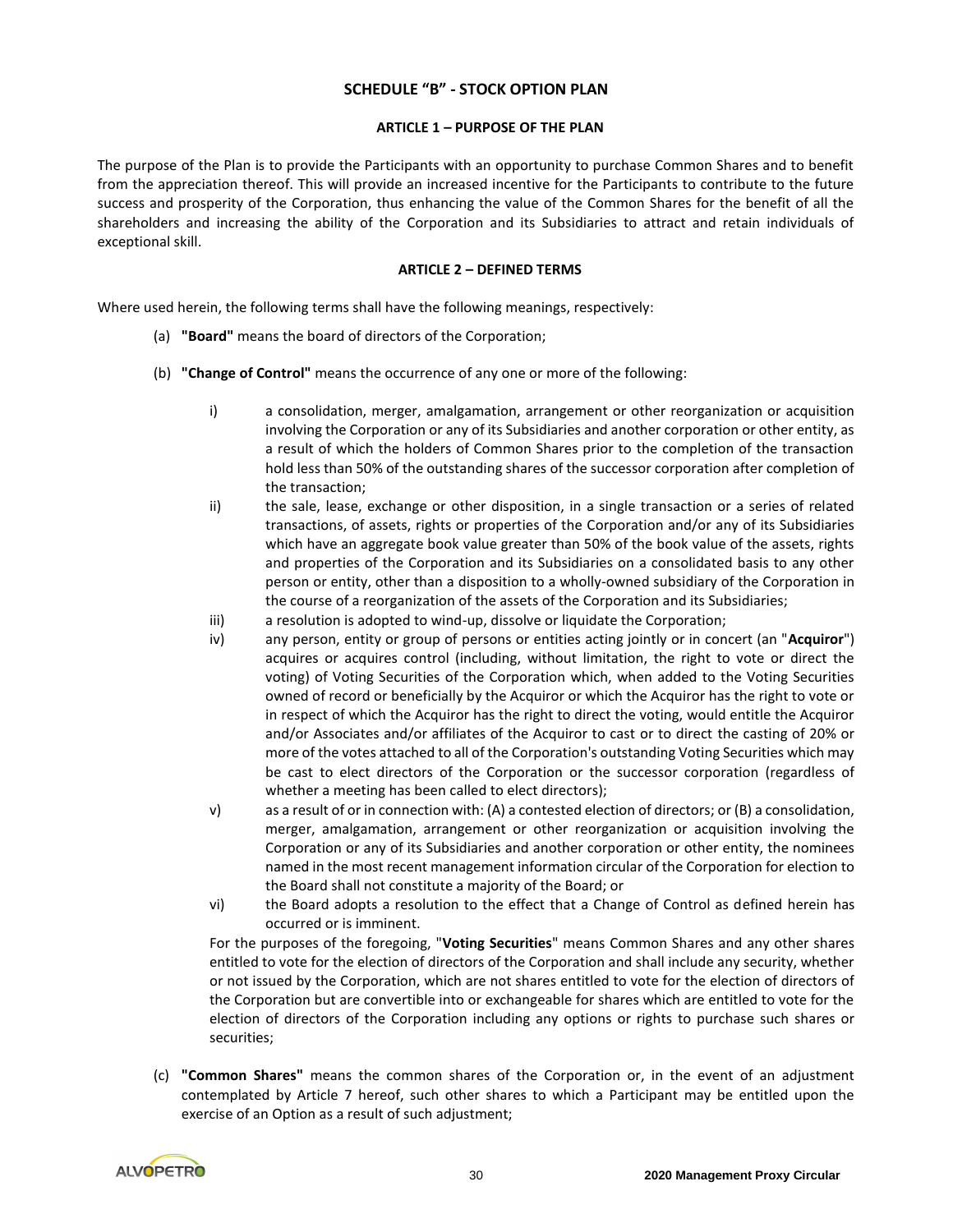- (d) "**Consultant**" has the meaning ascribed thereto in the Exchange Policies;
- (e) **"Corporation"** means Alvopetro Energy Ltd. and includes any successor corporation thereof;
- (f) **"Exchange"** means the TSX Venture Exchange or, if the Common Shares are not then listed and posted for trading on TSX Venture Exchange, on such stock exchange in Canada on which such shares are listed and posted for trading as may be selected for such purpose by the Board;
- (g) "**Exchange Policies**" means the policies of the Exchange, including those set forth in the Corporate Finance Manual of the Exchange;
- (h) **"Holding Company"** means a holding company wholly-owned and controlled by a Participant;
- (i) **"Insider"** has the meaning ascribed thereto in the Exchange Policies;
- (j) **"Market Price per Share"** shall mean the volume weighted average trading price per share for the Common Shares on the Exchange for the five (5) consecutive trading days ending on the last trading day preceding the date that the applicable Option is granted;
- (k) **"Option"** means an option to purchase Common Shares granted by the Board to a Participant, subject to the provisions contained herein;
- (l) **"Option Price"** means the price per share at which Common Shares may be purchased under the Option, as the same may be adjusted in accordance with Articles 4 and 7 hereof,
- (m) **"Participants"** means the directors, officers and employees of, and consultants to, the Corporation or its Subsidiaries;
- (n) **"Plan"** means this Stock Option Plan of the Corporation, as the same may be amended or varied from time to time;
- (o) **"RRSP"** means a registered retirement savings plan;
- (p) **"Subsidiaries"** means any corporation that is a subsidiary of the Corporation, as such term is defined under subsection 2(4) of the Business Corporations Act (Alberta), as such provision is from time to time amended, varied or re-enacted;

Capitalized terms not otherwise defined herein shall have the meaning ascribed to them in the Toronto Stock Exchange Company Manual.

## **ARTICLE 3 – ADMINISTRATION OF THE PLAN**

- 3.1. The Plan shall be administered by the Board or a committee of the Board duly appointed for this purpose by the Board and consisting of not less than three (3) directors.
- 3.2. The Board may, from time to time, adopt such rules and regulations for administering the Plan as it may deem proper and in the best interests of the Corporation and may, subject to applicable law, delegate its powers hereunder to administer the Plan to a committee of the Board.

#### **ARTICLE 4 – GRANTING OF OPTIONS**

- 4.1. The Board may, from time to time, grant Options to such Participants as it chooses and, subject to the restrictions herein, in such numbers as it chooses. The grant of Options will be subject to the conditions contained herein and may be subject to additional conditions determined by the Board from time to time.
- 4.2. The aggregate number of Common Shares that may be reserved for issuance under the Plan, together with any Common Shares reserved for issuance under any other share compensation arrangement implemented by the

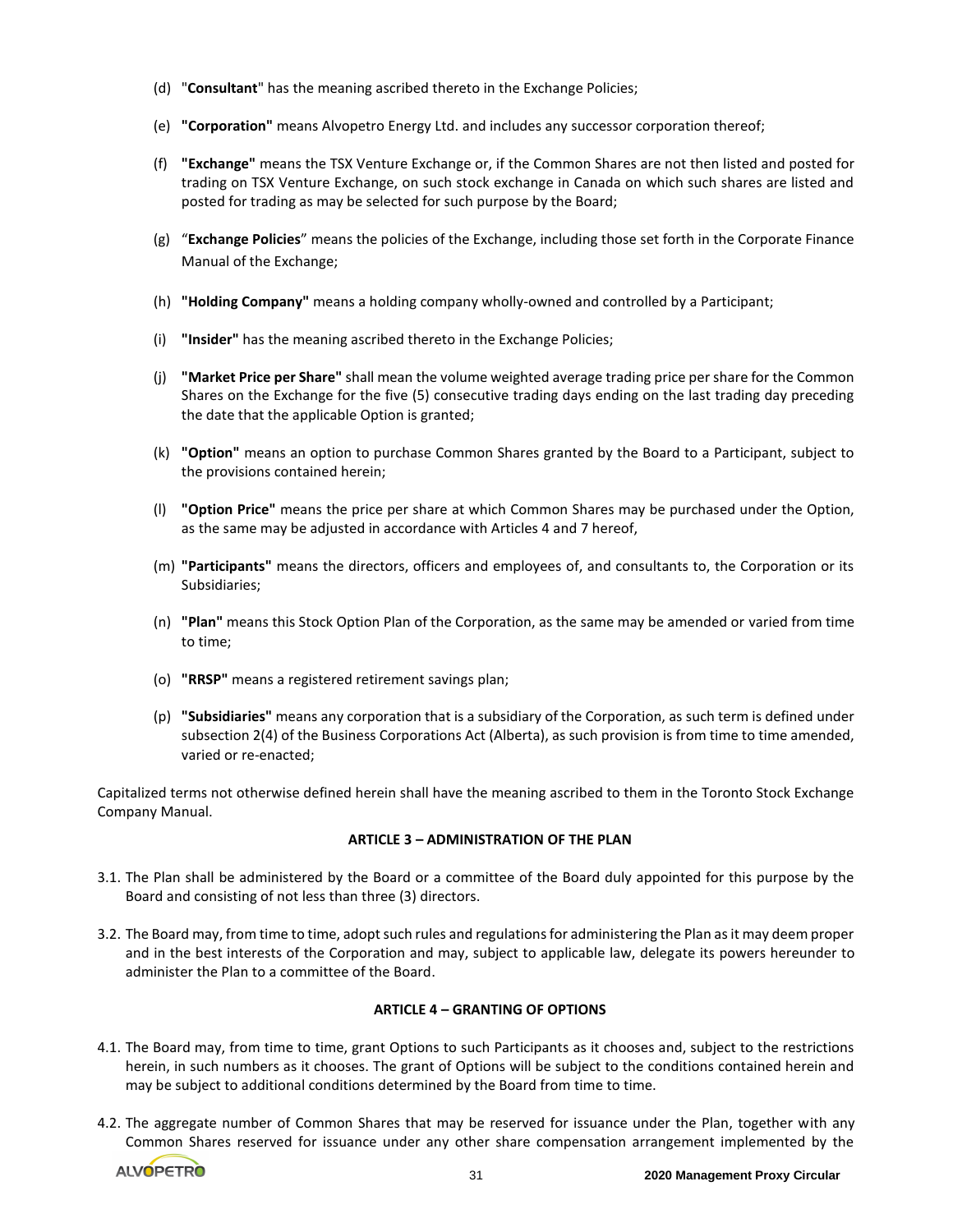Corporation after the date of the adoption of this Plan, shall be equal to 10% of outstanding Common Shares (on a non-diluted basis) outstanding at that time. This prescribed maximum may be subsequently increased to any other specified amount, provided the change is authorized by a vote of the shareholders of the Corporation. If any Options granted under this Plan shall expire, terminate or be cancelled for any reason without having been exercised in full, any unpurchased Common Shares to which such Options relate shall be available for the purposes of granting of further Options under this Plan. No fractional shares may be purchased or issued hereunder.

- 4.3. Any grant of Options under the Plan shall be subject to the following restrictions:
	- (a) the aggregate number of Common Shares reserved for issuance pursuant to Options granted to any one person, when combined with any other share compensation arrangement, may not exceed 5% of the outstanding Common Shares (on a non-diluted basis);
	- (b) the aggregate number of Common Shares reserved for issuance pursuant to Options granted to Insiders pursuant to the Plan, when combined with any other share compensation arrangement, may not exceed 10% of the outstanding Common Shares (on a non-diluted basis); and
	- (c) the aggregate number of Common Shares issued within any one year period to Insiders pursuant to Options, when combined with any other share compensation arrangement, may not exceed 10% of the outstanding Common Shares (on a non-diluted basis);
	- (d) the aggregate number of Common Shares reserved for issuance pursuant to Options granted to any one person who is a Consultant in any twelve (12) month period, may not exceed 2% of the issued and outstanding Common Shares (on a non-diluted basis); and
	- (e) the aggregate number of Common Shares reserved for issuance pursuant to Options granted to individuals conducting Investor Relations Activities (as defined in Exchange Policies) in any twelve (12) month period, may not exceed 2% of the issued and outstanding Common Shares (on a non-diluted basis).

The aforementioned limits of Common Shares reserved for issuance may be formulated on a diluted basis with the consent of the Exchange.

- 4.4. The Option Price shall be fixed by the Board when the Option is granted, provided that such price shall not be less than the Market Price per Share.
- 4.5. An Option must be exercised within a term set by the Board at the time of grant, such term not to exceed ten years from the date of the granting of the Option. The vesting period or periods within this term during which an Option or a portion thereof may be exercised by a Participant shall be determined by the Board. Further, the Board may, in its sole discretion at any time or in the Option agreement in respect of any Options granted, accelerate or provide for the acceleration of, vesting of Options previously granted.
- 4.6. Upon written notice from a Participant, any Option that might otherwise be granted to that Participant, may be granted, in whole or in part, to an RRSP or a Holding Company established by and for the sole benefit of the Participant.

# **ARTICLE 5 – EXERCISE OR DISPOSITION OF OPTIONS**

Subject to the provisions of the Plan and the terms of the granting of the Option, an Option or a portion thereof may be exercised from time to time by delivery to the Corporation's principal office in Calgary, Alberta of a notice in writing signed by the Participant or the Participant's legal personal representative and addressed to the Corporation (the "Exercise Notice"). The Exercise Notice shall state the intention of the Participant or the Participant's legal personal representative to exercise the said Option or a portion thereof, the number of Common Shares in respect of which the Option is then being exercised and must be accompanied by payment in full of the Option Price for the Common Shares which are the subject of the exercise. Provided that the Common Shares are listed on the Exchange and that the Corporation is in compliance with applicable Exchange requirements, a Participant may alternatively offer to dispose of his or her vested, unexercised Options or any of them to the Corporation for cash in an amount not to exceed the fair

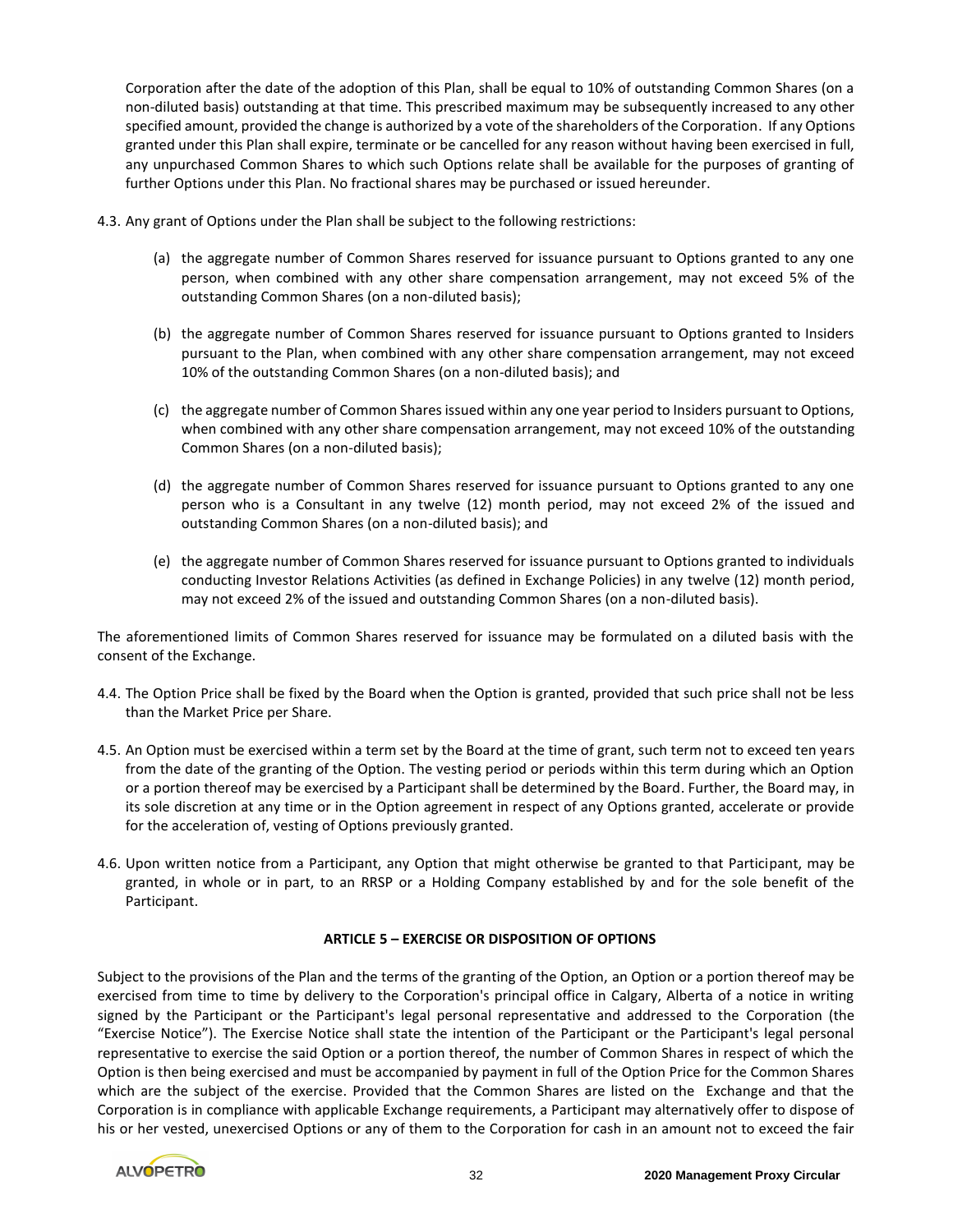market value thereof, as determined by the Board, and the Corporation has the right, but not the obligation, to accept the Participant's offer. In such case, the Participant shall make an offer to dispose of his or her Options by providing a written notice to the Corporation at its head office in Calgary, Alberta or such other place as may be specified by the Corporation, specifying the number of vested and unexercised options the Participant is proposing to dispose of.

# **ARTICLE 6 – NET SHARE EXERCISE RIGHT**

Provided that the Common Shares are listed on the Exchange and that the Corporation is in compliance with applicable Exchange requirements, at the election of the Participant (the "Net Share Exercise Right"), the Corporation has the right, but not the obligation to satisfy any obligations to the Participant in respect of any Options exercised by the Participant by issuing such number of Common Shares to the Participant that is equal in value to the difference between: (a) the closing trading price of the Common Shares on the Exchange on the day prior to the date on which the Option is exercised or, in the event that the Common Shares are not listed and posted for trading on any stock exchange in Canada, the market price as determined by the Board; and (b) the Option Price. Participants are entitled to the Net Share Exercise Right in respect of all or a portion of unexercised Options which they are entitled to exercise. Upon issuance as aforesaid, such Options shall terminate and be at an end and the Participant shall cease to have any further rights in respect thereof.

# **ARTICLE 7 – ADJUSTMENTS IN SHARES**

- 7.1. Appropriate adjustments in the number of Common Shares subject to the Plan and, as regards Options, granted or to be granted, in the number of Common Shares optioned and in the Option Price, shall be made by the Board to give effect to adjustments in the number of Common Shares resulting from subdivisions, consolidations or reclassifications of the Common Shares, the payment of stock dividends by the Corporation (other than dividends in the ordinary course) or other relevant changes in the authorized or issued capital of the Corporation, which changes occur subsequent to the approval of the Plan by the Board.
- 7.2. Options granted to Participants hereunder are non-assignable unless the prior written consent of the Corporation and the Exchange has been obtained and, except in the case of the death of a Participant (which is provided for in Article 9), are exercisable only by the Participant to whom the Options have been granted.

# **ARTICLE 8 – DECISIONS OF THE BOARD**

All decisions and interpretations of the Board respecting the Plan or Options granted thereunder shall be conclusive and binding on the Corporation and the Participants and their respective legal personal representatives and on all directors, officers, employees and consultants of the Corporation who are eligible to participate under the Plan.

# **ARTICLE 9 – TERMINATION OF EMPLOYMENT/DEATH**

- 9.1. In the event of the Participant ceasing to be a director, officer, employee or consultant of the Corporation or a Subsidiary for any reason other than death or termination for cause (including the resignation or retirement of the Participant as a director, officer or employee of the Corporation or the termination by the Corporation of the employment of the Participant or the termination by the Corporation or the Participant of the consulting arrangement with the Participant):
	- (a) all unvested Options held by such Participant shall immediately cease and terminate on the on the earlier of: (i) the effective date of such resignation or retirement, (ii) the date on which notice of termination of employment is given by the Corporation, or (iii) the date on which notice of termination of the consulting arrangement is given by the Corporation or the Participant, as the case may be;
	- (b) all vested Options held by such Participant shall cease and terminate on the on the earlier of: (i) the thirtieth (30th) day following the effective date of such resignation or retirement, (ii) the thirtieth (30th) day following the date on which notice of termination of employment is given by the Corporation, (iii) the thirtieth (30th) day following the date on which notice of termination of the consulting arrangement is given by the Corporation or the Participant, or (iv) the expiry date of the Option;

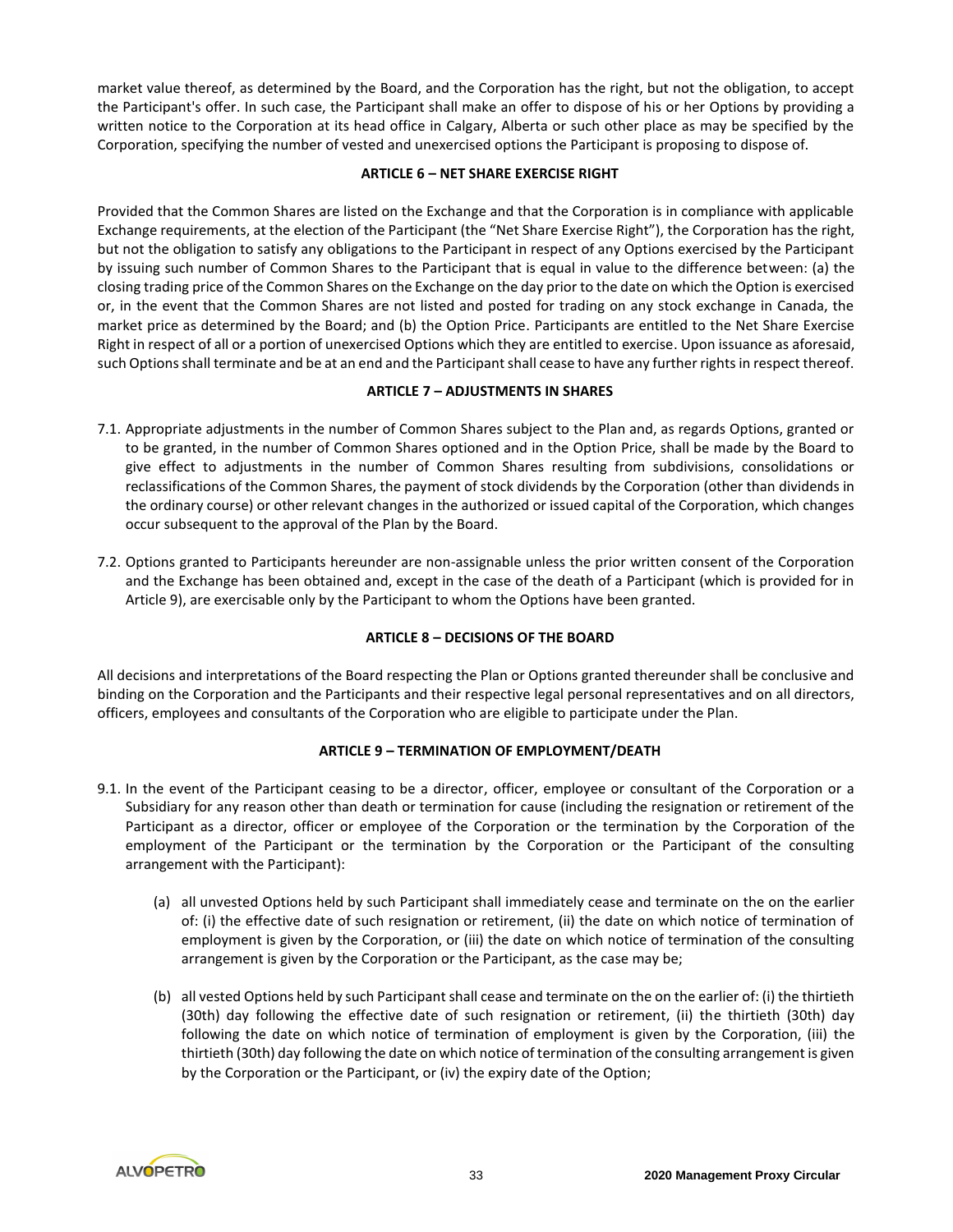and thereafter shall be of no further force or effect whatsoever as to the Common Shares in respect of which such Option has not previously been exercised. In no circumstances shall the operation of this section extend the expiry date of such Option beyond the term prescribed by Section 4.5.

- 9.2. In the event of the termination of the employment of a Participant for cause, all Options held by such Participant shall cease and terminate immediately upon the date notice of termination of employment for cause is given by the Corporation and shall be of no further force or effect whatsoever as to the Common Shares in respect of which an Option has not previously been exercised.
- 9.3. In the event of the death of a Participant on or prior to the expiry time of an Option, the legal representatives of the Participant may exercise the vested Options held by the Participant at the time of death within a period after the date of the Participant's death as determined by the Board, provided that, such period shall not extend beyond 6 months following the death of the Participant with respect to any Option held by the Participant. For greater certainty, such determination may be made at any time subsequent to the date of grant of the Options, provided that no Option shall remain outstanding beyond 6 months following the date of death or such other period as determined by the Board, provided that, in any event, no Option shall remain outstanding for any period that exceeds the expiry date of such Option.
- 9.4. The Plan does not confer upon a Participant any right with respect to continuation of employment by the Corporation or any of its Subsidiaries, nor does it interfere in any way with the right of the Participant or the Corporation to terminate the Participant's employment at any time.
- 9.5. Options shall not be affected by any change of employment of the Participant where the Participant continues to be employed by the Corporation or any of its Subsidiaries.

# **ARTICLE 10 – CHANGE OF CONTROL**

- 10.1. In the event of a Change of Control is contemplated or has occurred, all Options which have not otherwise vested in accordance with their terms shall vest and be exercisable at such time as is determined by the Board, notwithstanding the other terms of the Options.
- 10.2. If approved by the Board, Options may provide that, whenever the Corporation's shareholders receive a Takeover Proposal, such Option may be exercised as to all or any of the Common Shares in respect of which such Option has not previously been exercised (including in respect of Common Shares not otherwise vested at such time) by the Participant (the "Take-over Acceleration Right"). The Take-over Acceleration Right shall commence at such time as is determined by the Board, provided that, if the Board approves the Take-over Acceleration Right, but does not determine commencement and termination dates regarding same, the Take-over Acceleration Right shall commence on the date of the Take-over Proposal and end on the earlier of the expiry time of the Option and the tenth (10th) day following the expiry date of the Take-over Proposal. Notwithstanding the foregoing, the Take-over Acceleration Right may be extended for such longer period as the Board may resolve.
- 10.3. If the Participant elects to exercise its option to purchase Common Shares following the merger or consolidation of the Corporation with any other corporation, whether by amalgamation, plan of arrangement or otherwise, the Optionee shall be entitled to receive, and shall accept, in lieu of the number of Common Shares of the Corporation to which he was theretofore entitled upon such exercise, either, at the discretion of the Board: (i) the kind and amount of shares and other securities or property which such holder could have been entitled to receive as a result of such merger or consolidation if, on the effective date thereof, he had been the registered holder of the number of Common Shares of the Corporation to which he was theretofore entitled to purchase upon exercise; or (ii) a cash amount determined by the Board to be equal to the fair value of the shares, securities or property referred to in (i) on the effective date of the merger or consolidation.

# **ARTICLE 11 – AMENDMENT OR DISCONTINUANCE OF PLAN**

11.1. The Board may amend the Plan and any securities granted thereunder in any manner, or discontinue it at any time, without the approval of the holders of a majority of the Common Shares, provided that:

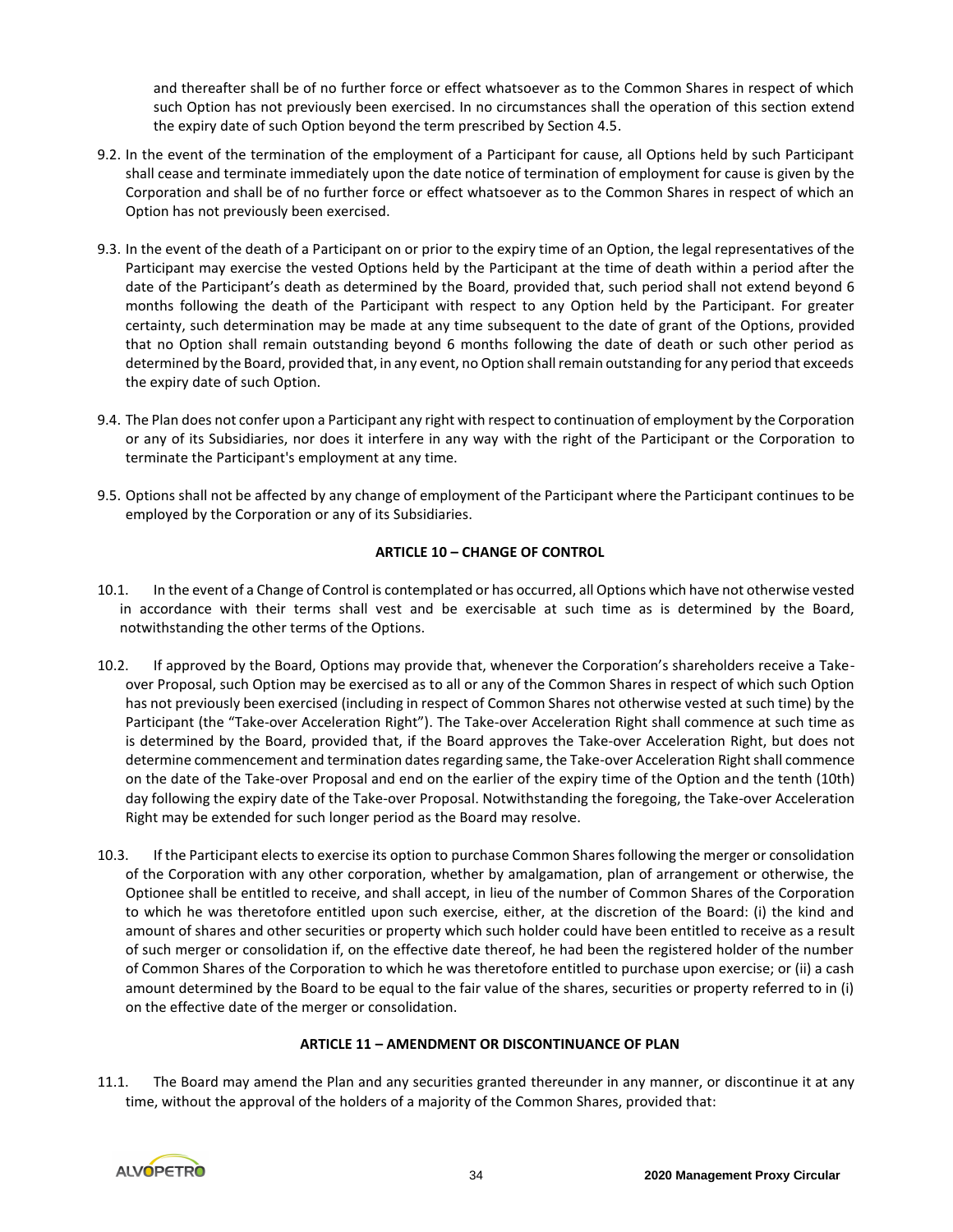- (a) the consent of the applicable Participants must be obtained for any amendment that would adversely affect any outstanding Options;
- (b) the approval of the holders of a majority of the Common Shares present and voting in person or by proxy at a meeting of holders of Common Shares (including approval of the disinterested holders of Common Shares if required by Exchange Policies) must be obtained for any amendment that would have the effect of:
	- (i) increasing the maximum percentage of Common Shares that may be reserved for issuance under the Plan;
	- (ii) increasing the maximum percentage of Common Shares that may be reserved for issuance under the Plan to Insiders or any one person;
	- (iii) increasing the maximum percentage of Common Shares that may be issued under the Plan within any one year period to Insiders, Consultants or individuals conducting Investor Relations Activities;
	- (iv) changing the amendment provisions of the Plan;
	- (v) changing the terms of any Options held by Insiders;
	- (vi) reducing the Option Price of any outstanding Options held by Insiders (including the reissue of an Option within 90 days of cancellation which constitutes a reduction in the Option Price);
	- (vii) amending the definition of Participants to expand the categories of individuals eligible for participation in the Plan;
	- (viii) extending the expiry date of an outstanding Option or amending the Plan to allow for the grant of an Option with an expiry date of more than ten years from the grant date; or
	- (ix) amending Section 7.2 to permit the transferability of Options, except to permit a transfer to a family member, an entity controlled by the Participant or a family member, a charity or for estate planning or estate settlement purposes.

# **ARTICLE 12 – EXTENSION OF EXPIRY TIME DURING BLACKOUT PERIODS**

Notwithstanding the provisions contained herein for the expiry of Options, in the event that the expiry date of an Option falls during or within two business days following the end of a black out period that is self imposed by the Corporation pursuant to its policies (a "Black Out Period"), the expiry date of such Option shall be extended for a period of ten (10) business days following the end of the Black Out Period (the "Black Out Expiration Term").

# **ARTICLE 13 – GOVERNMENT REGULATION**

The Corporation's obligation to issue and deliver Common Shares under any Option is subject to:

- (a) the satisfaction of all requirements under applicable securities laws in respect thereof and obtaining all regulatory approvals as the Corporation shall determine to be necessary or advisable in connection therewith;
- (b) the admission of such Common Shares to listing on any stock exchange on which such Common Shares may then be listed; and
- (c) the receipt from the Participant of such representations, warranties, agreements and undertakings as to future dealings in such Common Shares as the Corporation determines to be necessary or advisable in order to safeguard against the violation of the securities laws of any jurisdiction.

In this connection, the Corporation shall take all reasonable steps to obtain such approvals and registrations as may be necessary for the issuance of such Common Shares in compliance with applicable securities laws and for the listing of such Common Shares on any stock exchange on which such Common Shares are then listed.

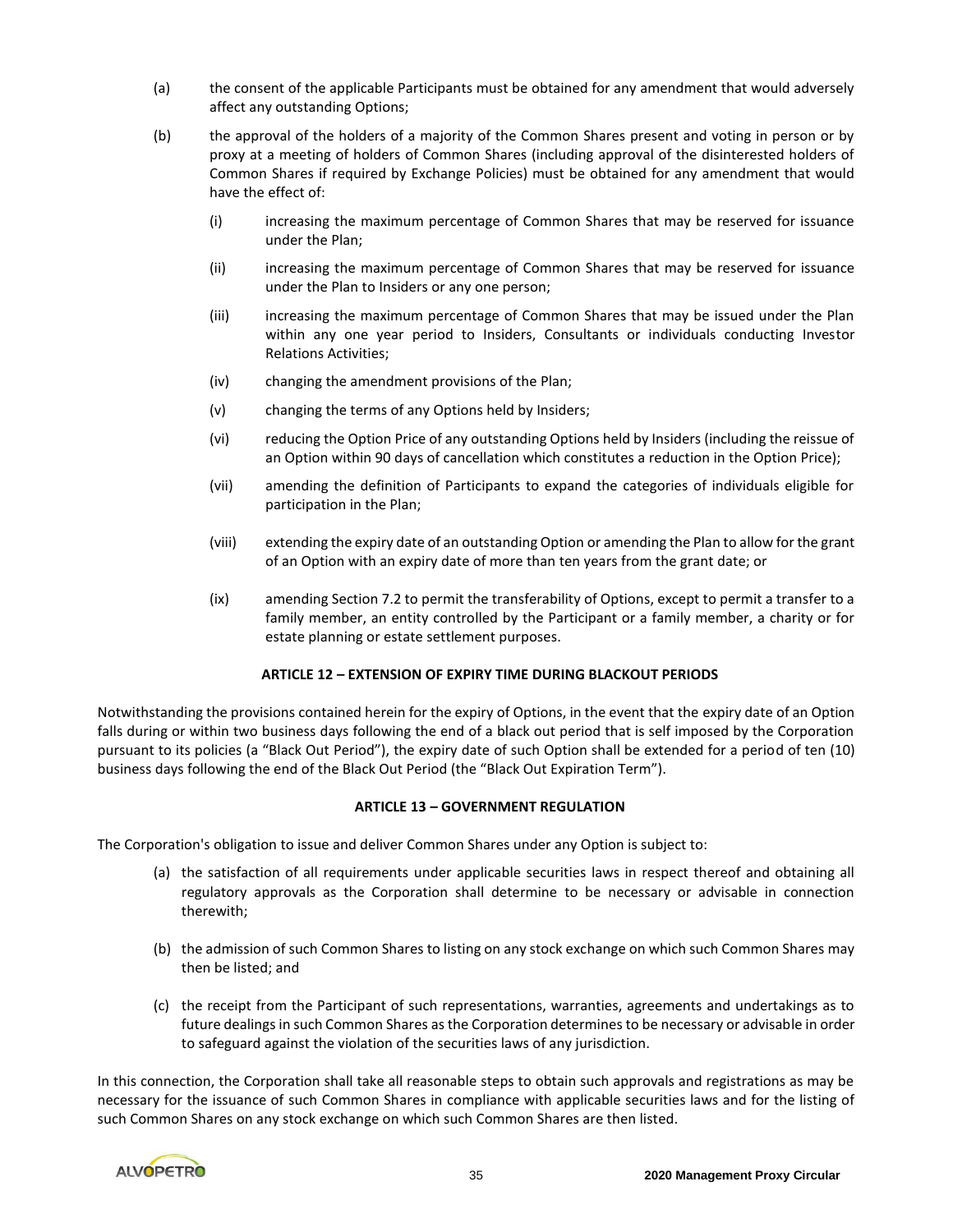## **ARTICLE 14 – PARTICIPANTS' RIGHTS**

A Participant shall not have any rights as a shareholder of the Corporation until the issuance of a certificate for Common Shares upon the exercise of an Option or a portion thereof, and then only with respect to the Common Shares represented by such certificate or certificates.

#### **ARTICLE 15 - APPROVALS**

- 15.1. The Plan shall be subject to:
	- (a) the approval of the shareholders of the Corporation to be given by a resolution at a meeting of the Shareholders of the Corporation; and
	- (b) acceptance by the Exchange.

Any Options granted prior to such approval and acceptance shall be conditional upon such approval and acceptance being given and no such Options may be exercised unless such approval and acceptance is given.

## **ARTICLE 16 – OPTION AGREEMENT**

The Option agreement between the Corporation and each Participant to whom an Option is granted hereunder will be in writing and will set out the Option Price, the number of Common Shares subject to option, the vesting dates, the expiry date and any other terms approved by the Board, all in accordance with the provisions of this Plan. The agreement will be in such form as the Board may from time to time approve or authorize the officers of the Corporation to enter into and may contain such terms as may be considered necessary in order that the Option will comply with any provisions respecting options in the laws in force in any country or jurisdiction of which the person to whom the Option is granted may from time to time be a resident or citizen or the rules of any regulatory body having jurisdiction over the Corporation.

# **ARTICLE 17 – WITHHOLDINGS**

If the Corporation is required under the *Income Tax Act* (Canada) or any other applicable law to remit to any governmental authority an amount on account of tax on the value of any taxable benefit associated with the exercise or disposition of Options by a Participant, then the Participant shall, concurrently with the exercise or disposition:

- (a) pay to the Corporation, in addition to the exercise price for the Options, if applicable, sufficient cash as is determined by the Corporation to be the amount necessary to fund the required tax remittance;
- (b) authorize the Corporation, on behalf of the Participant, to sell in the market on such terms and at such time or times as the Corporation determines such portion of the Common Shares being issued upon exercise of the Options as is required to realize cash proceeds in the amount necessary to fund the required tax remittance; or
- (c) make other arrangements acceptable to the Corporation to fund the required tax remittance.